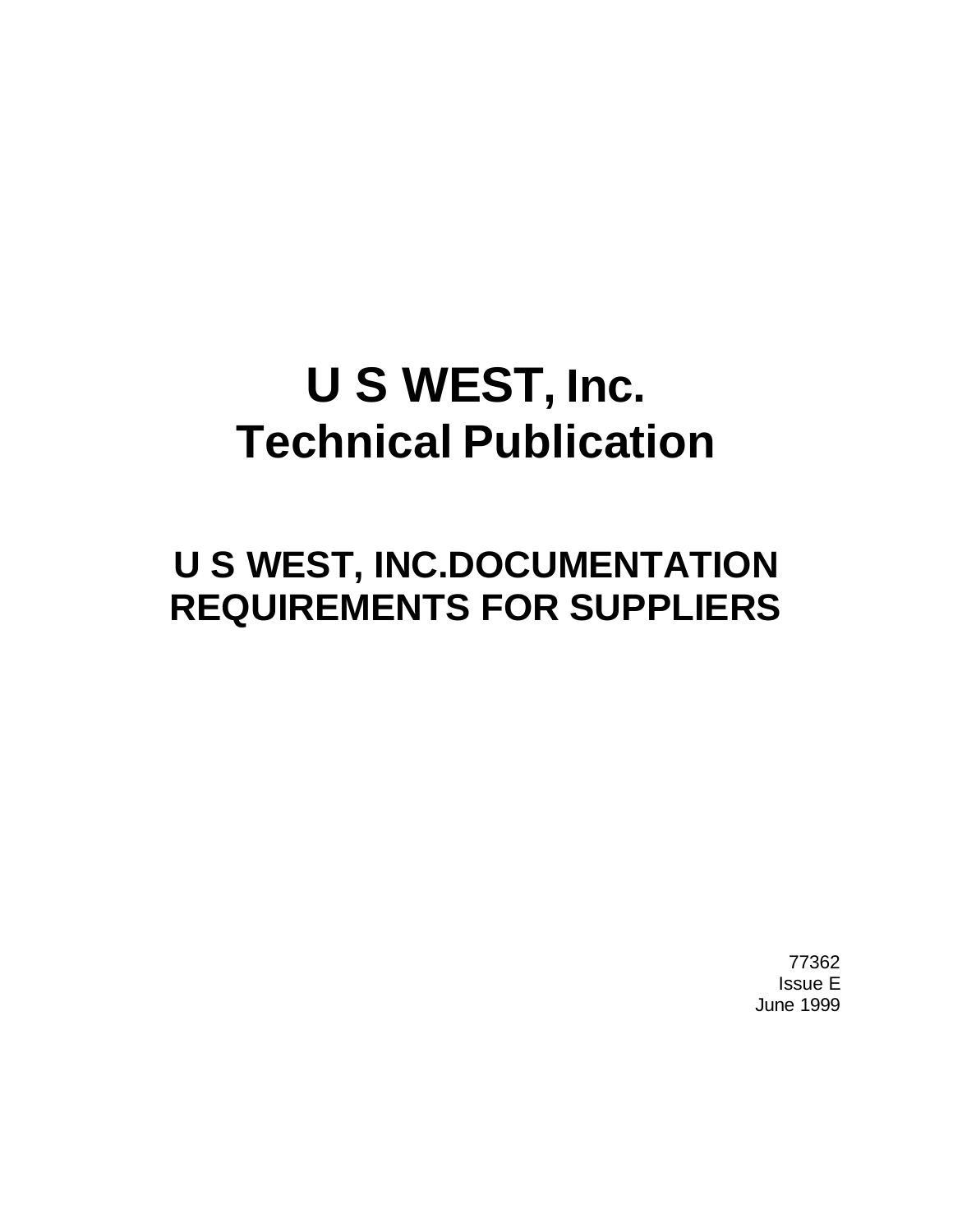# **U S WEST, Inc. Technical Publication**

## **U S WEST, INC. DOCUMENTATION REQUIREMENTS FOR SUPPLIERS**

Copyright 1991, 1992, 1993 & 1998 77362 All Rights Reserved **Issue E** Printed in U.S.A. **June 1999**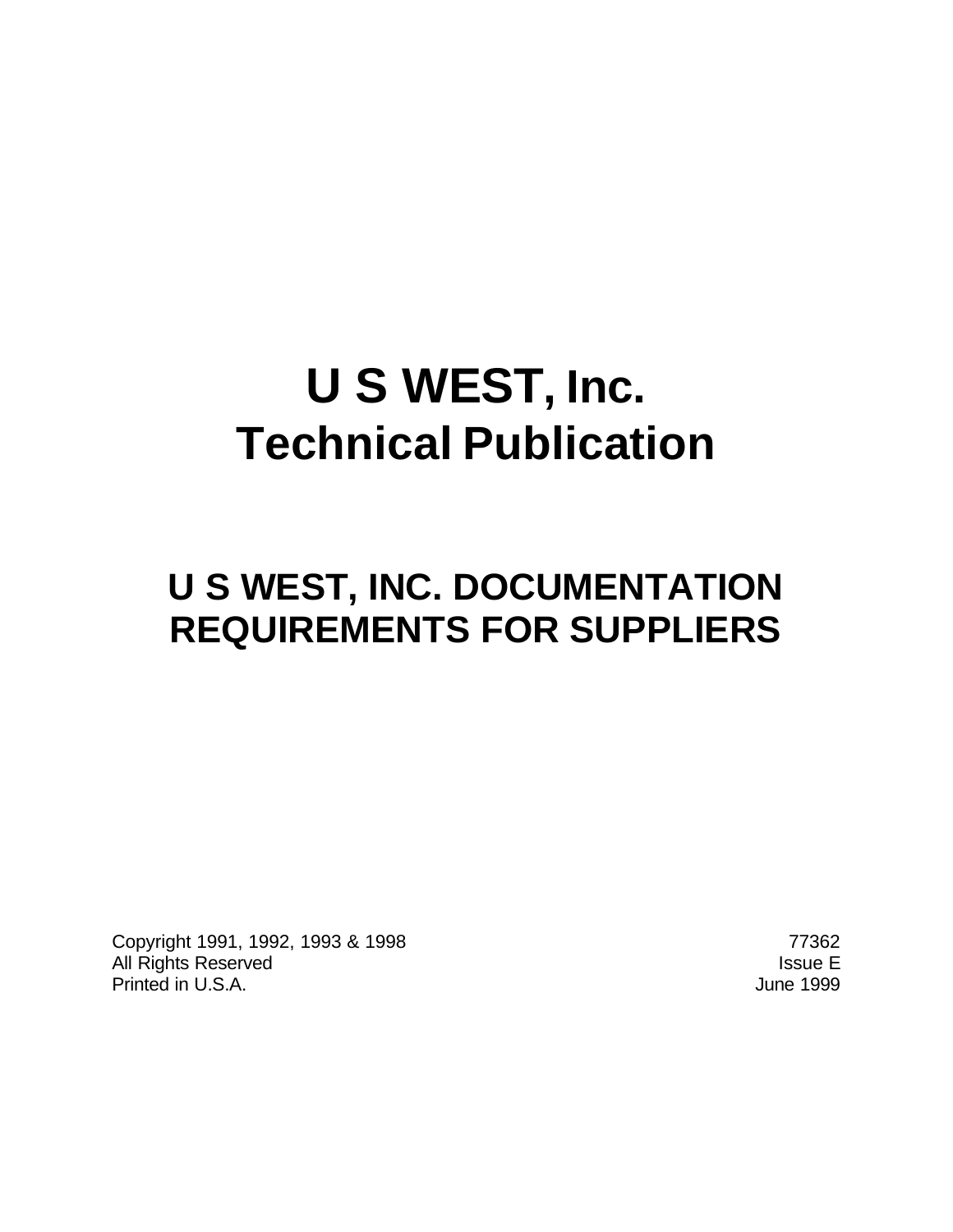#### NOTICE

This publication is intended for the purpose of notifying U S WEST, Inc. Suppliers of their responsibilities in providing documentation associated with Materiel and/or Licensed Software.

U S WEST, Inc. reserves the right to revise this document for any reason, including but not limited to, conformity with standards promulgated by various governmental or regulatory agencies; utilization of advances in the state of the technical arts; or to reflect changes in the design of equipment, techniques, or procedures described or referred to herein.

Liability to anyone arising out of use or reliance upon any information set forth herein is expressly disclaimed, and no representation or warranties, expressed or implied, are made with respect to the accuracy or utility of any information set forth herein.

This document is not to be construed as a suggestion to any manufacturer to modify or change any of its products, nor does this publication represent any commitment by U S WEST, Inc. to purchase any product whether or not it provides the described adequate notice in writing prior to any characteristics. Further, conformance to this publication does not constitute a guarantee of a given supplier's equipment and/or its associated documentation.

If further information is required, please contact:

U S WEST, Inc. Manager - Writing Services 700 W. Mineral Ave. IA-B13.34 Littleton, CO 80120 (303)707-7454 Email: sromano@uswest.com

Throughout this publication, the term U S WEST signifies U S WEST, Inc.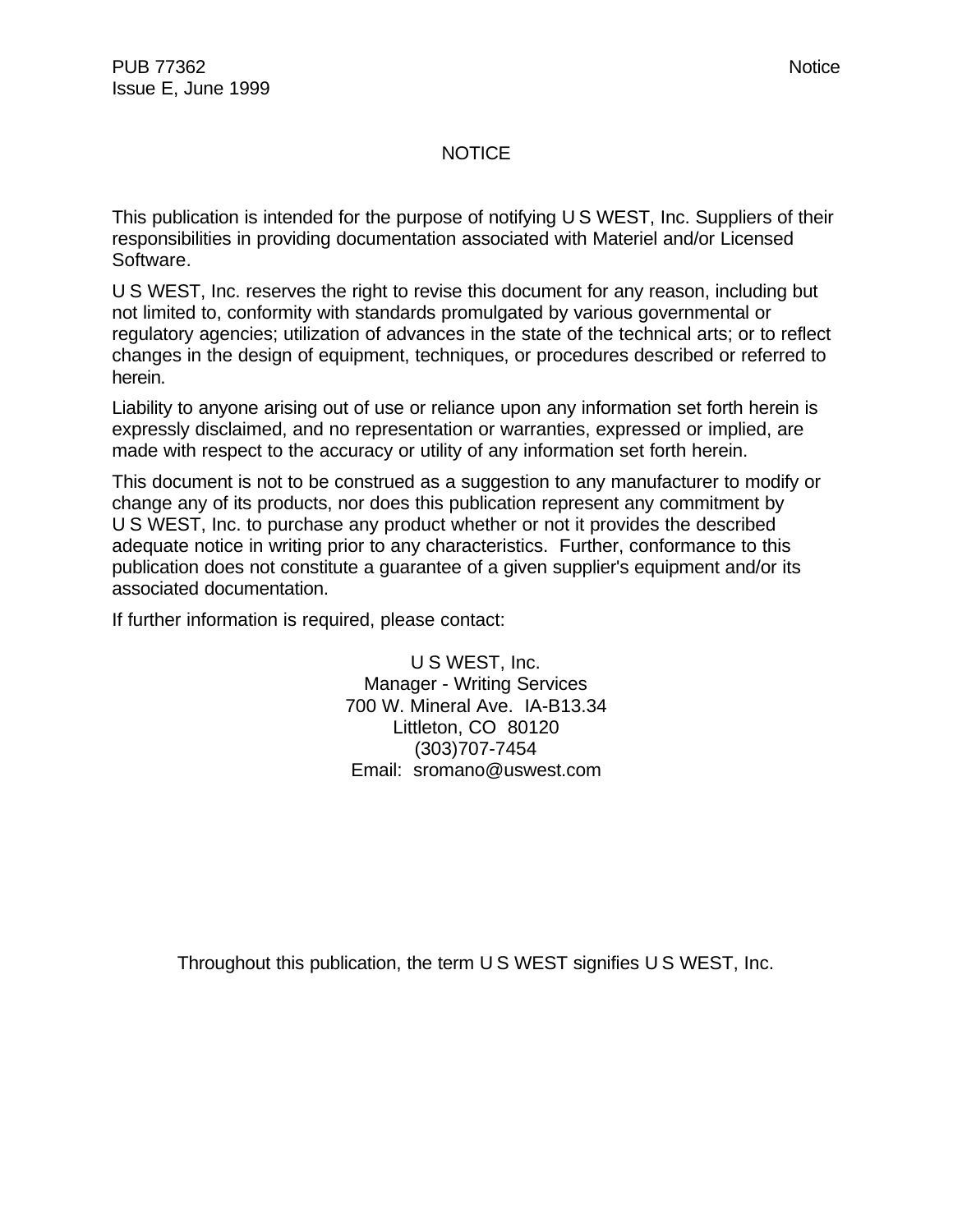#### PLEASE TEAR OUT AND SEND YOUR COMMENTS/SUGGESTIONS TO:

U S WEST, Inc. Manager - Writing Services 700 W. Mineral Ave. IA-B13.34 Littleton, CO 80120 (303)707-7454 Email: sromano@uswest.com

Information from you helps us to improve our Publications. Please take a few moments to answer the following questions and return to the above address.

| Was this publication valuable to you in determining<br>our requirements?                                                                                | <b>YES</b> | NO  |
|---------------------------------------------------------------------------------------------------------------------------------------------------------|------------|-----|
| Was the information accurate and up-to-date?                                                                                                            | YES        | NO. |
| Was the information easily understood?                                                                                                                  | YES NO     |     |
| Were the contents logically sequenced?                                                                                                                  | <b>YES</b> | NO  |
| Were the printed pages legible?                                                                                                                         | <b>YES</b> | NO  |
| Do you feel the description in the Catalog of Technical<br>Information and/or Digest of Technical Information<br>adequately described this Publication? | YES.       | NO. |

If you answered NO to any of the questions and/or if you have any other comments or suggestions, please explain:

\_\_\_\_\_\_\_\_\_\_\_\_\_\_\_\_\_\_\_\_\_\_\_\_\_\_\_\_\_\_\_\_\_\_\_\_\_\_\_\_\_\_\_\_\_\_\_\_\_\_\_\_\_\_\_\_\_\_

\_\_\_\_\_\_\_\_\_\_\_\_\_\_\_\_\_\_\_\_\_\_\_\_\_\_\_\_\_\_\_\_\_\_\_\_\_\_\_\_\_\_\_\_\_\_\_\_\_\_\_\_\_\_\_\_\_\_

\_\_\_\_\_\_\_\_\_\_\_\_\_\_\_\_\_\_\_\_\_\_\_\_\_\_\_\_\_\_\_\_\_\_\_\_\_\_\_\_\_\_\_\_\_\_\_\_\_\_\_\_\_\_\_\_\_\_

\_\_\_\_\_\_\_\_\_\_\_\_\_\_\_\_\_\_\_\_\_\_\_\_\_\_\_\_\_\_\_\_\_\_\_\_\_\_\_\_\_\_\_\_\_\_\_\_\_\_\_\_\_\_\_\_\_\_

(Attach additional sheet, if necessary)

| Name                                                                                                                                                                                                                           | Date |
|--------------------------------------------------------------------------------------------------------------------------------------------------------------------------------------------------------------------------------|------|
|                                                                                                                                                                                                                                |      |
| Address and the contract of the contract of the contract of the contract of the contract of the contract of the contract of the contract of the contract of the contract of the contract of the contract of the contract of th |      |
| <b>Telephone Number</b>                                                                                                                                                                                                        |      |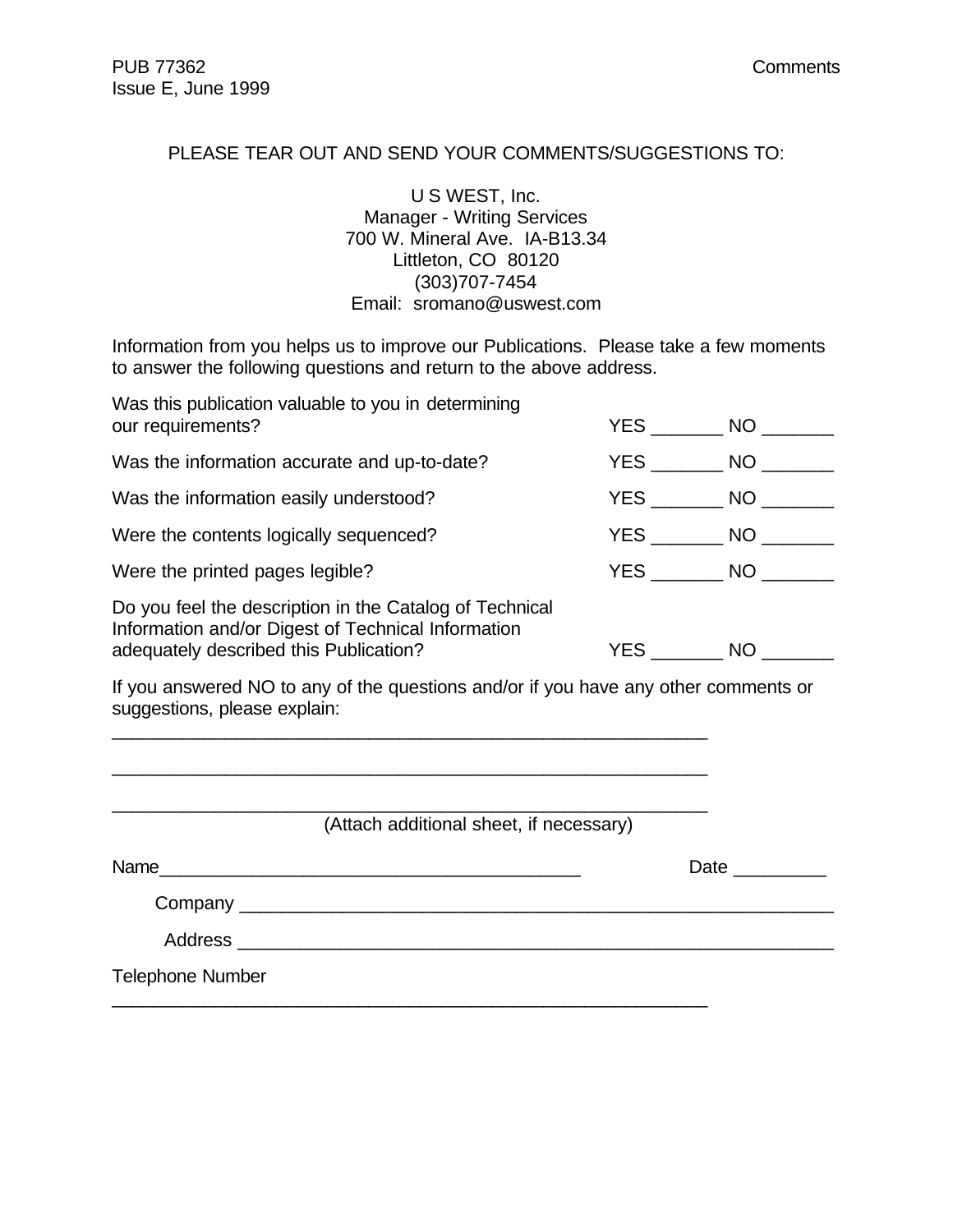#### **CONTENTS**

|    |                                 | <b>Chapter and Section</b>                                                                                        | Page |
|----|---------------------------------|-------------------------------------------------------------------------------------------------------------------|------|
| 1. | 1.1                             |                                                                                                                   |      |
| 2. | 2.1                             |                                                                                                                   |      |
| 3. |                                 |                                                                                                                   |      |
| 4. | 4.1                             |                                                                                                                   |      |
| 5. | 5.1                             |                                                                                                                   |      |
| 6. | 6.1<br>6.2<br>6.3               |                                                                                                                   |      |
| 7. | 7.1<br>7.2<br>7.3<br>7.4<br>7.5 | Development and Manufacturing Program Documentation 7-3<br>Product Support and Field Reliability Documentation7-4 |      |
| 8. | 8.1                             |                                                                                                                   |      |
| 9. | 9.1<br>9.2<br>9.3<br>9.4<br>9.5 | Proprietary Classification of Interconnect Drawings9-2                                                            |      |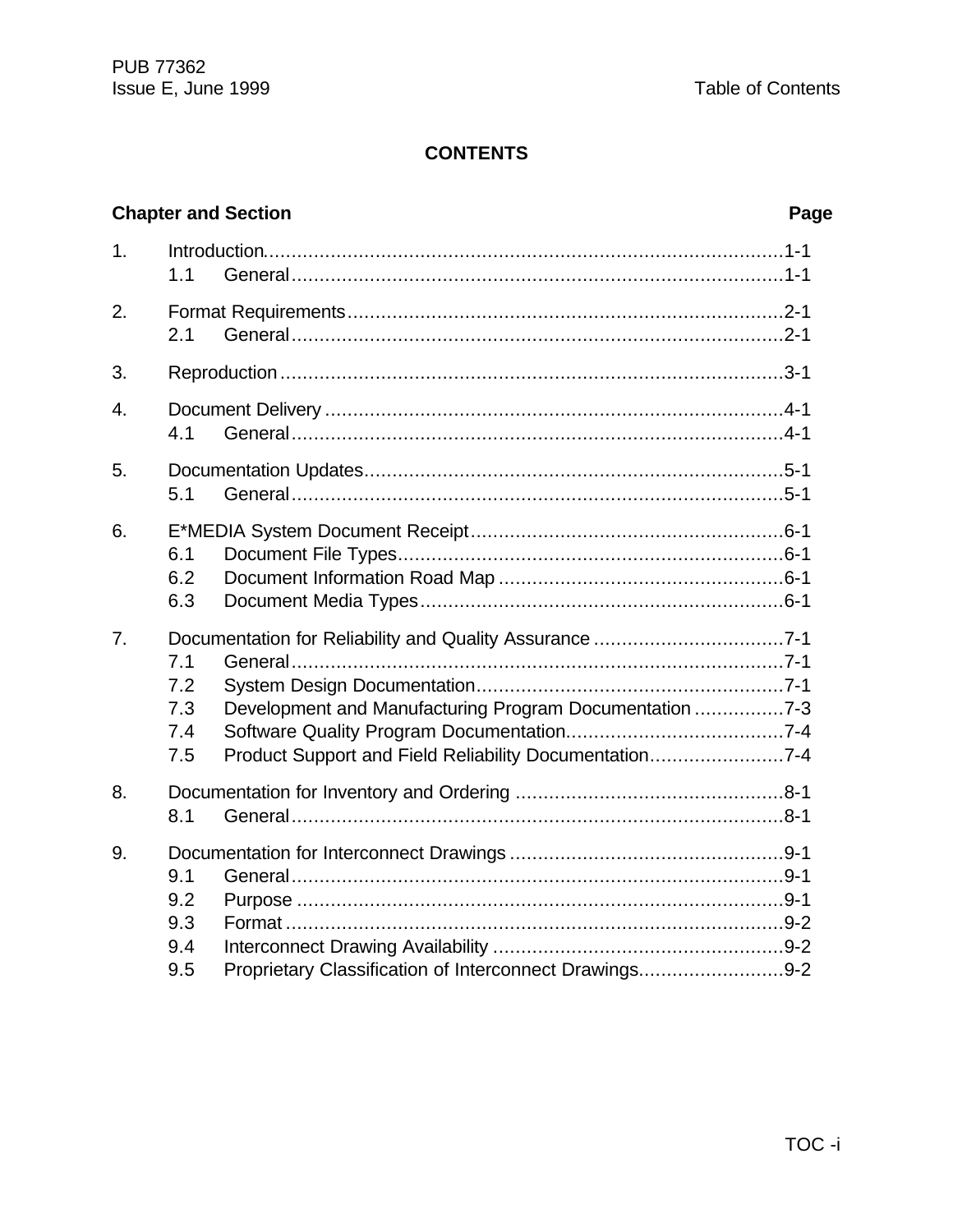### **CONTENTS( Continued)**

#### **Chapter and Section** *Page*

| 10. | 10.1<br>10.2<br>10.3<br>10.4<br>10.5<br>10.6 | Hardware Requirements at a Network Interface (NI)10-5<br>Software Requirements at a Network Interface 10-5      |  |
|-----|----------------------------------------------|-----------------------------------------------------------------------------------------------------------------|--|
| 11. | 11.1<br>11.2<br>11.3                         |                                                                                                                 |  |
| 12. | 12.1<br>12.2<br>12.3                         |                                                                                                                 |  |
| 13. | 13.1<br>13.2                                 |                                                                                                                 |  |
| 14. | 14.1<br>14.2<br>14.3<br>14.4<br>14.5<br>14.6 | Alarm and Performance Monitoring Information 14-2                                                               |  |
| 15. | 15.1<br>15.2<br>15.3<br>15.4                 | Documentation for Network Switch/Network Administration Center<br>Network Traffic Management Documentation 15-2 |  |
| 16. | 16.1                                         | Documentation for Automatic Message Accounting Groups 16-1                                                      |  |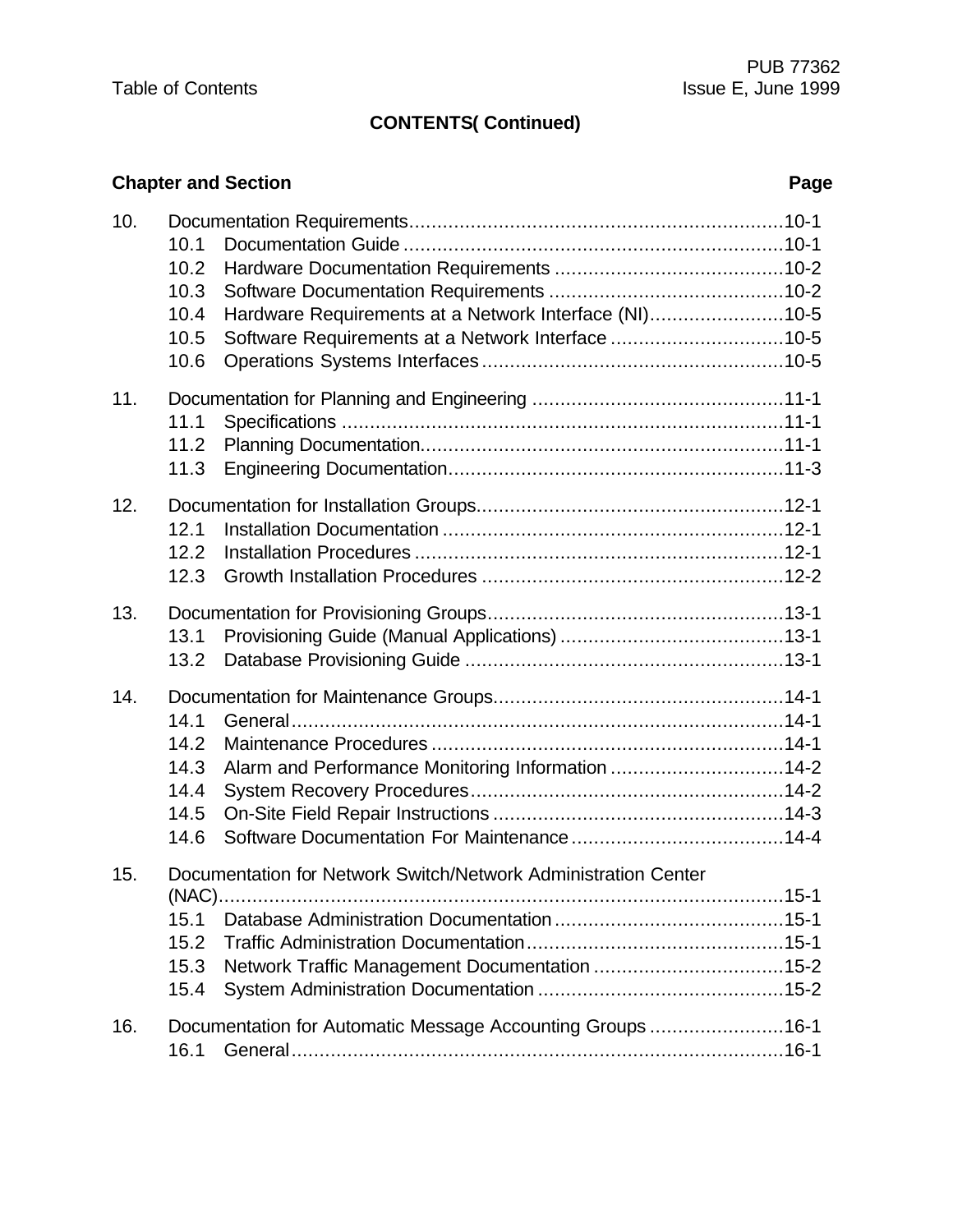### **CONTENTS( Continued)**

#### **Chapter and Section** *Page*

| 18. |                                                               |  |
|-----|---------------------------------------------------------------|--|
|     |                                                               |  |
|     | 18.2 Information Publications (Pre-Divestiture Documents)18-2 |  |
|     |                                                               |  |
|     |                                                               |  |
|     |                                                               |  |
|     |                                                               |  |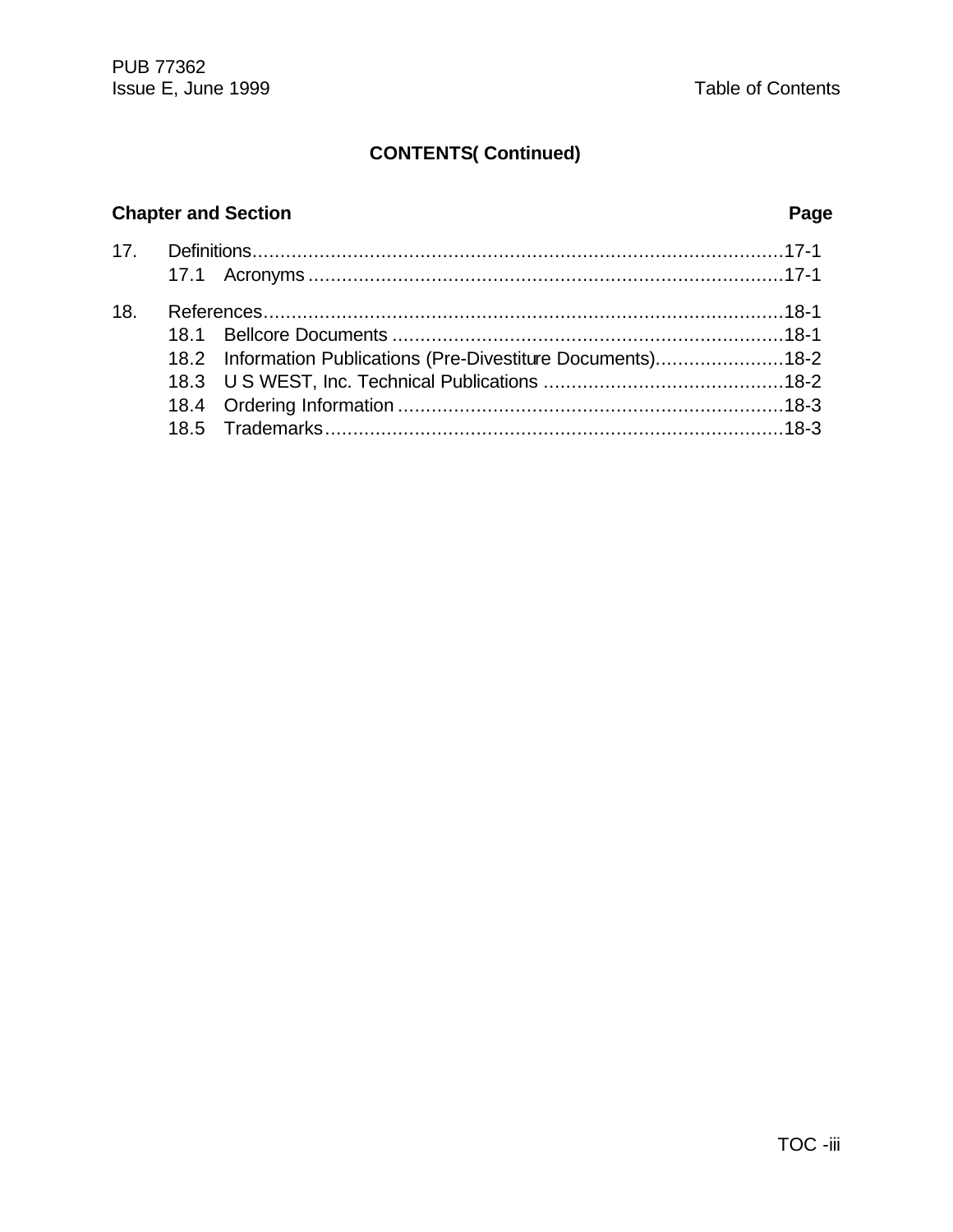#### **1. Introduction**

#### **1.1 General**

This publication is intended for the purpose of notifying U S WEST Suppliers of their responsibilities in providing documentation associated with Materiel and/or Licensed Software.

All U S WEST Suppliers must fully comply with the documentation requirements specified in this publication, other U S WEST publications, and Bellcore publications. Should any conflict exist between Bellcore and U S WEST publications, the Supplier will adhere to the specifications in the U S WEST publications.

Supplier Documentation includes practices, procedures and other documents used by the customer in its day-to-day operations.

Documentation should cover activities necessary for the planning, engineering, ordering, installing, provisioning, testing, training, operating, maintaining, repairing, and Automatic Message Accounting (AMA) functions associated with Materiel and Licensed Software used by U S WEST.

Supplier product documentation will be accurate and immediately delivered and/or available (per customer document delivery requirements). Documents will be the most recent issue and will contain lists that show the updates to that document. It is U S WEST's intent that all new documentation be supplied in electronic formats as specified in Chapter 6.

The issue numbers and dates associated with all references are the most current at the time this publication was issued and are subject to change.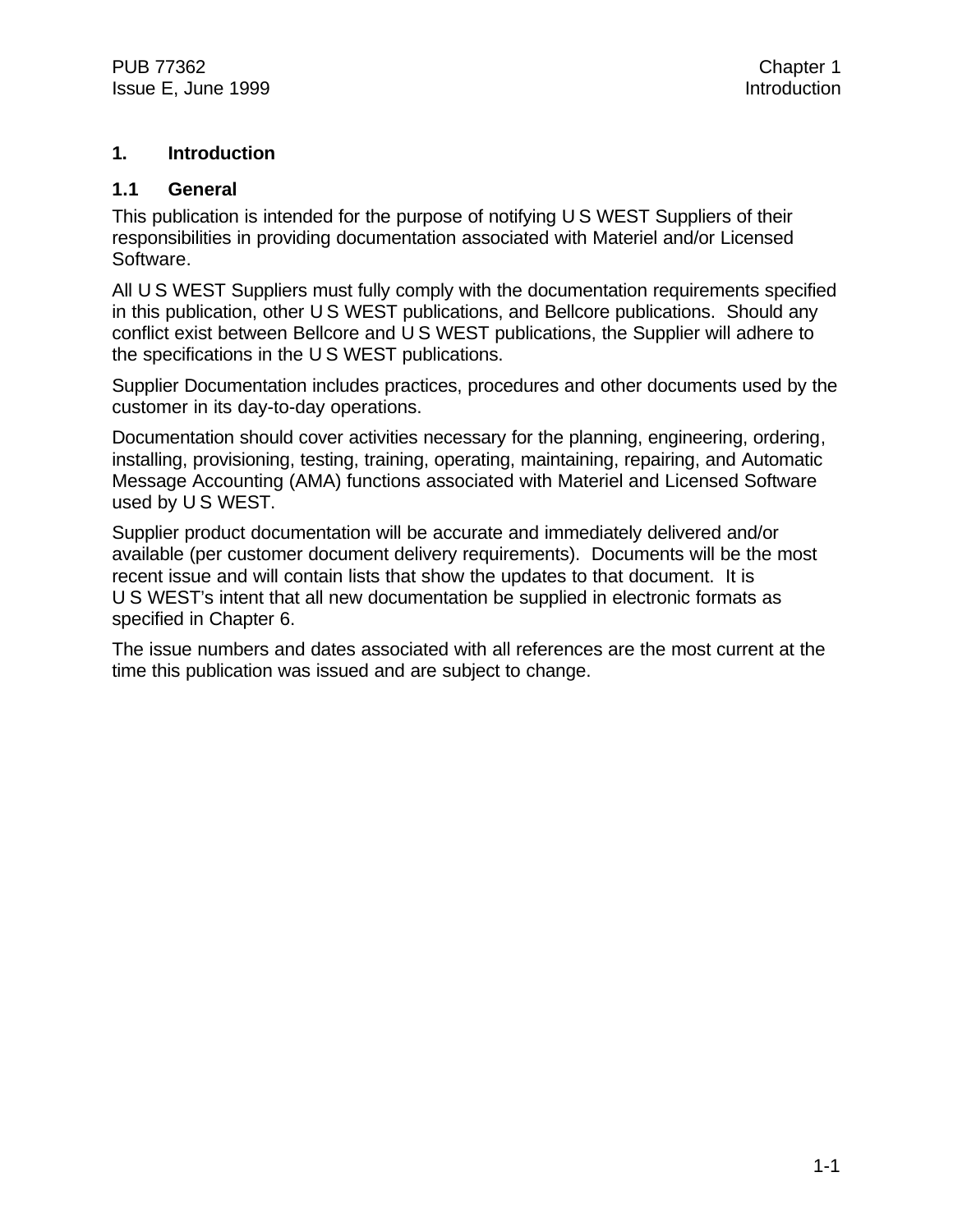#### **2. Format Requirements**

#### **2.1 General**

The issue number and issue date will appear on each page of all paper Supplier Documentation.

Document issues will be numbered and dated so that U S WEST can manage the flow of documentation and remove outdated documents from circulation.

The Supplier will provide easily understood step-by-step procedures for engineering, ordering, installing, provisioning, operating, maintaining, testing and repairing Materiel and Licensed Software.

The documentation will be arranged in chronological order and in a Task Oriented Practice (TOP) format for Materiel and Licensed Software that are not accessible via computer terminal (see IP 10260 "Standards for Task Oriented Practices", 1977).

The Supplier will provide documentation in an appropriate format; for example, "menudriven" or other software generated instructions that comply with preliminary requirements as outlined in Bellcore Technical Reference TR-TSY-000824, "OTGR: User System Interface User System Access, Section 10.1 (A Module of OTGR, FR-NWT-000439)" and Bellcore Technical Advisory, TA-TSY-000228, "Generic Human Factors Requirements for Network Terminal Equipment: Preliminary" for Materiel and Licensed Software accessible via computer terminals for instructions about the installation, operation, maintenance, testing, engineering, or administration.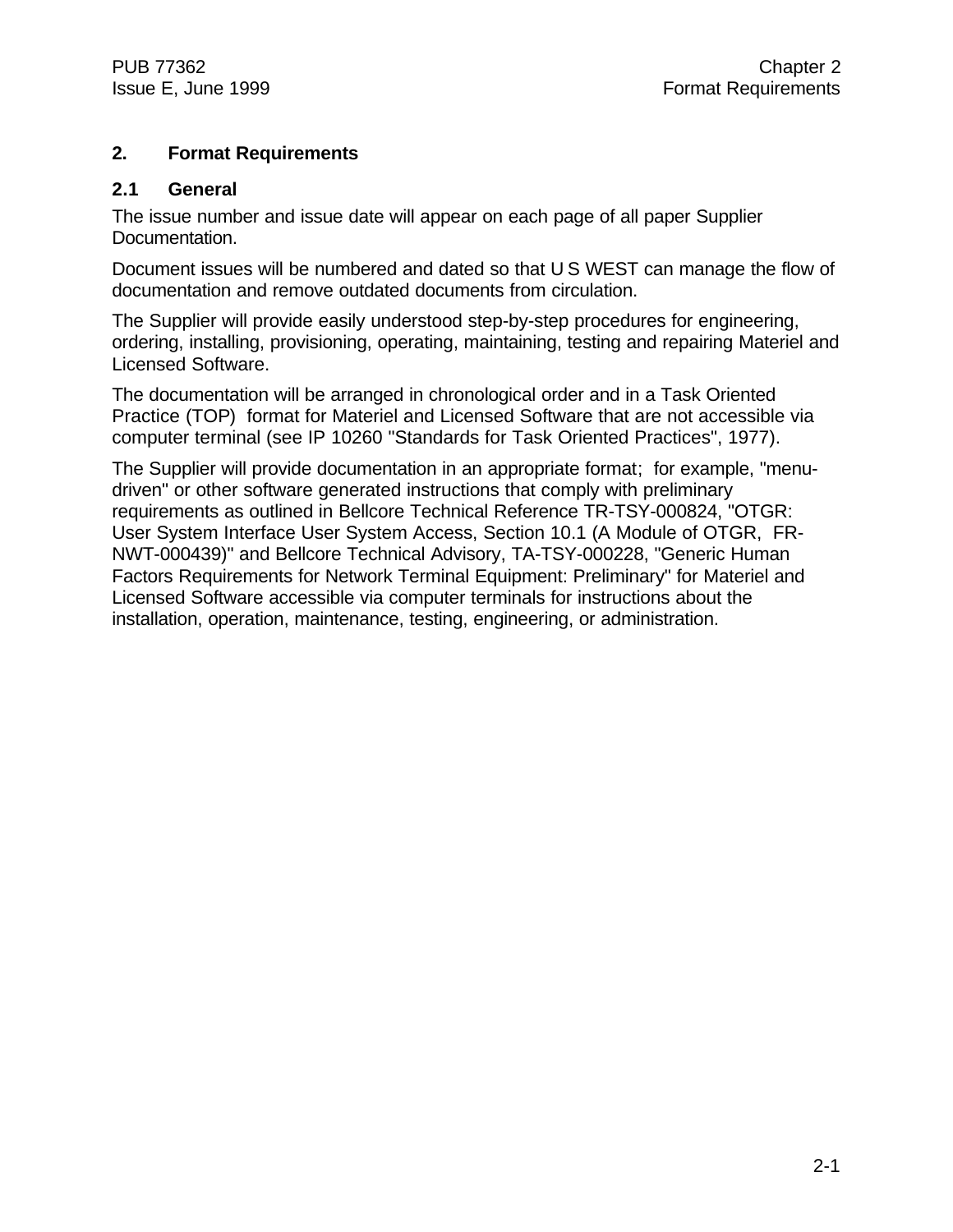#### **3. Reproduction**

U S WEST may reproduce any documentation, including copyrighted or similar proprietary and confidential notices, for the purpose of planning, engineering, ordering, installing, provision, testing, operating, maintaining and repairing of Materiel, Licensed Software or Services.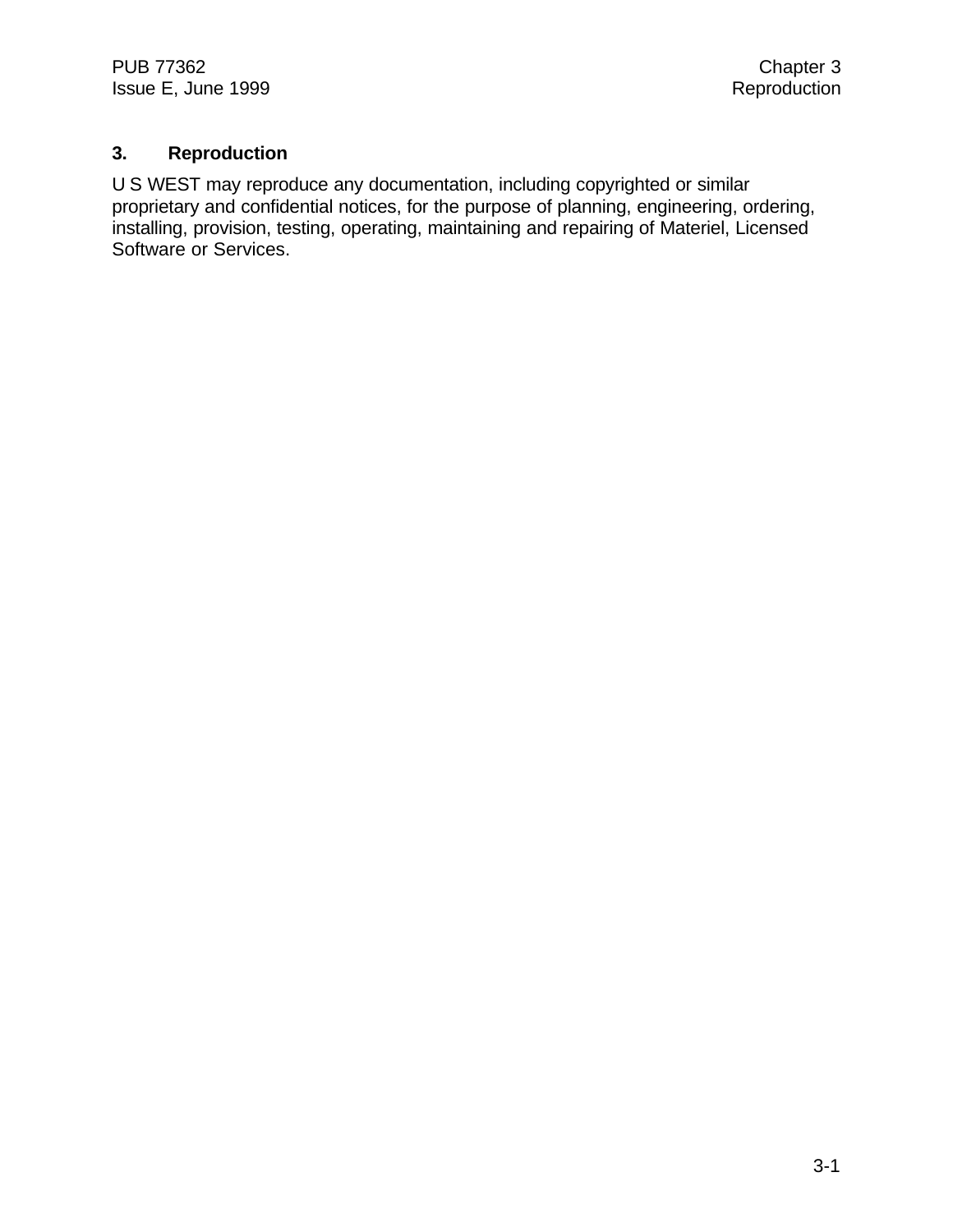#### **4. Document Delivery**

#### **4.1 General**

If U S WEST elects to install or has others install the product, the Supplier will deliver installation documentation six weeks prior to the ship date as defined in the contract.

The Supplier will provide planning documents that cover future Materiel and Licensed Software versions or generic a minimum of one year prior to the date such Materiel and Licensed Software will be available to order.

The Supplier will provide engineering, provisioning, network switch administration and AMA documents that cover new Materiel and Licensed Software versions or generic a minimum of three months prior to the date such Materiel and Licensed Software will be available to order.

The Supplier will deliver the required Supplier documentation to the specified sites at no charge:

- On or before the shipment date, one complete set of job specific documentation which describes the installing, provisioning, testing, operating maintaining and repairing or the materiel, licensed software or service to the engineering center and job site locations specified in the order.
- On or before the shipment date, one complete set of job specific central office records as defined in the U S WEST Communications, Inc. Technical Publication 77351, "Central Office Telecommunications Equipment Engineering Standards," and standard drawings as defined in U S WEST Communications, Inc. Technical Publication 77352, "Central Office

Telecommunications Equipment Standard Drawing Requirements," to the Records Group, 6912 S. Quentin Street, Englewood, CO 80112.

- On or before the shipment date, one complete set of Materiel and Licensed Software Document electronic PDF format, unless otherwise indicated in the contract, to E\*MEDIA, 1801 California, Room 1330, Denver, CO 80202.
- When the contract specifies delivery of documentation in electronic PDF format (see Chapter 6), the following will be delivered to E\*MEDIA, 1801 California, Room 1330, Denver, CO 80202 as applicable:

- One complete set of Electronic Switching Assistance Center (ESAC) required documentation.

- One complete set of Maintenance Engineering required documentation.
- One complete set of Switching Control Center (SCC) required documentation.
- One complete set of Network Switch Administration/Network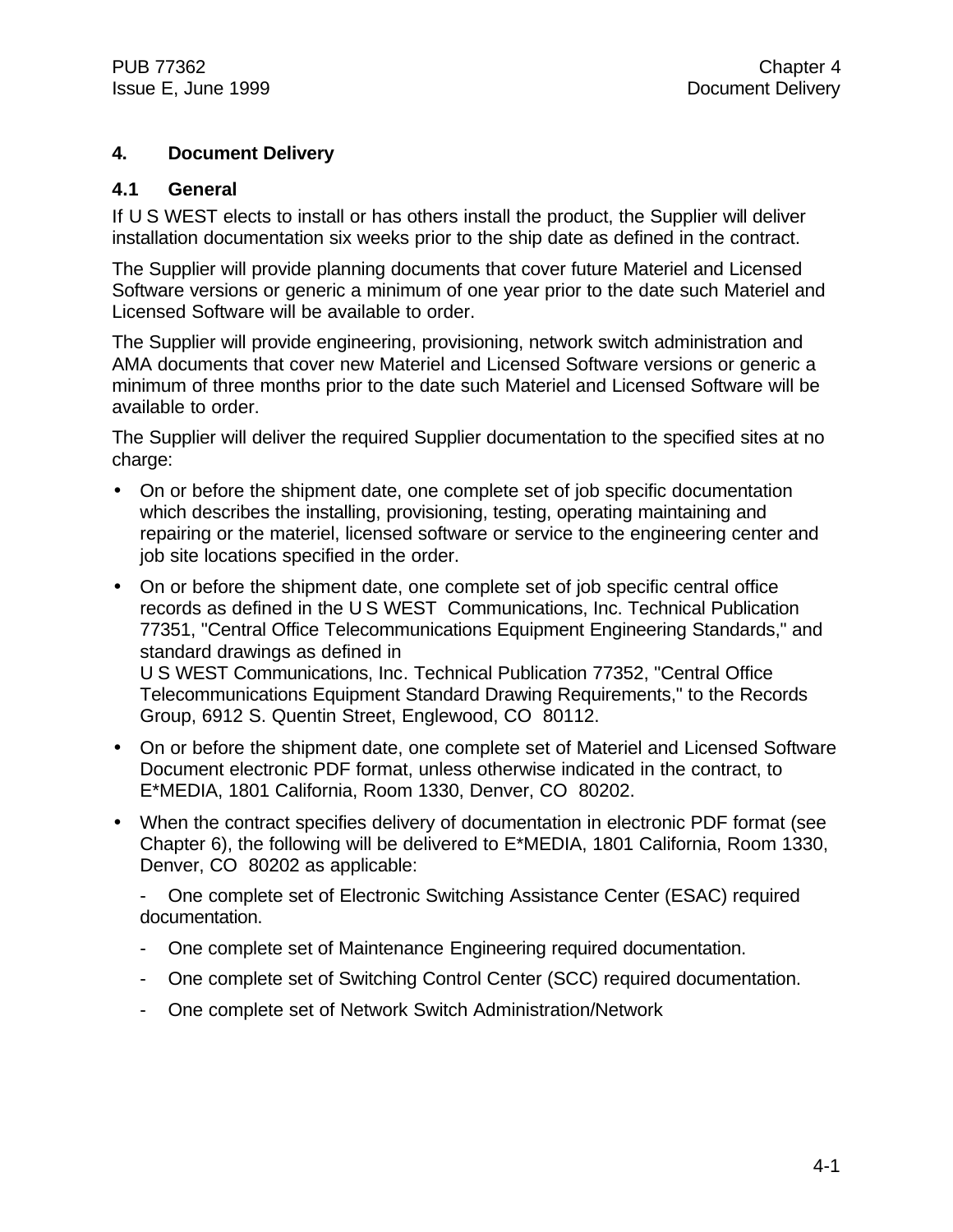Administration Center

(NAC) required documentation.

- One complete set of Interconnect Documentation (for complete details see Chapter 9).

- If the contract excludes delivery of documentation in electronic PDF format, the documents listed in D,1 through D,5 will be delivered in paper form to the location specified by the customer.
- 4.2 The Supplier will deliver the required Supplier documentation to the specified sites at no charge:
	- A. On or before the shipment date, one complete set of job specific documentation which describes the installing, provisioning, testing, operating maintaining and repairing of the materiel, licensed software or service to the engineering center and job site locations specified in the order.
	- B. On or before the shipment date, one complete set of job specific central office records as defined in U S WEST Communications, Inc. Technical Publication 77351, "Central Office Telecommunications Equipment Engineering Standards," and standard drawings as defined in U S WEST Communications, Inc. Technical Publication 77352, "Central Office Telecommunications Equipment Standard Drawing Requirements," to the Records Group, 6912 S. Quentin Street, Englewood, CO. 80112.
	- C. On or before the shipment date, one complete set of Materiel and Licensed Software Documentation to Information Resource Management (IRM), 1801 California, Room 1340, Denver, CO. 80202.
	- D. At the customer's request, one set of Electronic Switching Assistance Center (ESAC) required documentation will be sent to a specified location.
	- E. At the customer's request, one set of Maintenance Engineering required documentation to a specified location.
	- F. At the customer's request, one complete set of Switching Control Center (SCC) required documentation to a specified location.
	- G. At the customer's request, one complete set of Network Switch Administration/Network Administration Center (NAC) required documentation to a specified location.
	- H. At the customer's request, one complete set of Interconnect Documentation (for complete details see Paragraph 9.00).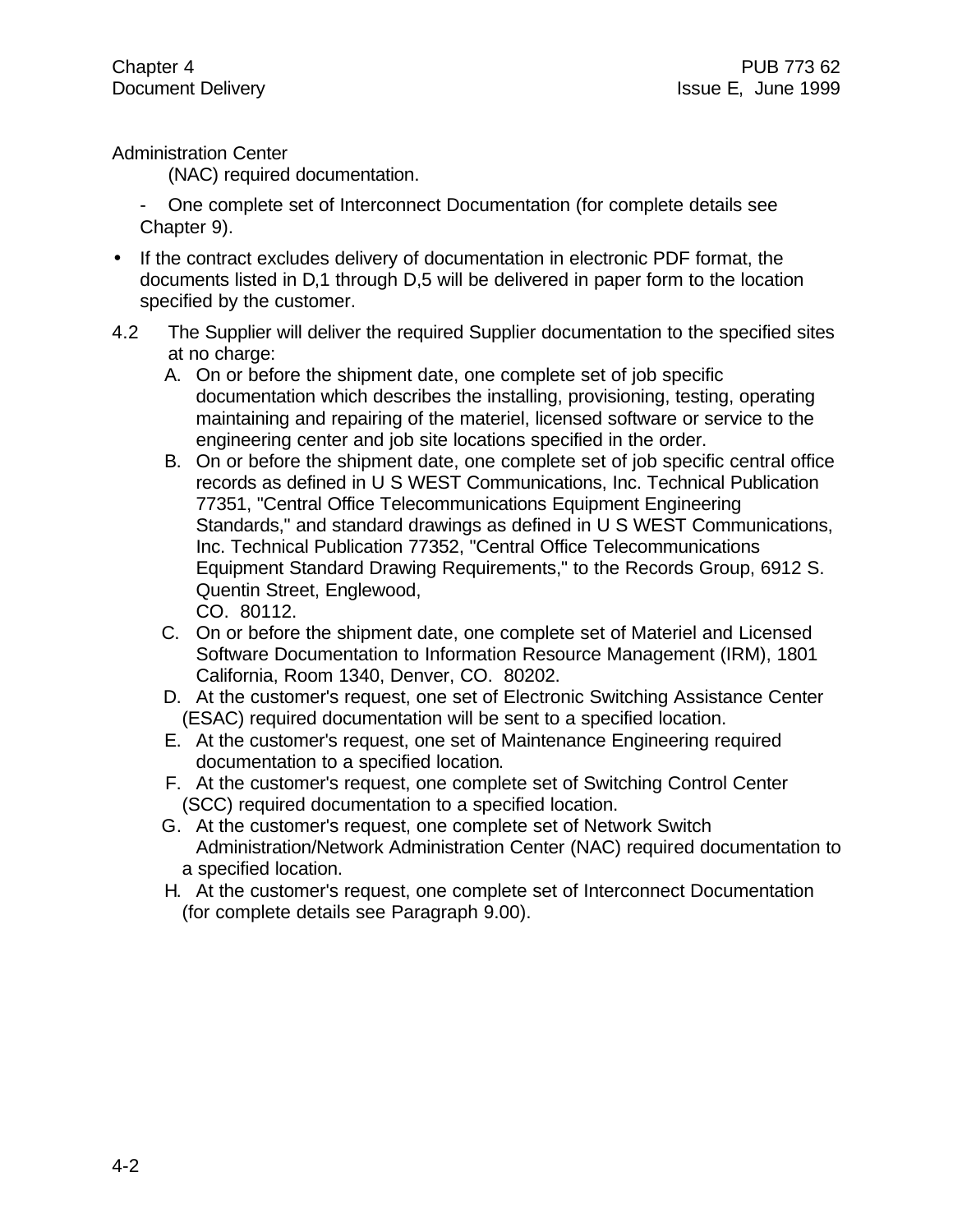#### **5. Documentation Updates**

#### **5.1 General**

All documentation will be updated to reflect any system or feature changes.

- One copy of all revisions will be provided to E\*MEDIA, 1801 California, Rm. 1330, Denver, CO. 80202, at no charge for the life of the equipment and/or licensed software.
- One copy of all revisions will be provided to locations specified in this chapter at no charge during the warranty period of the equipment and/or licensed software.
	- The Supplier will provide E\*MEDIA with a list of the paper documents and the media the documents are provided in every location was receiving 90 days prior to the warranty expiration.
- A "Reason for Reissue" or "Change History" section will be included in each document describing the changes in that issue.
- The Supplier will update the Materiel COMMON LANGUAGE® Equipment Identification (CLEI™) Code whenever there are changes that require that the Customer Continuing Property Records be updated.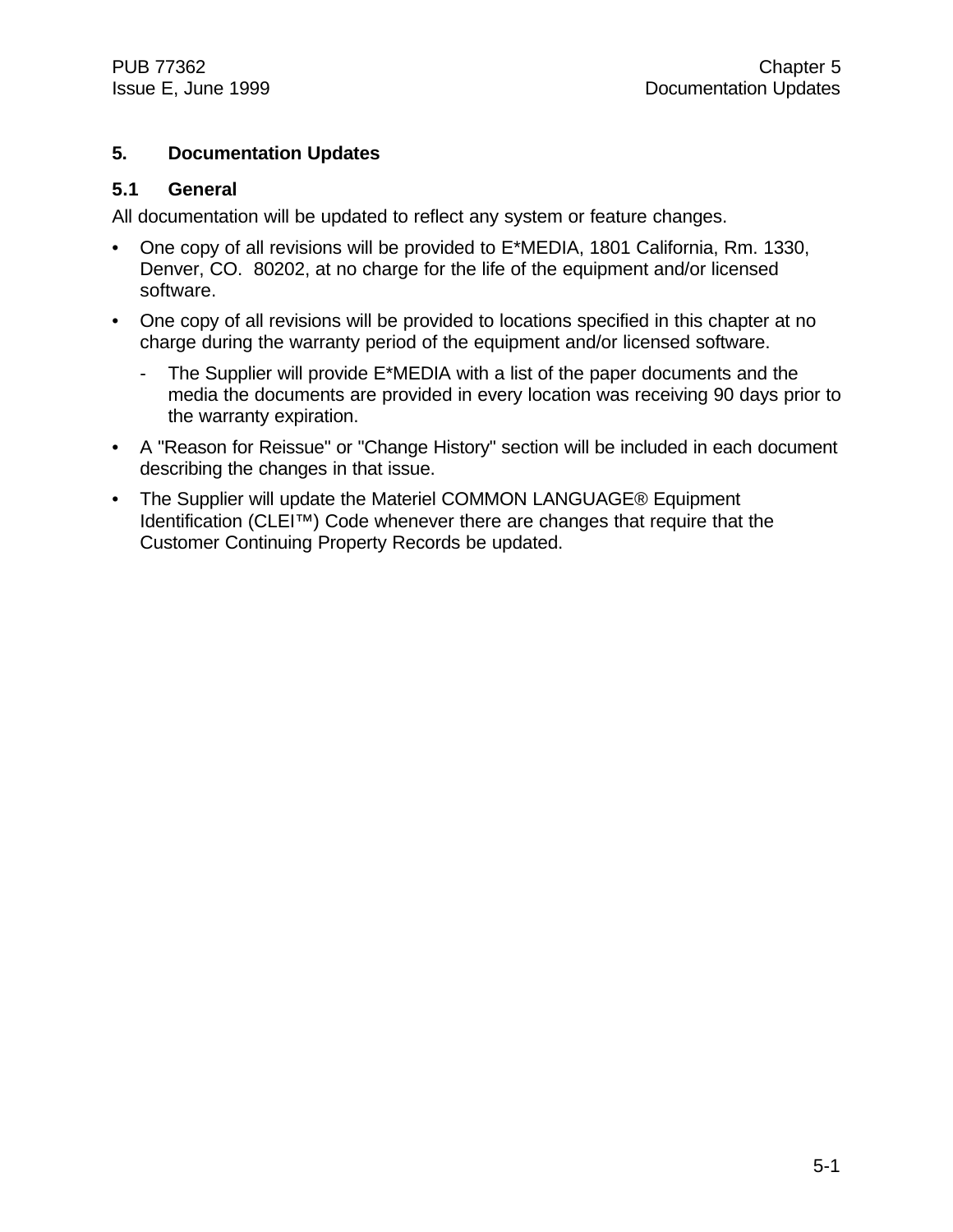#### **6. E\*MEDIA System Document Receipt**

#### **6.1 Document File Types**

Documentation is to be provided to U S WEST in the following electronic formats (see section 6.3 for acceptable media types). The matrix shown below indicates required, preferred and negotiable formats.

| <b>Status</b>     | <b>Format Description</b>                                                                                                 |  |
|-------------------|---------------------------------------------------------------------------------------------------------------------------|--|
| <b>REQUIRED</b>   | Portable Document Format (PDF)                                                                                            |  |
|                   | Hyper Text Markup Language (HTML)                                                                                         |  |
| PREFERRED         | <b>PDF</b>                                                                                                                |  |
| <b>NEGOTIABLE</b> | MS document structure & content in Word 6.0 or above                                                                      |  |
|                   | Document structure & content in Rich Text Format (RTF) compatible with<br>MS Word 6.0 on Macintosh or on a DOS/Windows PC |  |
|                   | Document structure & content in Maker Interchange Format (MIF) 3.0 or above                                               |  |
|                   | Postscript format                                                                                                         |  |

#### **6.2 Document Information Road Map**

Document files should have logical file extensions to identify the file type as follows:

Information Road Map should include Read Me file explaining each file provided in the delivery by document name, number of pages, document creator, list of subdirectory files and a description of subdirectory files.

#### **6.3 Document Media Types**

The following media types are listed in order of preference for large (2MB or greater) document transfer. Smaller documents can use the appropriate media type.

- Compact Disk Read-Only Memory (CD-ROM)
- 3.5" PC or Macintosh Floppy
- 8mm Exabyte® high capacity cartridge tape (2.3 Gig)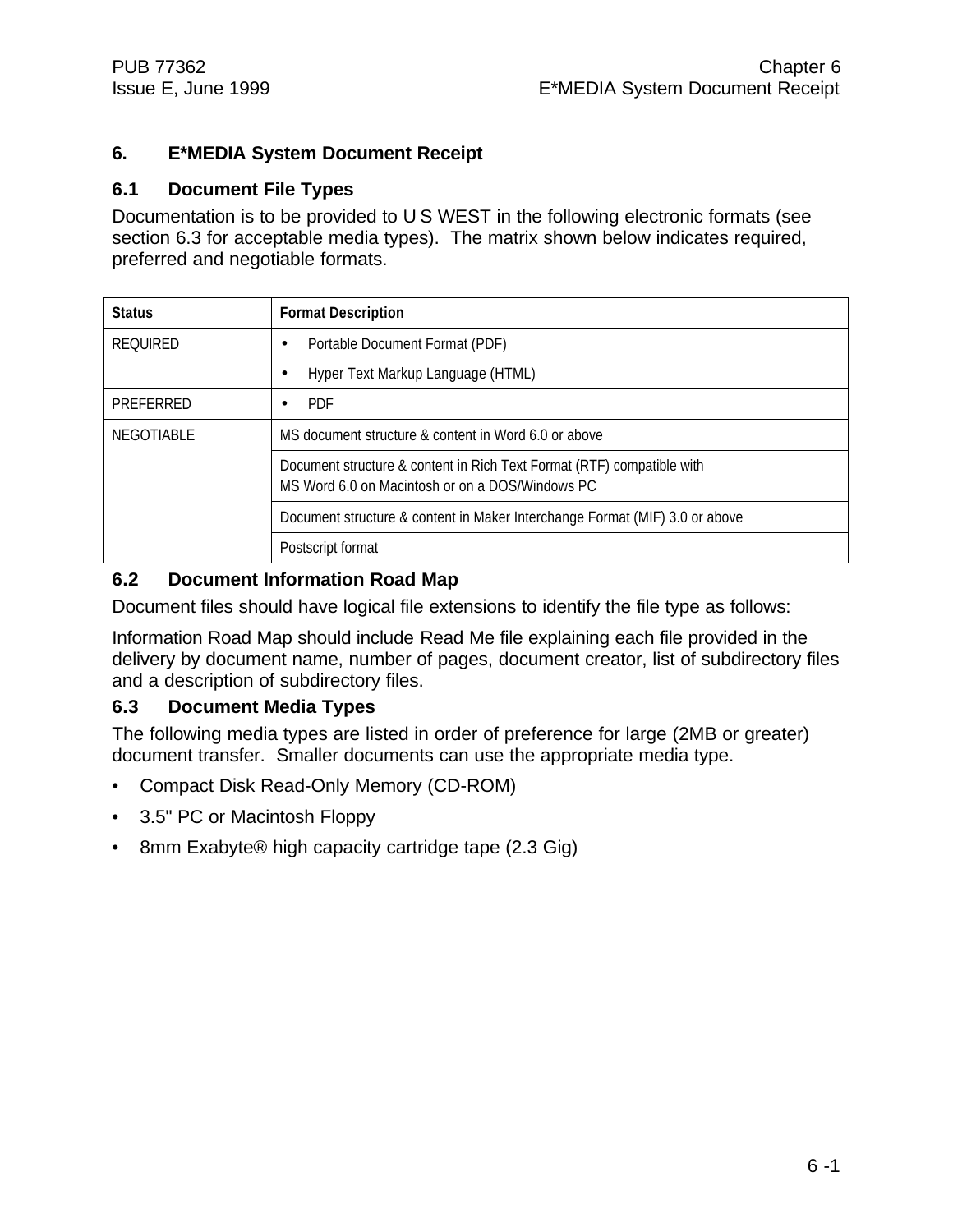#### **7. Documentation for Reliability and Quality Assurance**

#### **7.1 General**

The Supplier will document its use of a quality control program for documentation. Such information will be sufficient for U S WEST to ensure that the Supplier's Documentation quality control program covers at least the following for both Materiel and Licensed Software:

- An effective internal process to ensure that qualified Subject Matter Experts (SMEs) review and certify the accuracy and completeness of product documentation.
- A management system to ensure control of documentation updates.
- Field audits performed to ensure the effectiveness of Supplier's Documentation quality control program.
- A "customer feedback" process (e.g., customer comment cards) to be used in evaluating the quality of Supplier Documentation as perceived by U S WEST.

The Supplier will provide documentation containing sufficient information to determine whether the system meets U S WEST reliability and quality requirements. The documentation will cover system design, development manufacturing program.

#### **7.2 System Design Documentation**

Supplier documentation will include all system availability and reliability parameters for describing the expected availability and reliability of the product and all its sub-elements. It shall also include the methods used for determining those availabilities and reliabilities.

Supplier will provide system availability and reliability results for all performances parameters discussed in Bellcore product-specific criteria documents, such as the Bellcore Family of Requirements TR-TSY-000064, "LATA Switching Systems Generic Requirements, (LSSGR), 1992 Edition".

The failure rates and models used will be documented and will be consistent with methods specified in Bellcore Technical Reference TR-NWT-000332, "Reliability Prediction Procedure for Electronic Equipment, (A Module of RQGR, FR-NWT-000796)".

Supplier Documentation will include a listing of all circuit pack (plug-in) types or codes used in the product, with the applicable predicted failure rate for each. Supplier documentation will include information in sufficient detail to enable U S WEST to independently verify all data.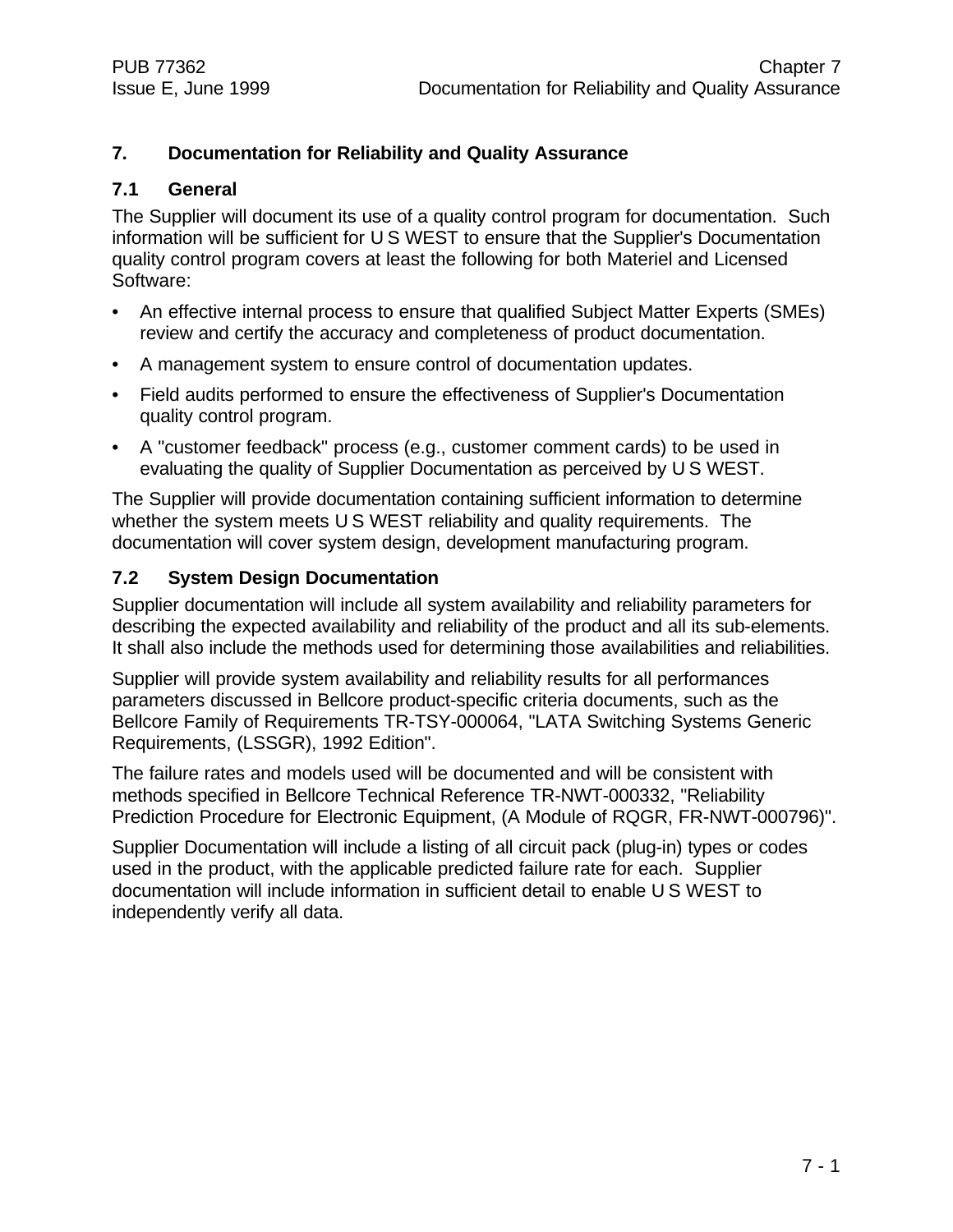Supplier documentation will include the definition of unavailability (e.g., Bit Error Ration (BER) exceeding a redetermined value).

Availability and reliability parameters will be documented for the minimum and maximum configurations of the system.

Supplier will provide documentation describing all methods for expansion of the equipment and their effect on availability and reliability.

Supplier documentation will detail the expected level of infant mortality at the time of shipment, including the amount of operation the equipment would typically receive before shipment to U S WEST (sometimes referred to as the "burn-in" period). The documentation will also explain the calculation methods used to determine the remaining infant mortality. Supplier documentation will include the infant mortality model.

Supplier documentation will state the environment conditions required for a product that is intended for central office environments. Documentation shall be similar to TR-EOP-000063, "Network Equipment-Building System (NEBS) Generic Equipment Requirements, (A Module of LSSGR, FR-NWT-000064 and of TSGR, FR-NWT-000440)."

In all cases, Supplier documentation will include a description of the test conditions used by Supplier to assure that the product operates properly in the extremes of the allowed environmental conditions.

Supplier documentation will include information on flammability standards, see Bellcore Technical Reference, TR-EOP-000063, (see Reference Section) to which the product conforms. This will include information on results of flammability tests to which the product and its components have been subjected.

• Flammability standards information will be updated whenever there is a change in Supplier's use of components used in the manufacture of Supplier's Materiel.

Supplier documentation will present the sub-assemble design and procurement criteria used in enough detail so that conformance to the criteria of Bellcore Technical References TR-NWT-000078, "Generic Physical Design Requirements for Telecommunications Products and Equipment" and TR-TSY-000357, "Component Reliability Assurance Requirements for Telecommunications Equipment, (A Module of RQGR, FR-NWT-000796)" can be determined.

Supplier documentation will be in sufficient detail that U S WEST can be assured that Materiel and Licensed Software meets all generic reliability criteria in Bellcore's productspecific Reliability and Quality Generic Requirements (RQGR) documents, such as Bellcore Technical References TR-NWT-000284, "Reliability and Quality Switching Systems Generic Requirements (RQSSGR), (A Module of RQGR, FR-NWT-000796)" and TR-TSY-000418, "Generic Reliability Assurance Requirements for Fiber Optic Transport Systems, (A Module of RQGR, FR-NWT-000796)".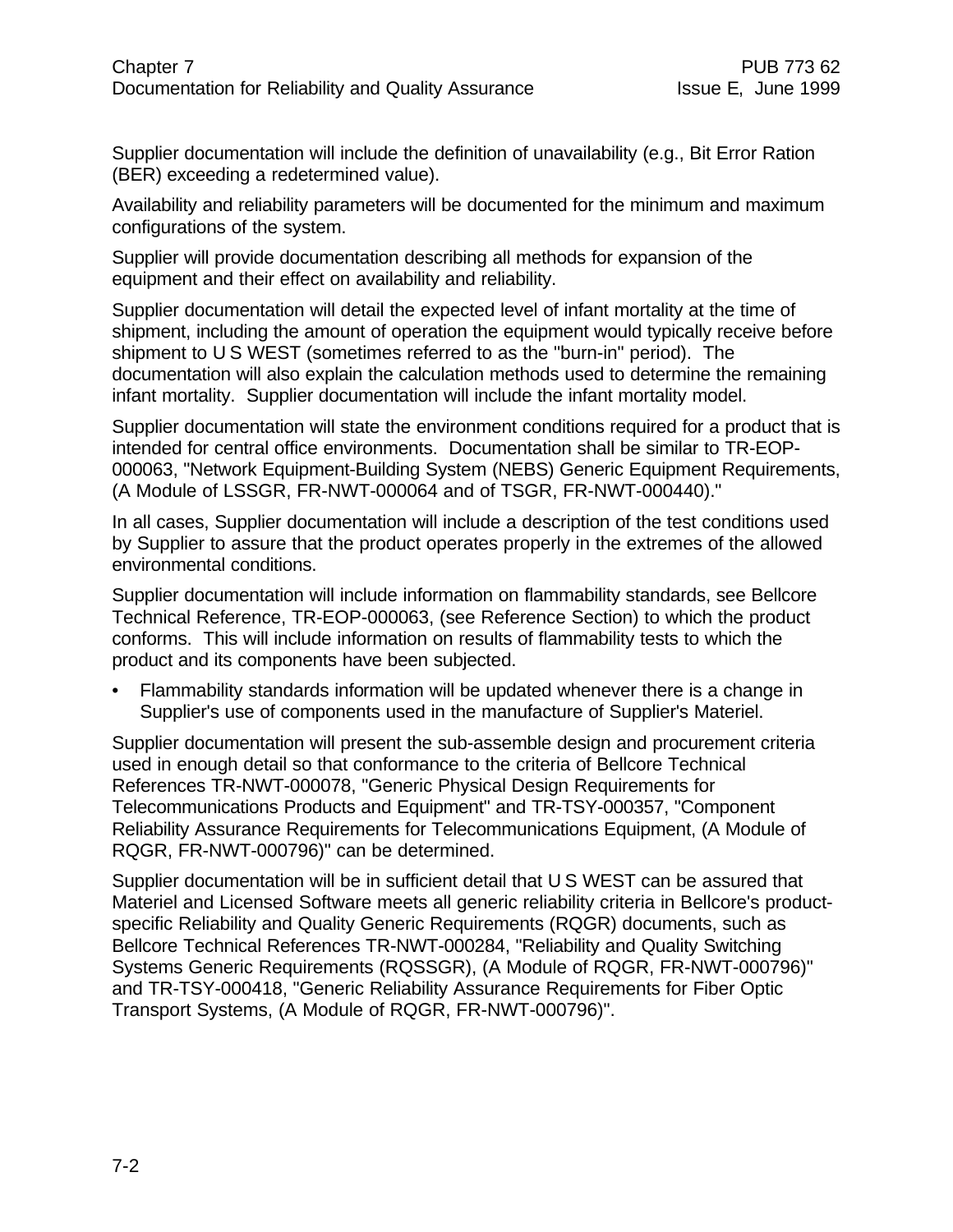#### **7.3 Development and Manufacturing Program Documentation**

The Supplier will have documentation detailing all qualifications and requalification programs of at least the following:

- Components and Vendors
- System Design
- Environmental Conditions
- Manufacturing Processes
- Software Products and Processes

The Supplier will have a quality controlled manual that details all quality-related functions in the factory and includes the functions of the Supplier's quality assurance and quality control organizations.

The Supplier will have a reliability controlled engineering manual that addresses the reliability aspects of the product, including description of at least the following:

- Estimation of Materiel and Licensed Software reliability.
- Methods used to predict unit and system reliability.
- Estimation of the failure rate of the equipment and how it is derived.
- Early life reliability of infant mortality of the equipment at the time of shipment.
- Materiel and Licensed Software development, test and reliability assurance programs.
- Program for estimating and ensuring the reliability of electronic devices.

The manufacturing program requirements will be documented and will include all of the following:

- Product sub-assemble procurement, inspection and testing.
- Product assembly, inspection and testing, including burn-in procedures.
- Product quality sampling procedures.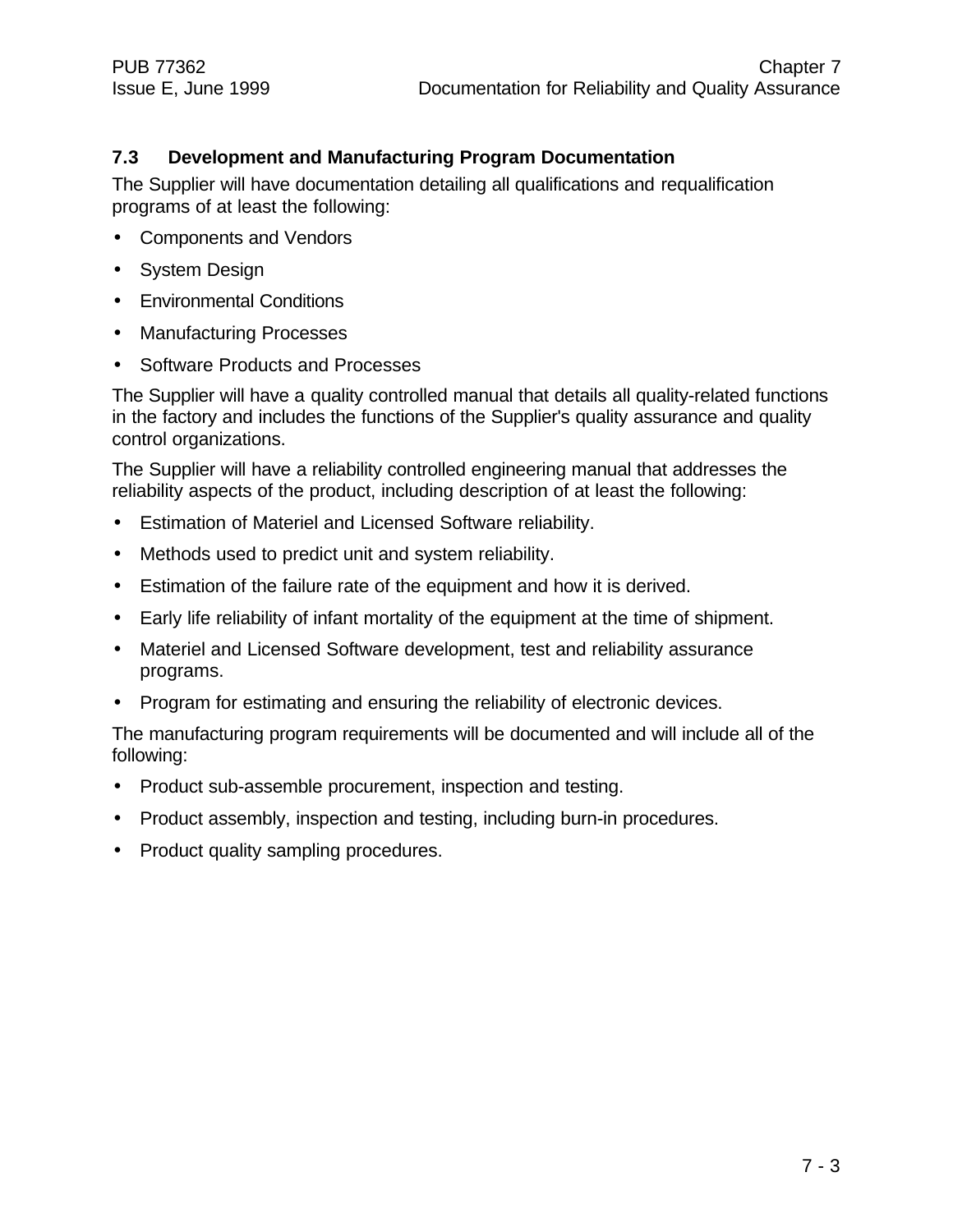#### **7.4 Software Quality Program Documentation**

The Supplier will provide documentation to demonstrate that it has developed a quality control and assurance program for software as defined in Bellcore Technical References TR-TSY-000179, "Software Quality Program Generic Requirements (SQPR), (A Module of RQGR, FR-NWT-000796)," and TR-TSY-000282, "Software Reliability and Quality Acceptance Criteria (SRQAC), (A Module of RQGR, FR-NWT-000796)" including computer programs, Firmware, related data, and documentation.

• As required in Bellcore Technical Reference TR-TSY-000282 (see Reference Section) the Supplier will provide "officially issued" software documentation (not "preliminary" or "draft") at the transition from First Office Application (FOA) to general availability.

#### **7.5 Product Support and Field Reliability Documentation**

Supplier documentation will describe the following:

- Technical assistance programs, including emergency contact telephone numbers (preferably 800-type numbers) and hours of operation for technical assistance.
- Product implementation procedures, including FOA specific procedures.
- Product change notice procedures.
- Warranty information.
- Engineering complaint and operational trouble report programs.

The Supplier will have documentation describing their provision, use and support of field reliability monitoring programs for their products as prescribed in Bellcore Special Report SR-TSY-000963, "Network Switching Element Outage Performance Monitoring Procedures, (A Module of RQGR, FR-NWT-000796)".

The Supplier will have documentation describing a return and repair program for defective products, including a description of the product return procedures and expected turnaround time for all returned products.

• For the return and repair program, Supplier documentation will describe a method of tracking repaired products and a program for collecting actual failure rate data and "no trouble found" data on returned product.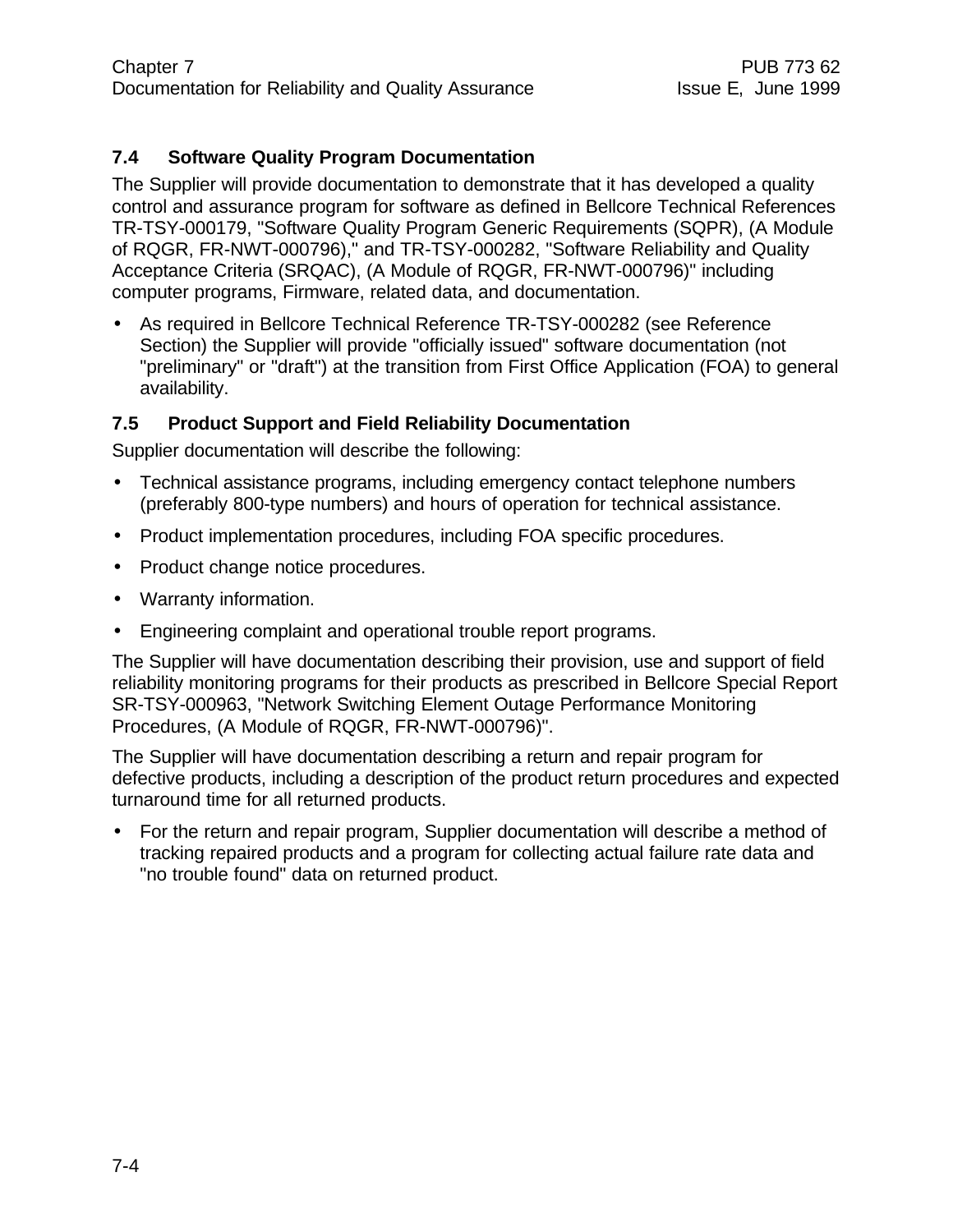#### **8. Documentation for Inventory and Ordering**

#### **8.1 General**

The Supplier will conform with COMMON LANGUAGE® Equipment Identification (CLEI™) standards as specified in U S WEST Technical Publication 77361, "COMMON LANGUAGE® Equipment Classification (CLEI™) and Bar Code Labeling Requirements for Central Office Equipment," and Bellcore Technical Reference TR-STS-000383, "Generic Requirements for COMMON LANGUAGE® Bar Code Labels".

The Supplier will provide an "Ordering Guide" that is sufficient for U S WEST to ensure that all necessary components (including ancillary equipment) needed to install, test operate the product in its intended manner have been ordered and/or received.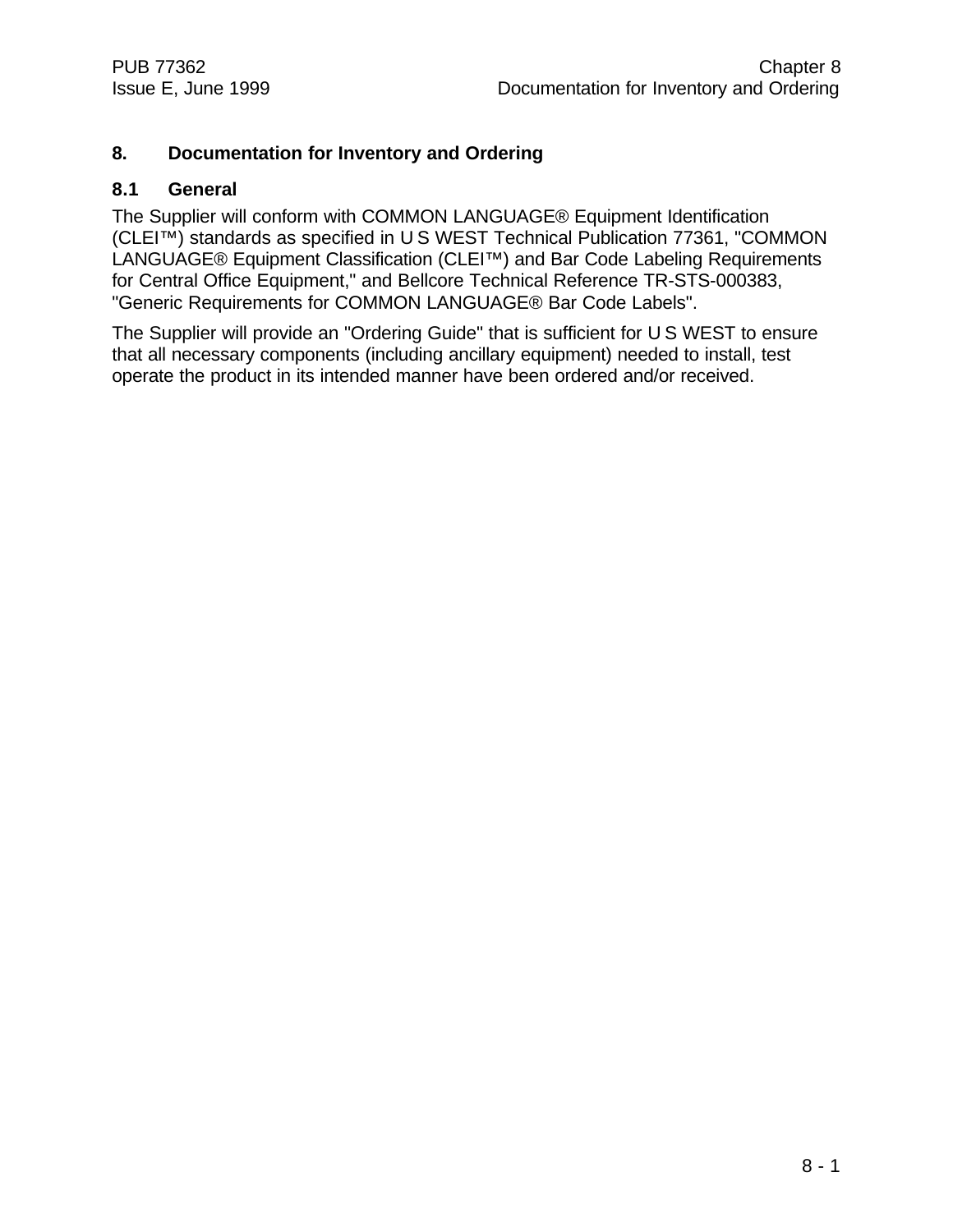#### **9. Documentation for Interconnect Drawings**

#### **9.1 General**

This section describes Interconnect Drawings and their use within U S WEST

The term "Interface Drawing" has been replaced by the term "Interconnect Drawings" because it better describes the type of information and intended use of these documents.

Interconnect Drawings are those drawings engineered by U S WEST to facilitate the interconnection of a supplier's equipment with other equipment manufactured by the same supplier or with equipment manufactured by another supplier. All U S WEST Interconnect Drawings are classified proprietary for use within U S WEST (see Section 9.5, A regarding proprietary classification).

#### **9.2 Purpose**

Interconnect Drawing preparation consists of the engineering required to create a drawing that details requirements to connect a suppliers equipment. Interconnect is defined as the detailed interconnection information required between supplier's equipment where:

- The existing Central Office Equipment (COE) must be reconfigured.
- Additional Interconnecting equipment is required.
- Interconnection is with cable and/or wire only and no further modification is necessary.

Interconnect Drawings are created to establish a permanent record of information needed to complete the Engineer, Furnish and Install (EFI) process.

The following information is typically depicted on Interconnect Drawings; however, other information may be necessary and should be included as part of the drawing.

- Block diagram showing the functional arrangement of equipment and how it interconnects with other equipment.
- Circuit description indicating, in narrative format, how the equipment interconnects with other equipment.
- Schematics showing in graphics format the electronic operation of the equipment.
- Footprint information showing (in plain view) the physical size of the equipment.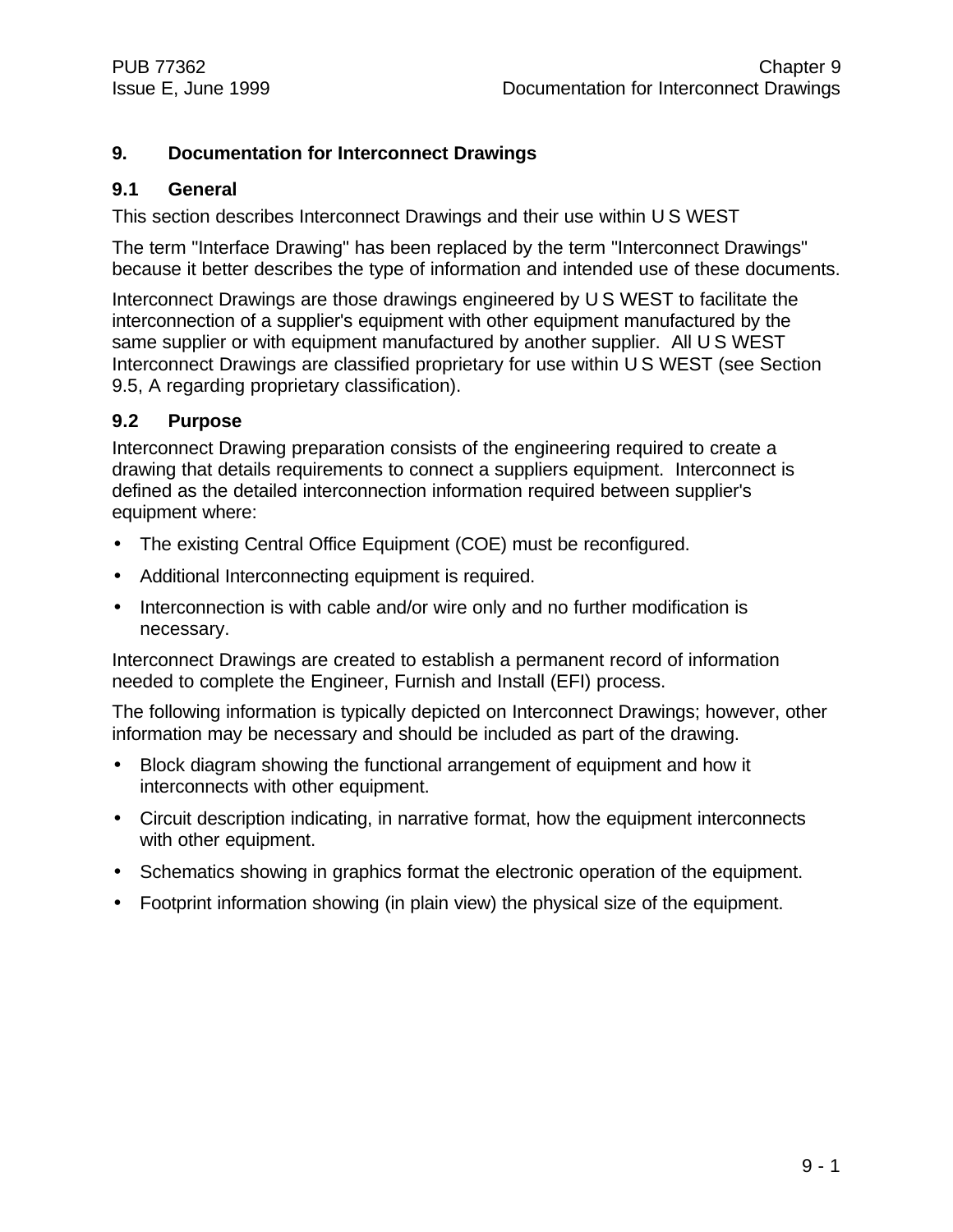- Front equipment pictorials showing the physical arrangement of all equipment as it is mounted in a relay rack frame and the front and back plane of all sub-units.
- Type of framework and all special mounting information.
- Power drain and fuse requirements.
- Specific lead and connector pin assignment for all external connections.
- The type, gender and part number of all connectors.
- Cable and wire sizes as well as critical lengths.
- Alarm bit mapping information.
- Engineering and installers notes.
- Ordering information.

In some cases where equipment is complex, a separate equipment specification drawing may be required. Equipment specification drawings provide ordering and equipment arrangement information. A separate schematic drawing may also be require to illustrate the electronic operation and interrelationship of the equipment.

Interconnect Drawings are created to be used by the equipment engineer, detail engineer, installer, maintenance engineer, Central Office Technician, and Digital Service Operations Center (DSOC). They are not intended to be used as a replacement for supplier's drawings, but are instead to be used as a supplement to them.

#### **9.3 Format**

U S WEST engineered Interconnect Drawings are created in a format closely resembling a combination of supplier equipment specification and circuit schematic drawings. Part E of U S WEST Technical Publication 77351, (see Reference Section) contains information on supplier drawings and documentation.

U S WEST engineered drawings are typically identified by five alpha-numeric characters preceded by a two character prefix. Also a numeric suffix usually indicates drawing series number.

#### **9.4 Interconnect Drawing Availability**

Interconnect Drawings are maintained by U S WEST. A current list of these drawings may be obtained by contacting the Interconnect Drawing Coordinator on (303) 792-6414.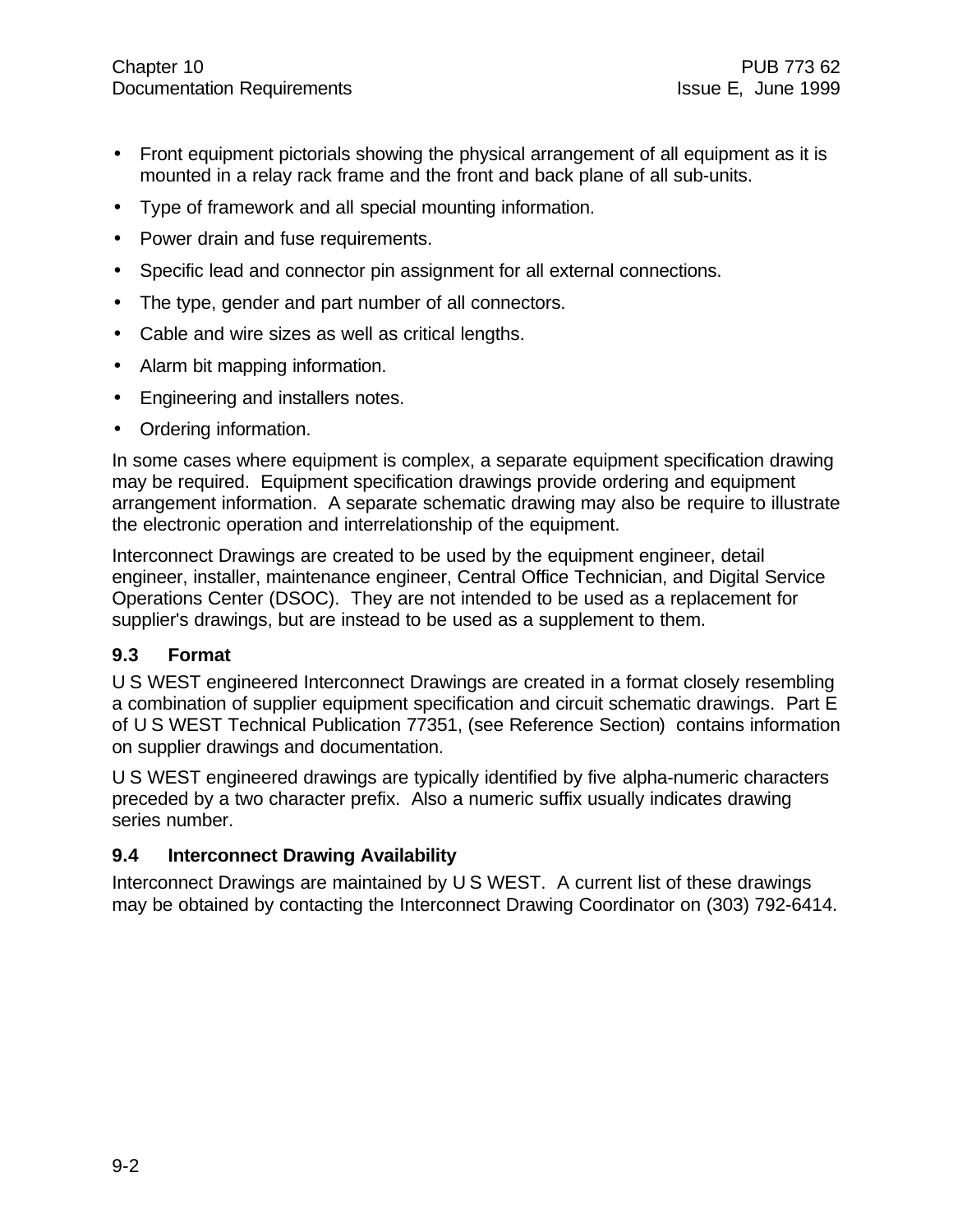#### **9.5 Proprietary Classification of Interconnect Drawings**

All Interconnect Drawings are classified "proprietary." These drawings are only for use with in U S WEST or by agents hired by U S WEST who have signed non-disclosure agreements.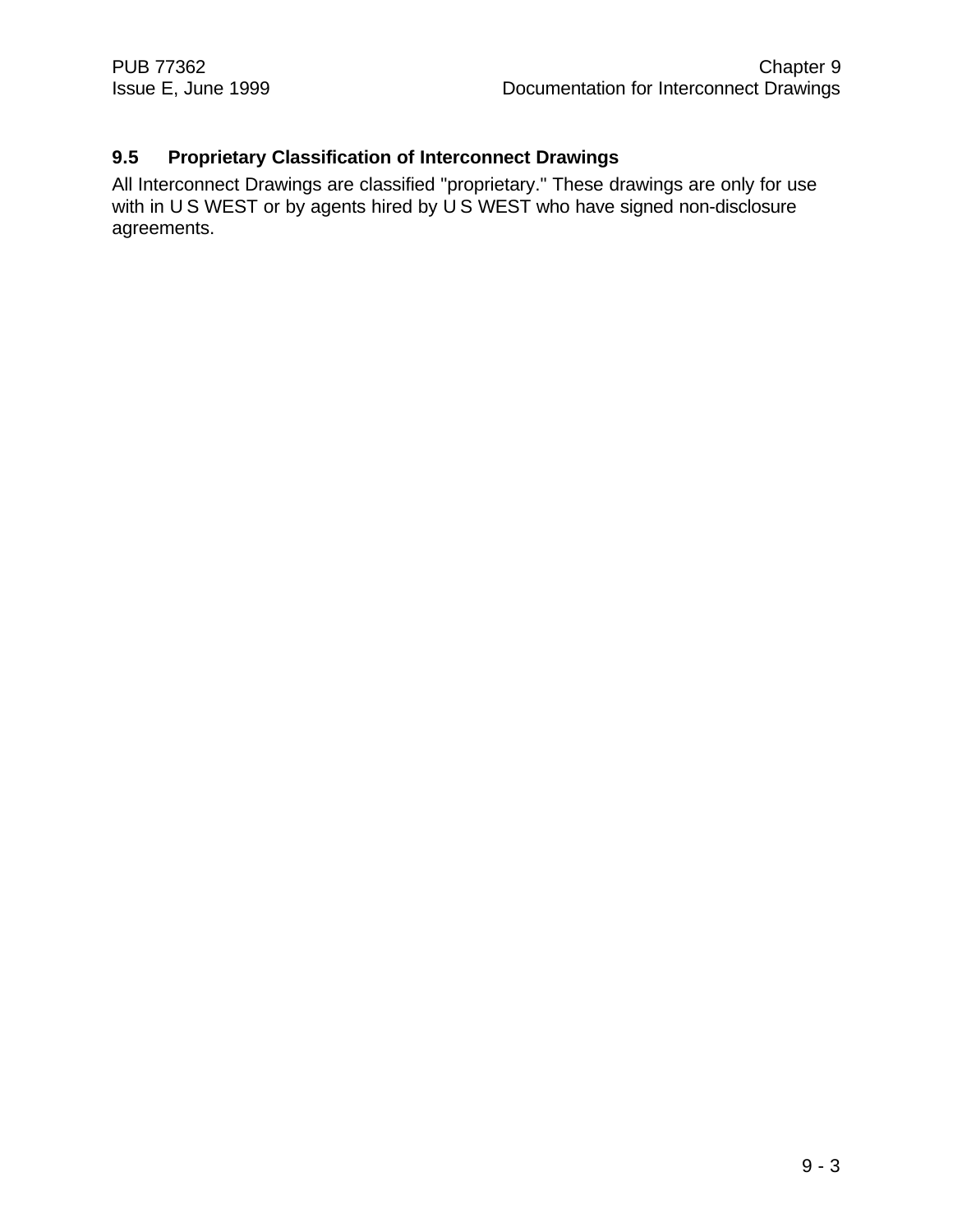#### **10. Documentation Requirements**

#### **10.1 Documentation Guide**

The Supplier will provide a Documentation Guide that includes a Master List of Material and Licensed Software Documentation and a Cross-Reference Index.

A Master List will include a minimum of the following:

- A complete list of all documentation available for Materiel and Licensed Software and the available media options.
- A description of each document for Materiel Licensed Software pertaining to and categorized as:
	- Planning
	- Engineering
	- Ordering
	- Installation
	- Operation
	- Maintenance
	- Provisioning
	- Testing
	- Repair
	- Administration
	- Automatic Message Accounting (AMA)
	- Reliability and Quality Assurance
	- Supplier Support
- Identification of those documents considered proprietary or confidential by the Supplier.
- An explanation of the scheme used to number or code the documents.
- A listing of all Materiel and Licensed Software model numbers, versions or generics currently in use or available, and the current documentation associated with each.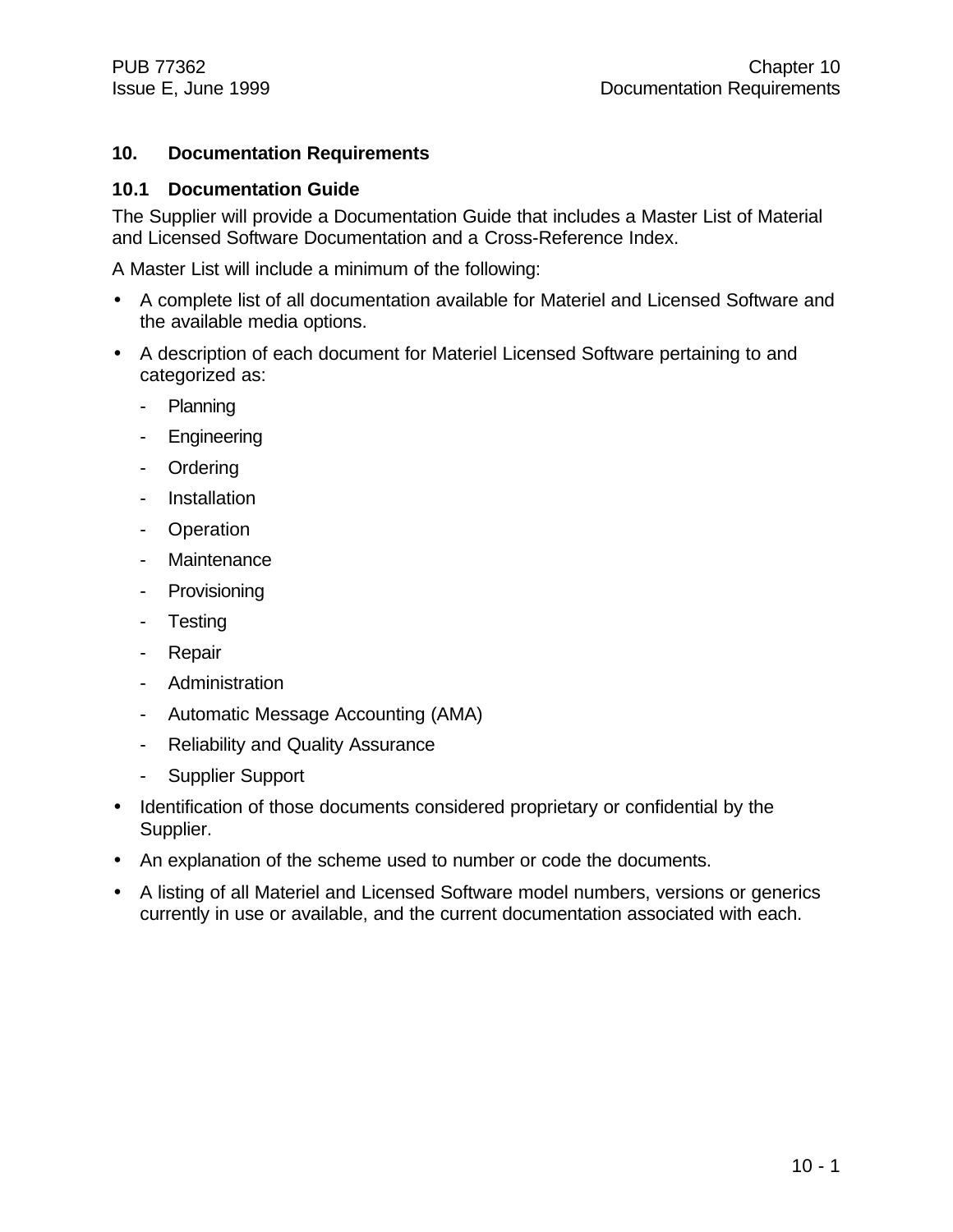A Cross-Reference Index that will enable users to locate information based on at least the following items:

- Title
- Subject
- Document Number
- Issue Number
- Dates of active issues and systems(s)/subsystems to which they apply.

For all Materiel and Licensed Software purchased as a result of this project, the Suppliers will provide either a complete new Master List, updated as new document are issued, or a convenient method of updating the Master List that allows the most current revisions to be inserted as documents are updated.

#### **10.2 Hardware Documentation Requirements**

All Supplier documentation will clearly state the product model number(s) for hardware to which it applies. Information unique to a particular model(s) and not applicable to others, shall be clearly identified as such.

The Supplier will provide a general description of the product hardware configuration, functions, capabilities, limitations, and physical characteristics.

Supplier Documentation will conform to the requirements of U S WEST Technical Publication 77351, (see Reference Section). The Supplier will contact U S WEST for any numbering of Central Office Drawings.

#### **10.3 Software Documentation Requirements**

All Supplier Documentation will clearly state the Licensed Software version(s) or generic(s) to which it applies. Information unique to particular version(s) or and not applicable to others, will be clearly identified as such.

The Supplier will provide a general description of Licensed Software, including an overview of the scope, objectives, architecture and capabilities of the system. This will include high-level flow and/or block diagrams. It will also specify the role of the software system as it relates to other systems (e.g., Operations Systems) and/or programs.

The Supplier will provide a Program Documentation Index that lists all program documents and the issue of each document that applies to each version or generic of the Licensed Software.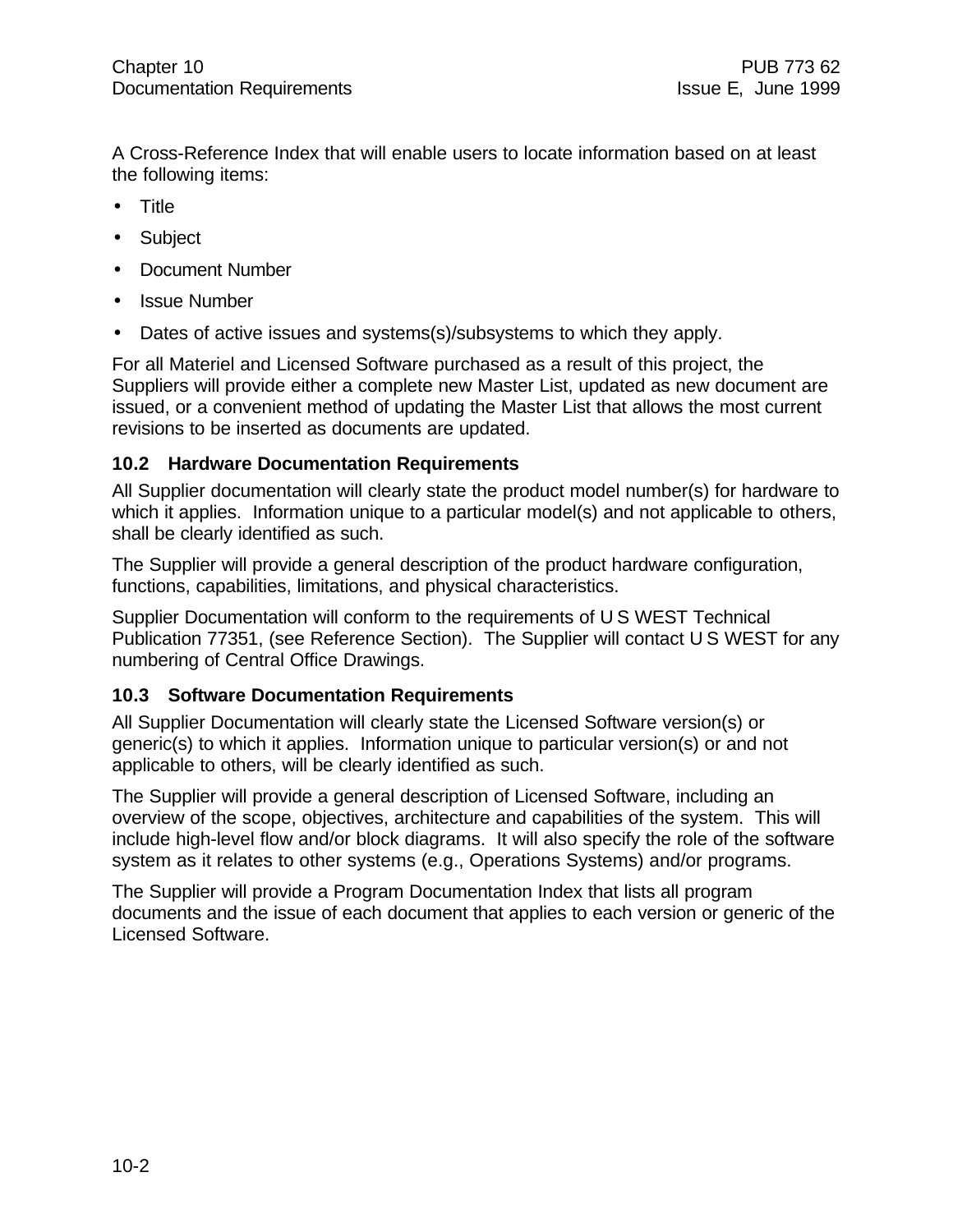The Supplier will provide Patch Administration Documentation describing the Supplier's procedures for administering routine and Licensed Software corrections (patches), to inservice systems. This applies to any medium used by the Suppliers for providing these corrections (e.g., word-by-word overwrites distributed in printed form, whole programs distributed on disk or tape, or other medium).

- The Supplier will provide Patch Application Documentation with each routine Licensed Software correction (patch), consisting of notices and procedures pertaining to the application of patches.
- This documentation will include a description of patch, an identification of the patch (by sequence number or other identifying code), identification of the problem corrected by the patch, procedures for installing and testing the patch, and procedures for removing the patch if it causes problems.
- This documentation will contain a description of how patches are sequenced to ensure compatibility, i.e., a procedure for ensuring that applicable patches are implemented in all affected switching systems, and methods for determining which patches have been applied in a particular location.

The Supplier will provide Licensed Software loading and verification documentation that provides the procedures and guidelines to allow U S WEST personnel to properly load and verify the loading of all types of Licensed Software into the equipment. These types of Licensed Software include, but are not limited to, initial configuration loads, generic updates, recent change updates, Licensed Software patches for problem resolution, etc.

Supplier documentation will explain diagnostic and/or error routines peculiar to individual programs, and will specify corrective action for all known error conditions.

The Supplier documentation will describe any manual and/or machine interfaces with functions within the system, and between the system and other systems (e.g., Operations Systems).

For each new Licensed Software release of fix, the Supplier will identify all modules in the load, their functions, and their relationships to each other and to any associated databases.

- The Supplier will identify all problems fixed in each release, all known problems remaining in the release, and all modules affected by the change.
- Changes to all affected documentation will also be included.

The Supplier will provide Licensed Software and Firmware code listing, language guides, programmers' guides, and other documentation to enable U S WEST personnel to isolate problems. "Firmware" refers to programs resident in read-only memories.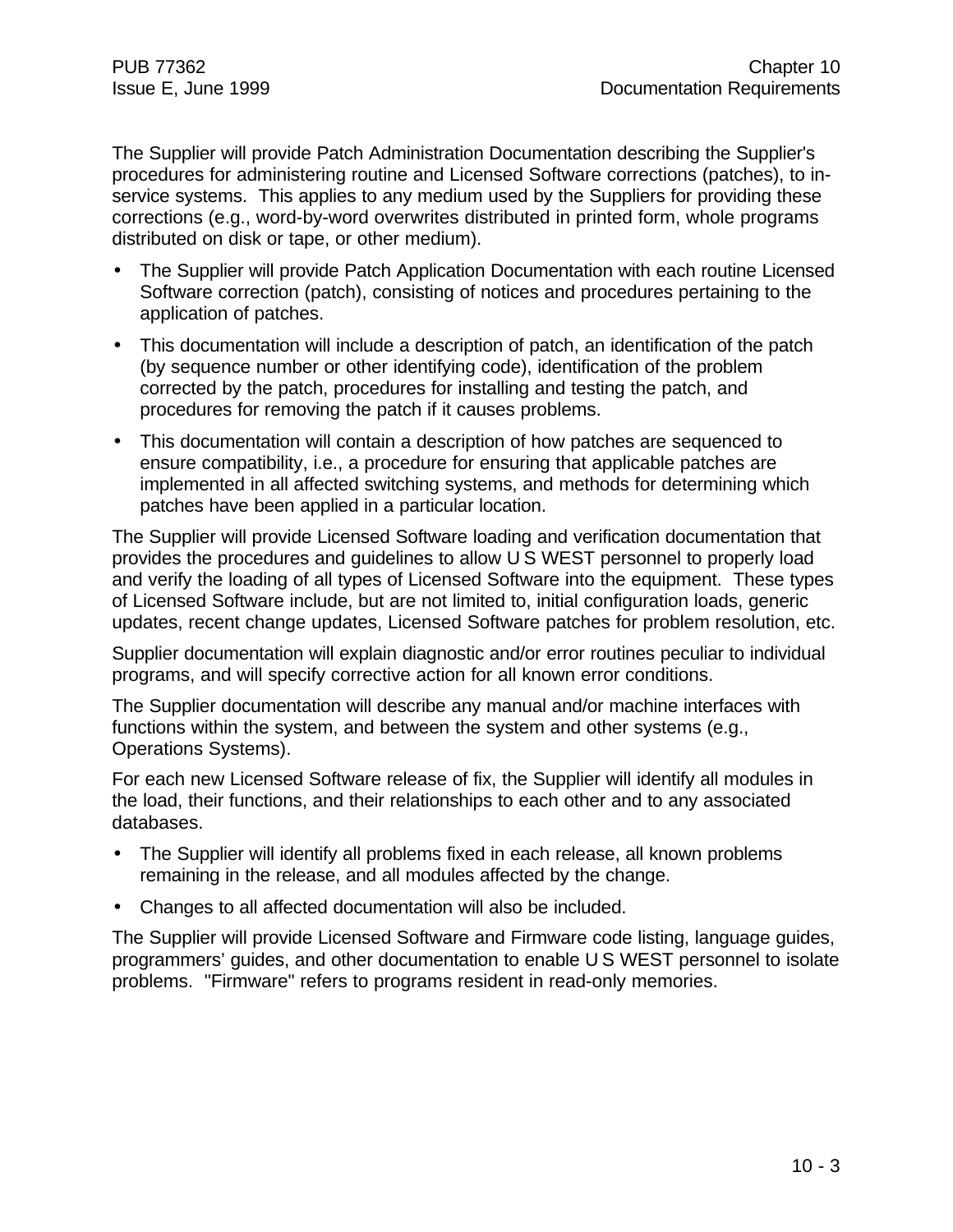The Supplier will provide annotated Licensed Software source code listings for all software in the system; where resident in a central processor unit, a distributed processor unit, or other auxiliary processor.

The Supplier will provide annotated Firmware code listing for all Firmware in the system; whether resident in a central processor unit, a distributed processor unit, or other auxiliary processor controller.

- Firmware listing will be of an expanded form with a hierarchical structure and contain general descriptive information at the top level and more detailed comments at lower levels, down to the individual instruction level.
- For each Firmware program unit, the listing will contain a prologue, a list of all entry and exit points from or to other units, and the code of the unit. The prologue will describe and define the purpose or function of the unit, its relationship to other units, and identify all sub-units.
- Comments will be provided for at least all key instructions (i.e., entry or exit points) and for instructions that are not self-explanatory. Data passed to each unit from other units, explicitly or implicitly, shall be clearly identified.
- In addition, Firmware Documentation will also include a program-to-memory device map for each memory device or unit, including starting and ending addresses for each resident program.

The Supplier will provide Program Flowcharts (i.e., pictorial presentations of the sequence of operations performed by the programs) showing the program functions and their logical sequence. Program Flowcharts will show the logical functions of the program, and not simply depict program instructions on a one-for-one basis (the detail and size of a flowchart depends on the program size and complexity).

The Supplier will provide Program Specifications that give a detailed description of each program, including what each program is to accomplish and the rules that are followed to achieve the intended results. If provided, the program Specifications, together with the program listings and program flowcharts, will provide a complete explanation of the programs so that interpretation by programmers or other persons experienced in the use of the program is not required.

The Supplier will provide program Maps and Database Layouts that include definitions, descriptions, layouts, address maps, storage assignments, available space maps, I/O maps or assignments, symbols, and symbolic and numerical equivalencies for all stored data (transient and non-transient) and programs, including indexes that make this information easy to use.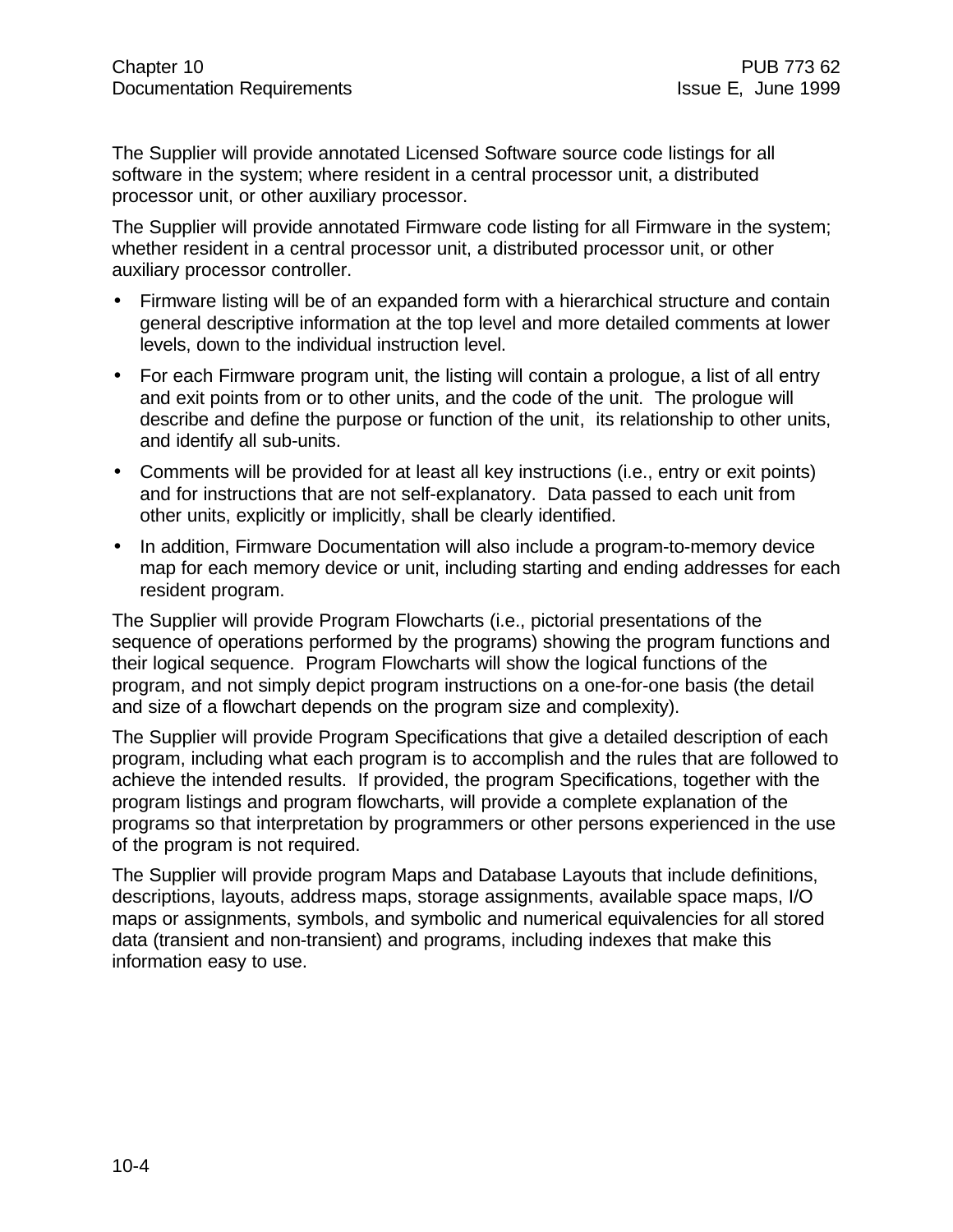The Supplier will provide language guides or programming manuals for all programming languages used in the System Licensed Software and Firmware. These guides will contain sufficient information to interpret the functions performed by the code in the languages used.

International Telegraph and Telephone Consultative Committee (CCITT) definitions of software components will be used.

#### **10.4 Hardware Requirements at a Network Interface (NI)**

Supplier documentation will describe all type of Craft Interface Devices (CIDs), usually hard-copy or video-display terminals, known to Supplier that can be used with Materiel. Examples are discussed in Bellcore Technical Advisory TA-TSY-000228, (see Reference Section). Where a public standard for the interface between the Supplier's Materiel and a CID is met, this will be stated.

Supplier documentation will include a TOP-format (or equivalent) document for CID installation and acceptance testing at the interface as well as a User Guide.

The Supplier will provide Hardware Documentation as it applies to each Network Interface. The Supplier will also provide forms for "Hard-Wired Units and Mountings" as described in Bellcore Technical Reference TR-ISD-000325, "Equipment Information Required from Suppliers for Operations Systems," that will be adapted for each external interface as well. Information from the forms includes schematic diagrams, cabling information, dimensions, and configurations or direct options, etc. The Supplier will also provide additional information related to these items, as required by U S WEST.

The Supplier will indicate the version(s) of CID hardware with which their Materiel will interface. If specific hardware requirements and/or assumptions are used in designing the interface, they will be noted.

#### **10.5 Software Requirements at a Network Interface**

The Supplier will specify all the public software interface standards that Materiel and Licensed Software meets, with specific reference to the issue and date of the document describing the standard.

The Supplier will specify any known area of non-compliance with relevant software interface standards associated with Materiel and Licensed Software.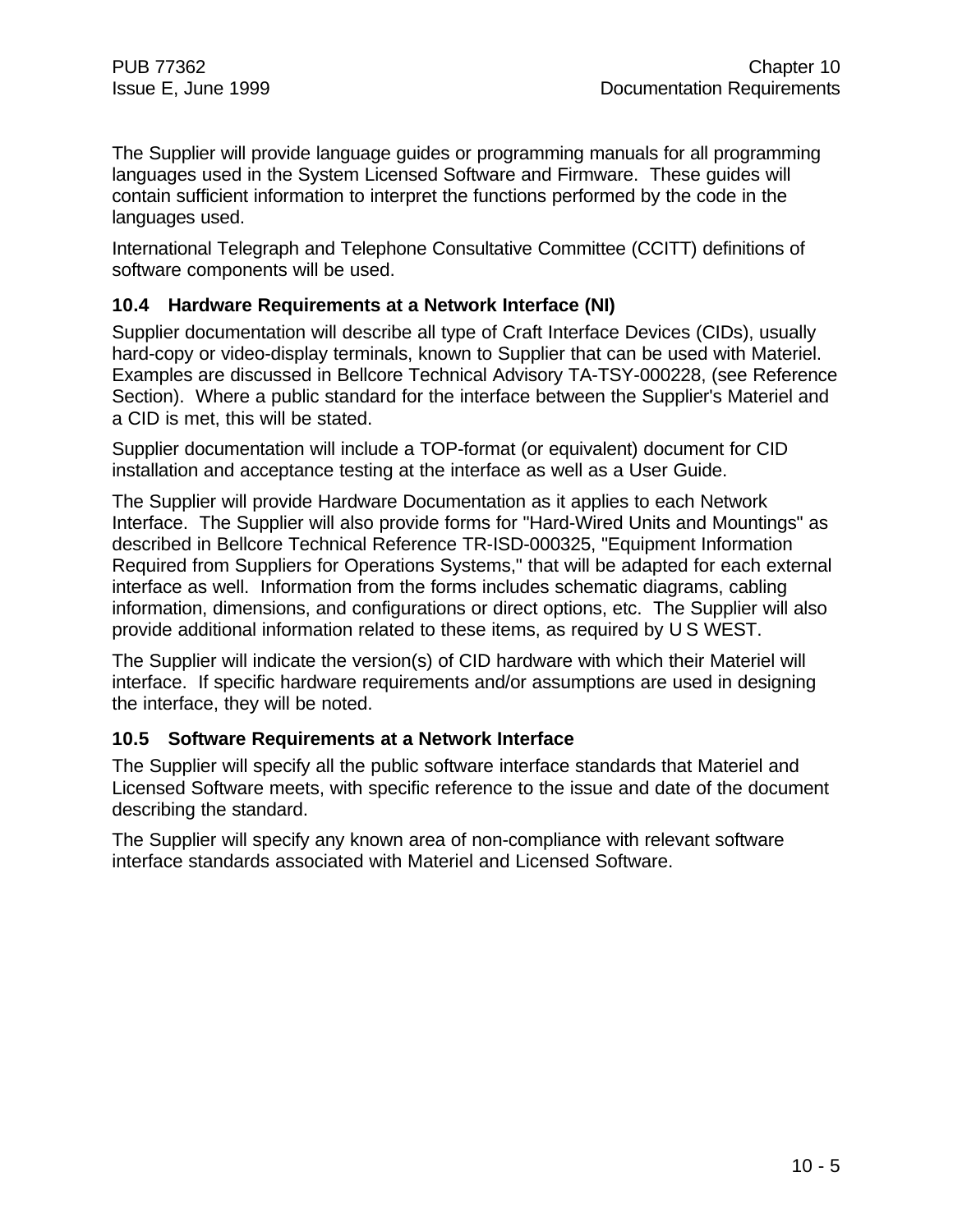#### **10.6 Operations Systems Interfaces**

The Supplier will document the compatibility of their Material and Licensed Software with existing Operations Systems, and provide references to appropriate Bellcore, U S WEST and Supplier documents and refer to OTGR: available separately as Bellcore Technical Reference TR-TSY-000481, "OTGR: Generic Operations Interface-Overview and Directory, Section 11, (A Module of OTGR FR-NWT-000439)" and Bellcore Family of Requirements FR-NWT-000482, "OTGR: Operations Applications Messages, 1992 Edition".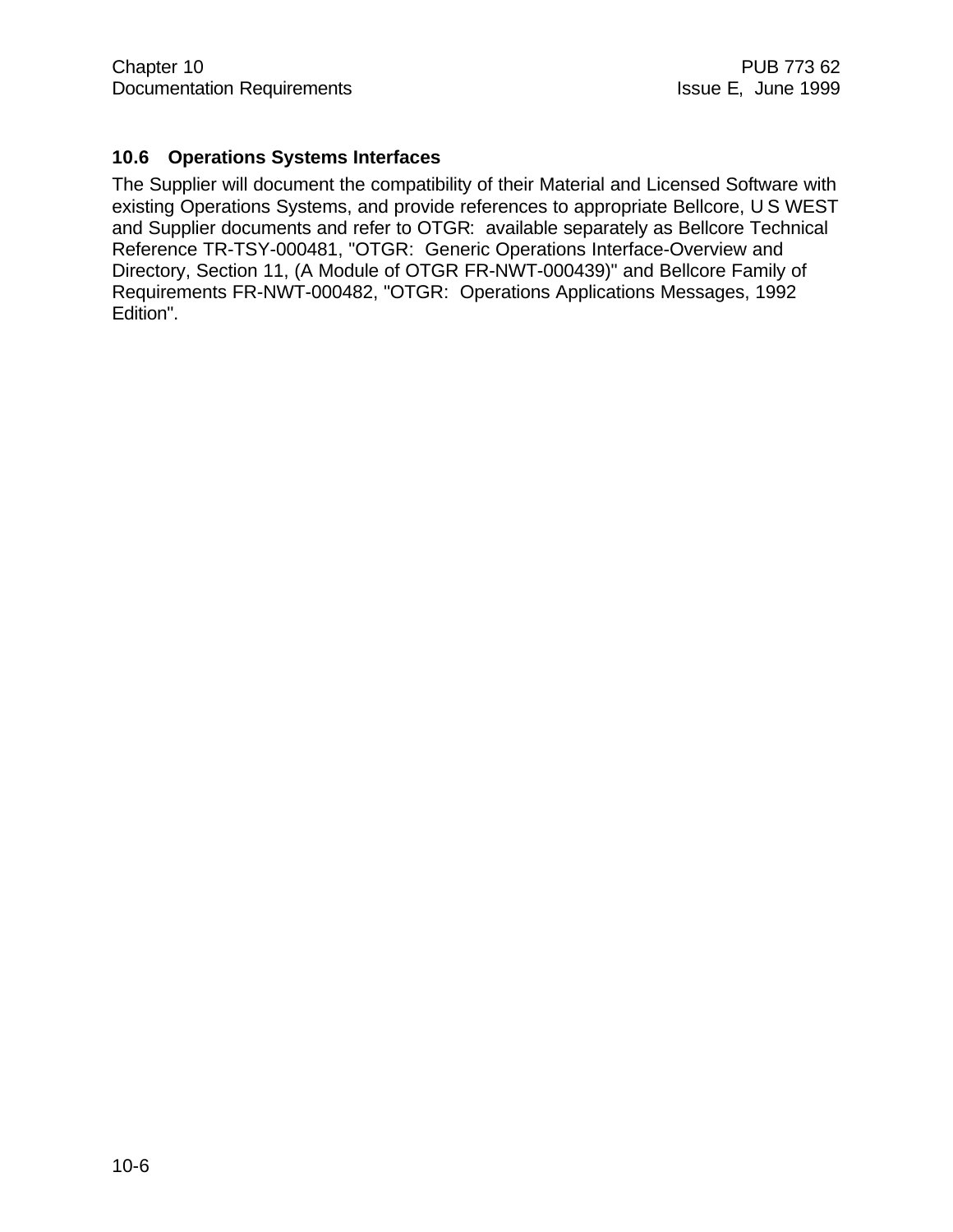#### **11. Documentation for Planning and Engineering**

#### **11.1 Specifications**

Supplier's documentation will include specifications that contain comprehensive descriptions of Materiel and Licensed Software, its performance parameters, subscriber and NIs, Operations System interface, environmental and application capabilities and restrictions.

The specification will include a summary of the Supplier's compliance or non-compliance with

U S WEST Technical Publications and Bellcore TAs/TRs.

The specification will identify performance parameters, operational interfaces, environmental capabilities, and application restrictions.

The Supplier will maintain the specification with current specific and verifiable information by providing updates or revisions as information changes, and at least concurrently with the availability of new versions of the Materiel and Licensed Software.

The specification will clearly state Materiel and Licensed Software versions(s) or generics(s) to which it applies. Information unique to particular version(s) or generics(s), and not applicable to others, will be clearly identified as such.

The specification will be stated concisely in terms that are verifiable and can be compared to applicable generic requirements. Where complete specifications would be excessively voluminous

(e.g., AMA formats or detailed feature specifications), references to specific issues and dates or more comprehensive Supplier documents may be used.

The specification will identify all system components, accessories and other applicable criteria that

U S WEST may detail in the contracts.

The Supplier will provide a Reliability and Quality (R & Q) specifications for Materiel and Licensed Software describing the Supplier's programs and practices that assure reliability and quality.

The Product R & Q specification will be expressed in terms consistent with the, Bellcore Technical Reference TR-NWT-000284, (see Reference Section).

The Product R & Q Specification will satisfy the requirements in Chapter 4 and such specifications can be included as part of the contracts with the Supplier.

#### **11.2 Planning Documentation**

The Supplier will provide planning documentation (e.g., a Product Planning Guide) that includes information needed for U S WEST's planning process. The following types of information will be required: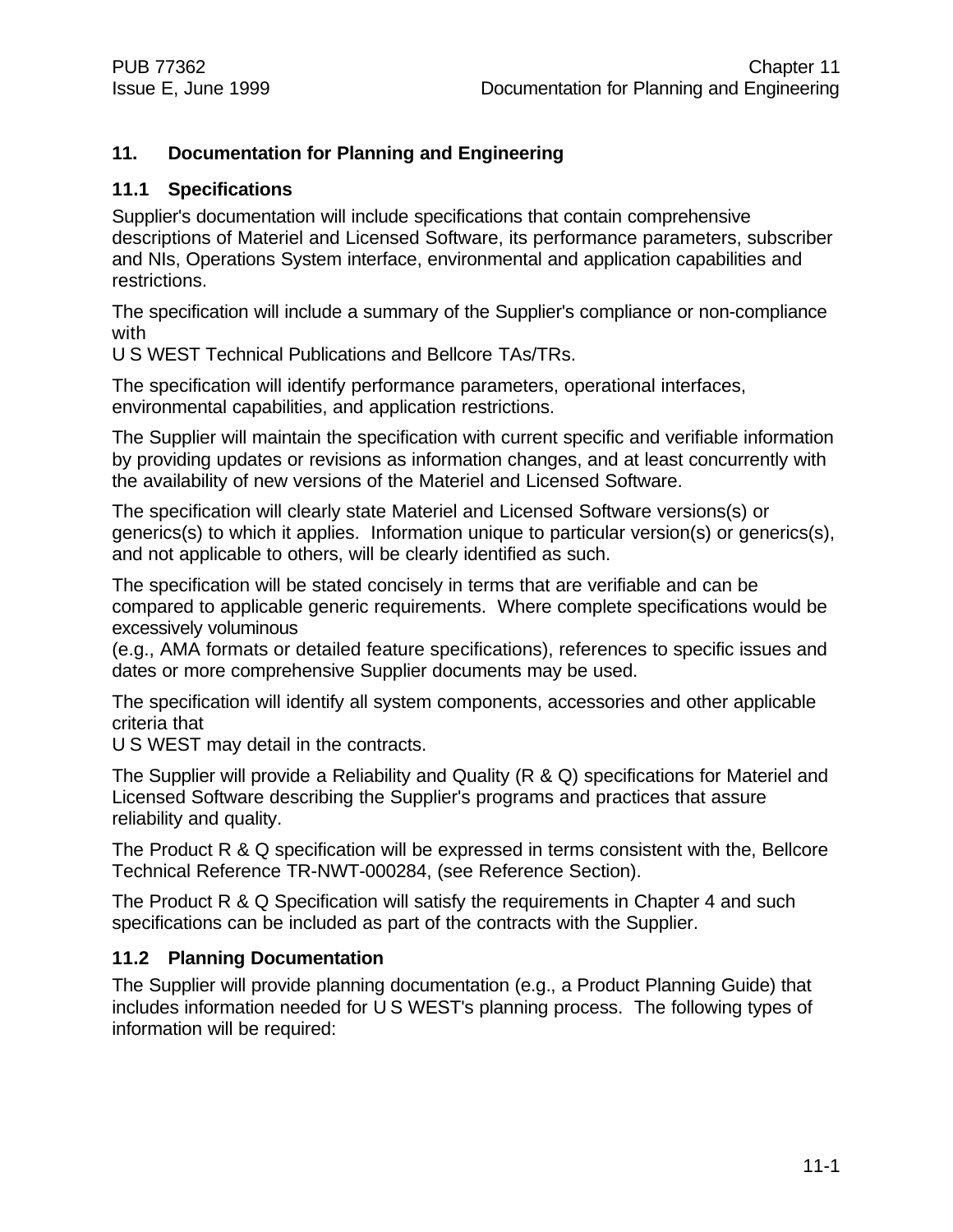- Network switching planning information.
- Central office planning information.
- Central office Interconnect Drawing requirements.
- Power plant and ringing plant requirements.
- Building planning information.
- Product installation, test and maintenance information including Operations System interfaces.
- Product repair, return and/or spate parts requirements, including repair services offered or intended to be performed by the Supplier and repairs that may be performed by U S WEST information on return of defective products and recommended levels of spares.

Supplier Documentation will provide detailed descriptions of Material and Licensed Software and the functions in the following categories:

- Switching equipment
- Frame equipment
- Hardwired equipment units
- Plug-in equipment units
- Mounting or backplane units for plug-in equipment
- Cross-connect equipment units
- Inter- and intra-frame cabling and wiring
- Craft interface terminals
- Test equipment, Instruments and tools

The Supplier will provide a Hardware Documentation Key and Index as documented in U S WEST Technical Publication 77352, (see Reference Section).

The Supplier will provide Circuit Schematic Drawings as detailed in U S WEST Technical Publication 77352, (see Reference Section).

The Supplier will provide Circuit Descriptions as detailed in U S WEST Technical Publication 77352, (see Reference Section).

The Supplier will provide Wire Diagrams as detailed in U S WEST Technical Publication 77352, (see Reference Section).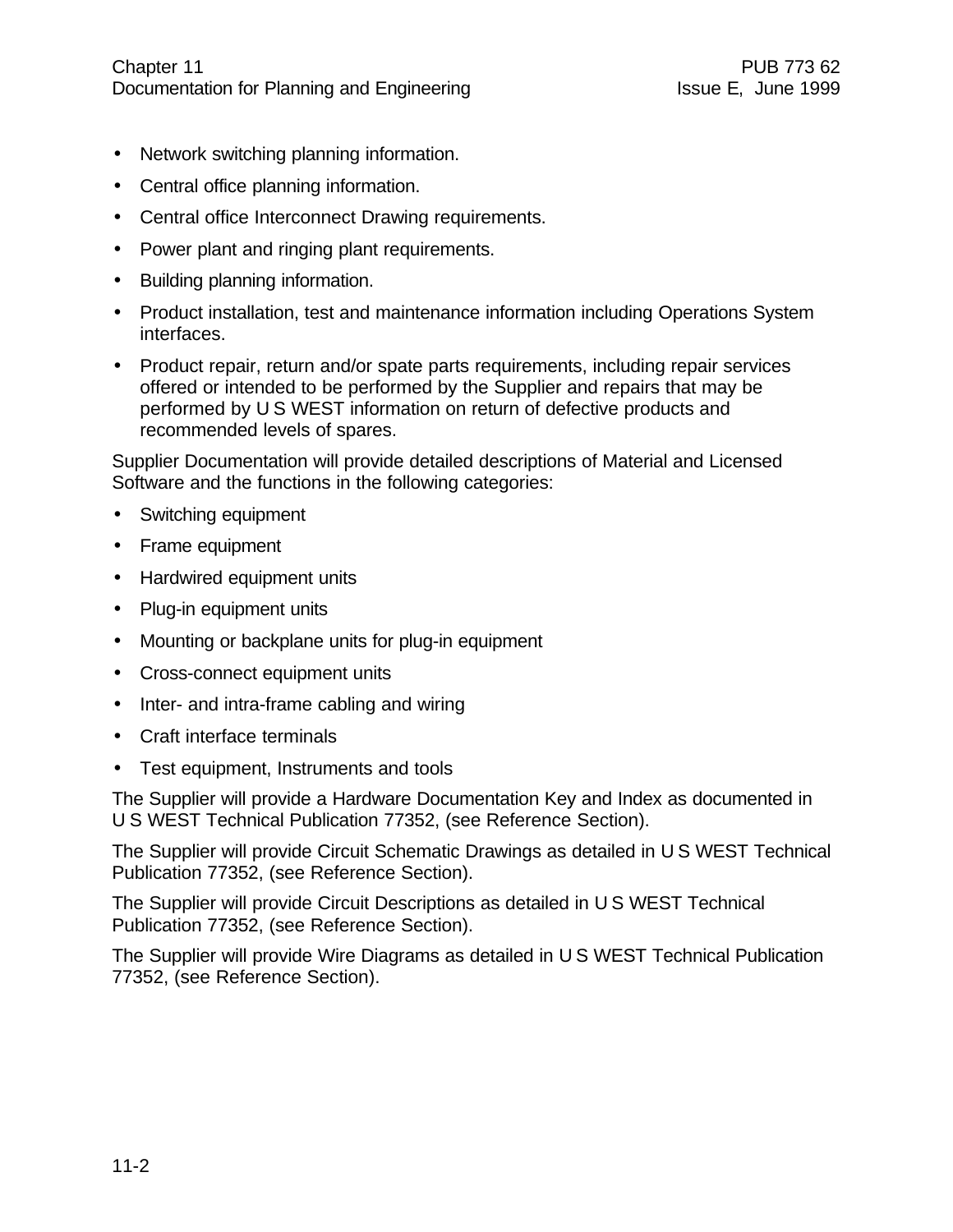The Supplier will provide Equipment Specification Drawings as detailed in U S WEST Technical Publication 77352, (see Reference Section).

The Supplier hardware documentation will include photographs and/or scale drawings of the product, which will include or be accompanied by dimensions of the product.

The Supplier will provide the forms shown in Bellcore Technical Reference TR-ISD-000325, Sections 2 and 3, (see Reference Section) including requested information for a complete hardware description.

The Supplier Documentation will provide a detailed description of Licensed Software and the function it performs.

Supplier Documentation will include information on Licensed Software to enable U S WEST to perform planning and engineering functions in preparation fro the use of the Licensed Software.

Supplier Software Documentation will state the effect of provisioning Licensed Software on Customer's Central and/or Distributed Process Units (CPUs/DPUs). In addition, Licensed Software Documentation will describe the effect of programs that increase demands on maximum memory capacity.

#### **11.3 Engineering Documentation**

The Supplier will provide Engineering Documentation that contains detailed information about how to properly configure the product for U S WEST requirements. Documentation definitions include, but are not limited to the following:

- Product Description/Product Design Information
- Documentation that provides the definitions of each element of the product and the methods and guidelines for the Customer's engineers to configure the product to meet their requirement.
- Physical Characteristics
- Documentation that describes the depth, width, height, weight, framework construction, associated piece parts, and so forth for the engineer to properly configure the product.
- Design Specifications
- Documentation that provides the specific operating characteristics and the operating limitations, such as environmental concerns, floor loadings.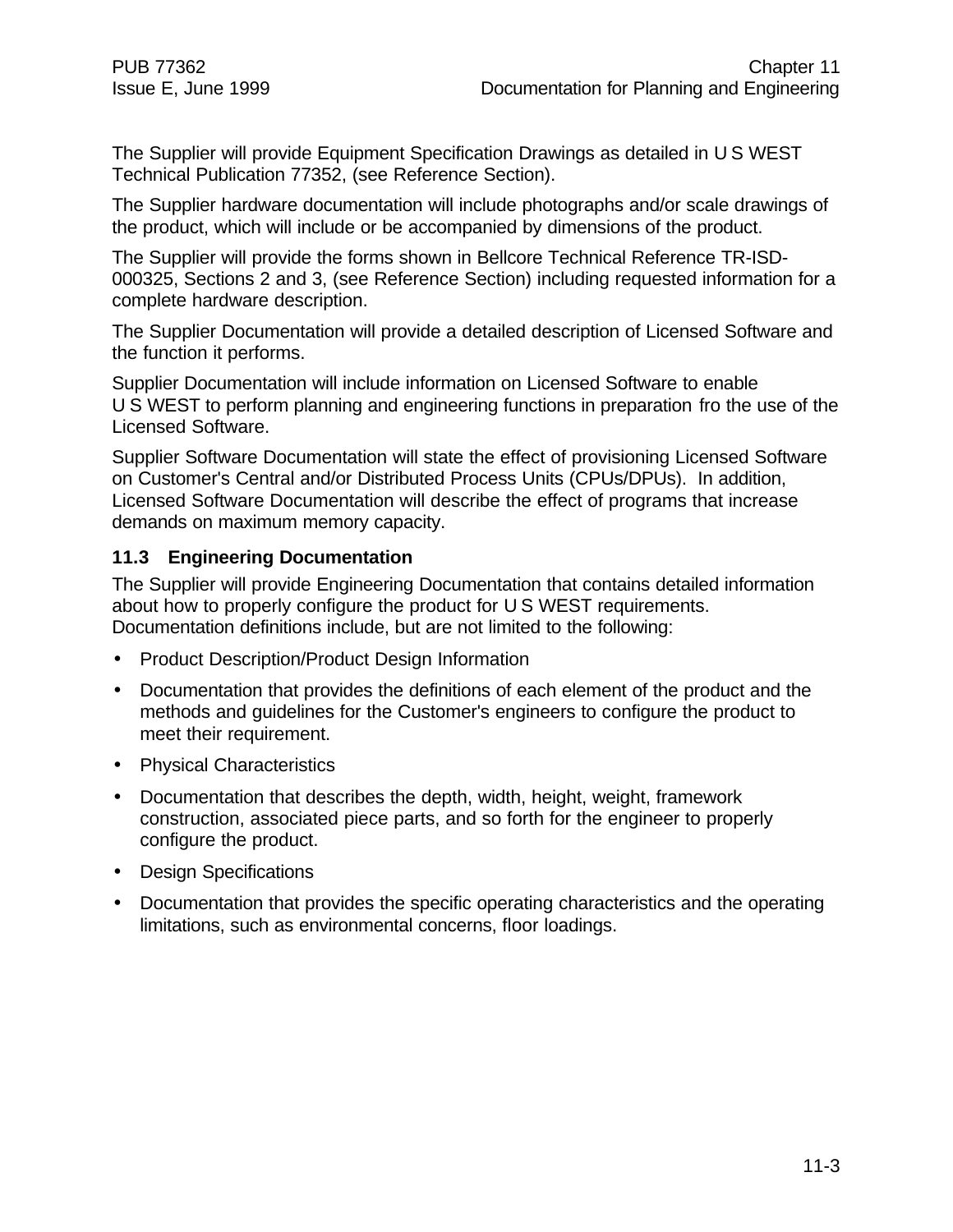- Theory of Operations
- Documentation the provides the customer's personnel with the basic information on the operation of the equipment. This information will be at both overview and at detail levels, due to the utilization of the documentation by personnel with varying levels of expertise.
- Testing, Acceptance, and Operating Procedures
- A document that is concerned with testing, turn-up and Acceptance of the Materiel and Licensed Software after installation. The methods and procedures are defined to ensure the proper operation of the product.
- Trouble Analysis, Repair, and Replacement Procedures
- Documents that are concerned with resolving operational trouble and problems.
- Maintenance Recommendations, Change Notice Methods and Engineering Complaint **Procedures**
- Documents that describe how the Supplier provides the information on changes to the equipment to the customer and how the customer provides information on problems with the product to the Supplier. See U S WEST Technical Publication 77354, "Guidelines for Product Change Notices,".
- Identification of Test Equipment, Tools, Test Sets and Apparatus
- Documents the identify the specific test equipment, tools, tests, apparatus that is required to properly turn-up the product.
- Operations Spares
- Documentation that provides the necessary information for the customer to determine the required level of spares, by type, for the product.
- Provisions for Supplementing Documentation
- Documentation which describes administrative methods by which U S WEST documentation is updated by the Supplier.
- Returned Goods Procedures
- Documentation that provides information for U S WEST to properly return equipment that has failed, requires a Supplier change, etc.

The Supplier will state the conformance of their products to Bellcore-documented Operations Systems Interface Specifications, or to embedded Operations Systems interfaces specified by

U S WEST.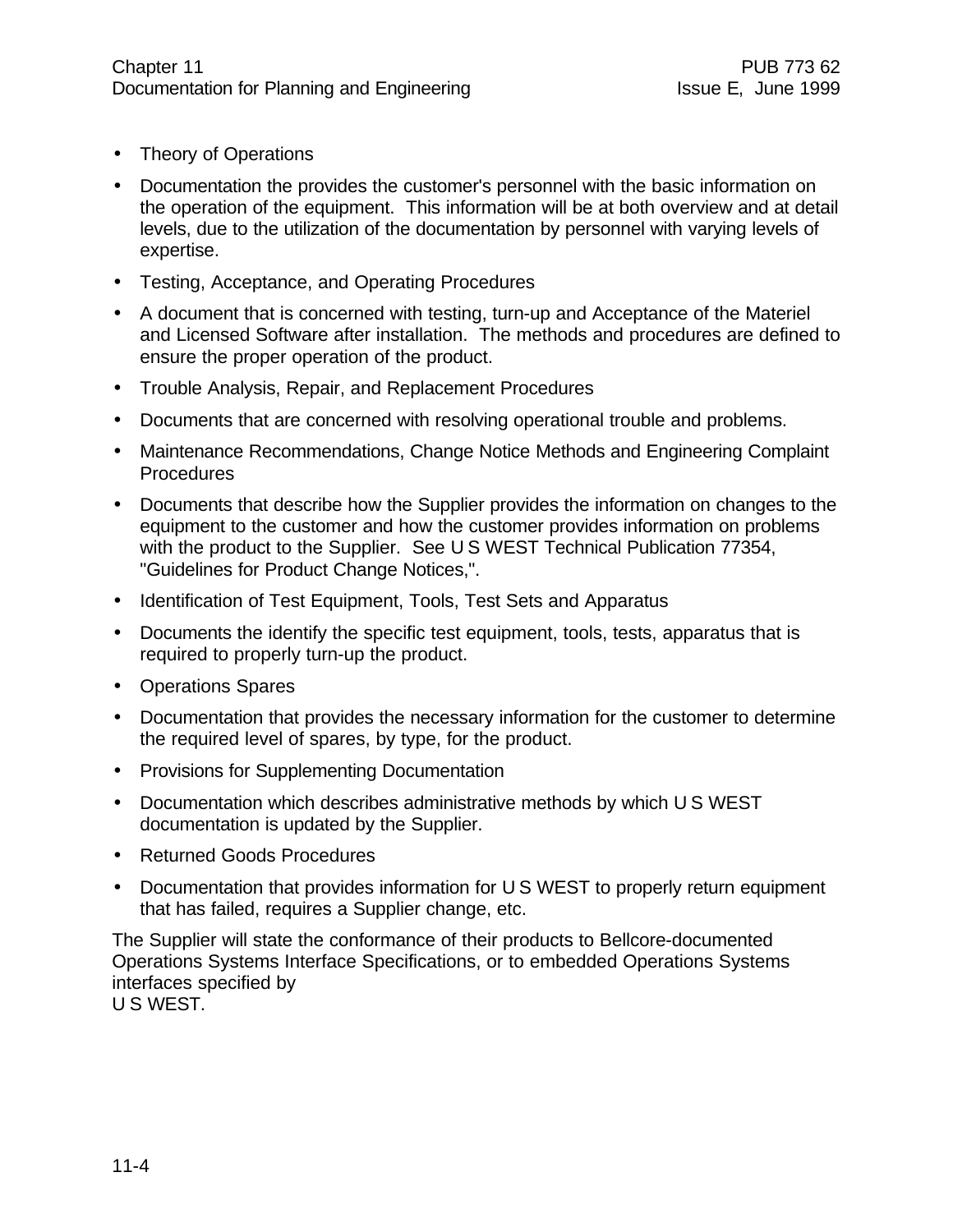The Supplier will provide computerized equipment selection and component catalog functions and worksheets that are compatible with commonly available computers; such as IBM-compatible PC's or UNIX® based mainframe, mini-or micro-computers.

For traffic-affecting or traffic-affected products, the Supplier will provide Traffic Engineering Documentation that includes a detailed description of each trafficaffecting/affected component listed in Bellcore Technical Reference TR-TSY-000439, "Operations Technology Generic Requirements (OTGR)," Section 9. This publication will also include engineering procedures and logarithms used to establish required Materiel and Licensed Software unit quantities for initial growth jobs.

Traffic Engineering Documentation will include load vs. service relationships (e.g., load vs. blocking or delay curves), a description of all models and assumptions (e.g., Erlang B) used to derive the load service relations and any other data or computer simulations used.

Traffic Engineering documentation will also include the following:

- All capacity limitation.
- Economic factors that are affected by design configurations.
- Factors that influence the traffic performance of the system.
- Automatic or manual overload controls.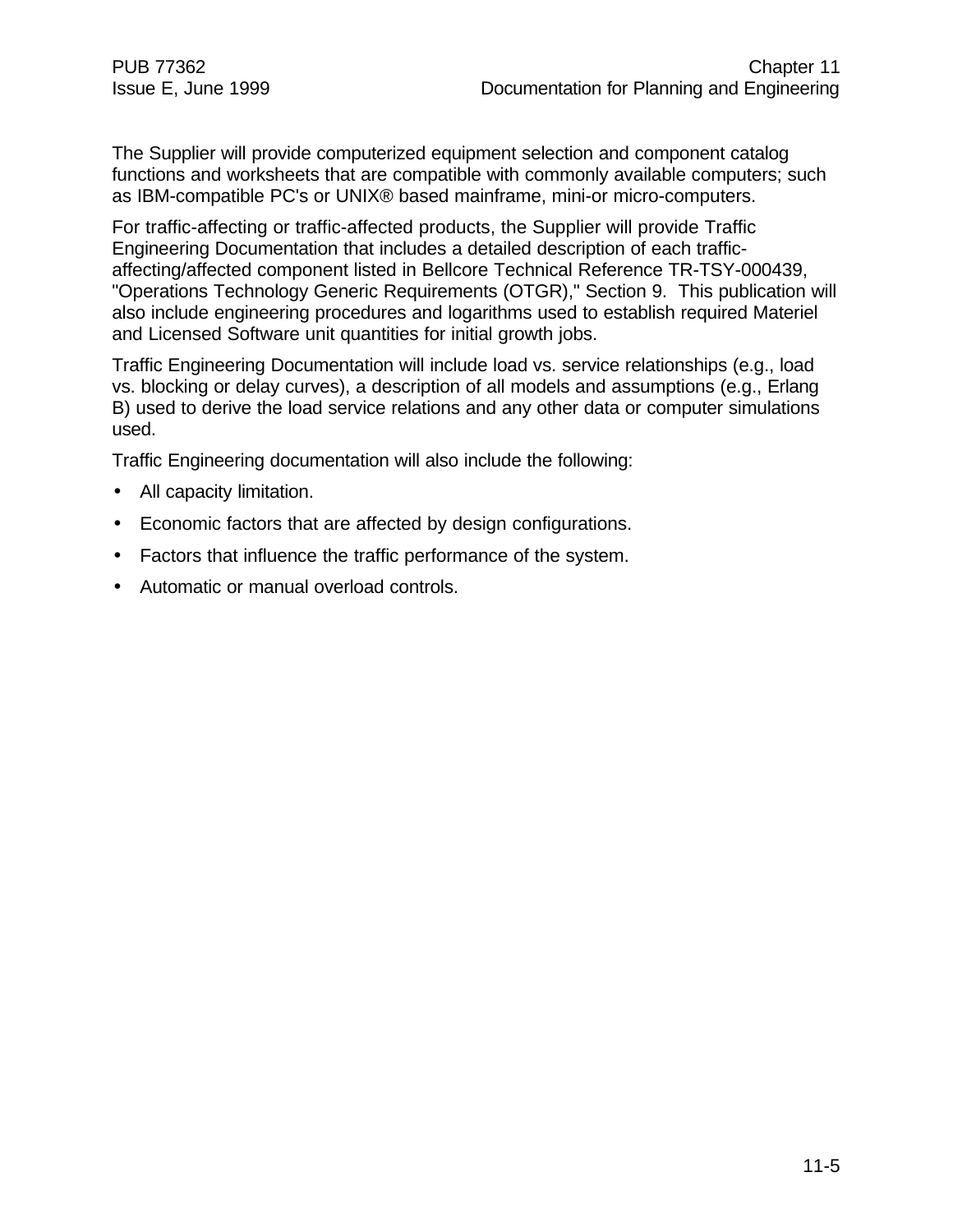#### **12. Documentation for Installation Groups**

#### **12.1 Installation Documentation**

The Supplier will provide installation documentation covering the following situations:

- Installing a System
- Adding or making changes to an existing system; Materiel and Licensed Software, as in the case of growth additions or product change notices.

The Supplier will provide TOP-format documents or other appropriate procedures, such as terminal-accessed step-by-step instructions, for loading input data and verifying its accuracy. All information about the system configuration will be verifiable, and procedures for changing input data will be provided.

The Supplier will provide procedures for verifying proper operation of circuits following input of provisioning data.

The Supplier will provide procedures for verifying proper operation of their Materiel and Licensed Software with Operations Systems with which they are intended to interface.

The Supplier will provide documentation detailing acceptance tests for Materiel and Licensed Software and Services.

- The Supplier will provide documentation to allow for the performing of such acceptance tests without affecting in-service customers, or will provide suitable workaround procedures if design factors preclude this capability.
- Materiel and Licensed Software and Services Acceptance tests will exercise all feature capabilities and will provide for "stress testing" of such features.

#### **12.2 Installation Procedures**

Installation Documentation will give detailed procedures for:

- Materiel/System Assembly
- Initialization
- Installing New Licensed Software
- Acceptance Testing
- Contingency action in the event of installation failure.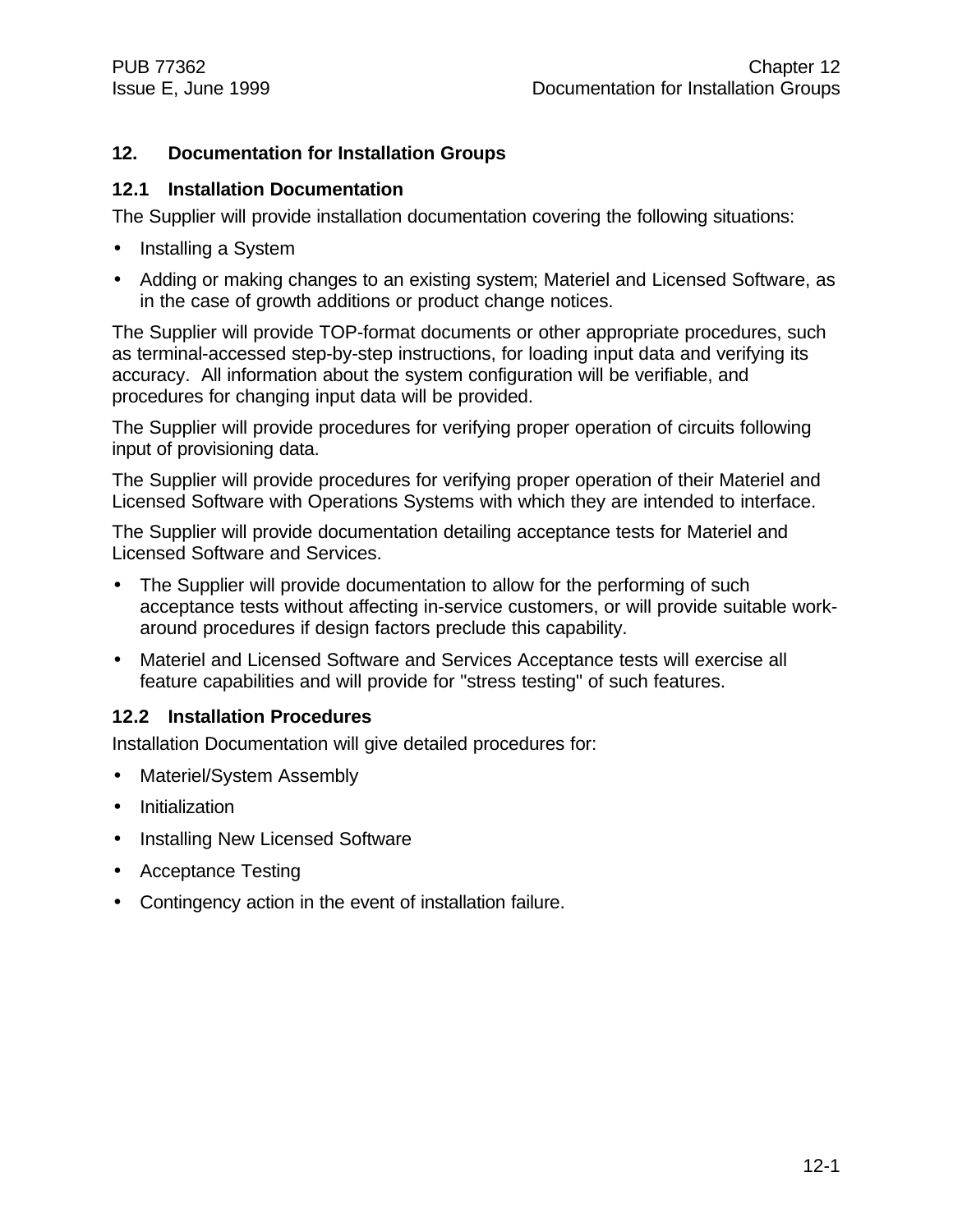The Supplier will provide TOP-format documents giving step-by-step installation instructions that will contain the following information:

- Detailed cabling schematics, equipment schematics, floor plans and supporting interface documentation.
- Installation procedures with intermediate test that verify proper operation of each installed unit or program.
- Acceptance tests suggested to be performed on the entire system.
- The Supplier will provide TOP-format procedures for connecting and disconnecting customers to/from the system.
- The Supplier will provide contingency (fall-back) procedures to be followed in the event of failure of a newly-installed generic program necessitating "fall-back" to the previous generic.
- The Supplier and U S WEST will agree on the acceptance criteria that will be documented by the Supplier and which may be used to verify system operation. These criteria will include a provision for U S WEST to monitor successful completion of Supplier initiated installation test and will include other tests or audits done by U S WEST.
- The Supplier sill provide documentation in order for U S WEST or a U S WEST agent to successfully install and test the system.
- The Supplier will provide a list of tests and instructions on how to perform them and will provide a list of tools and test equipment required for the installation and testing of the product.

#### **12.3 Growth Installation Procedures**

The Supplier will provide procedures to permit updates to increase the capacity of an inservice system (capacity may refer to the number of customers, the bandwidth, the traffic-handling capacity, etc.). This information shall include methods for:

- Installing the new Materiel and Licensed Software.
- Testing the new Materiel and Licensed Software.
- Making any additions to a system database.

Supplier Documentation will provide warnings if updates to a system could affect service.

The Supplier will provide methods to determine the effects that new service or features may have on system performance in advance of any actual installation.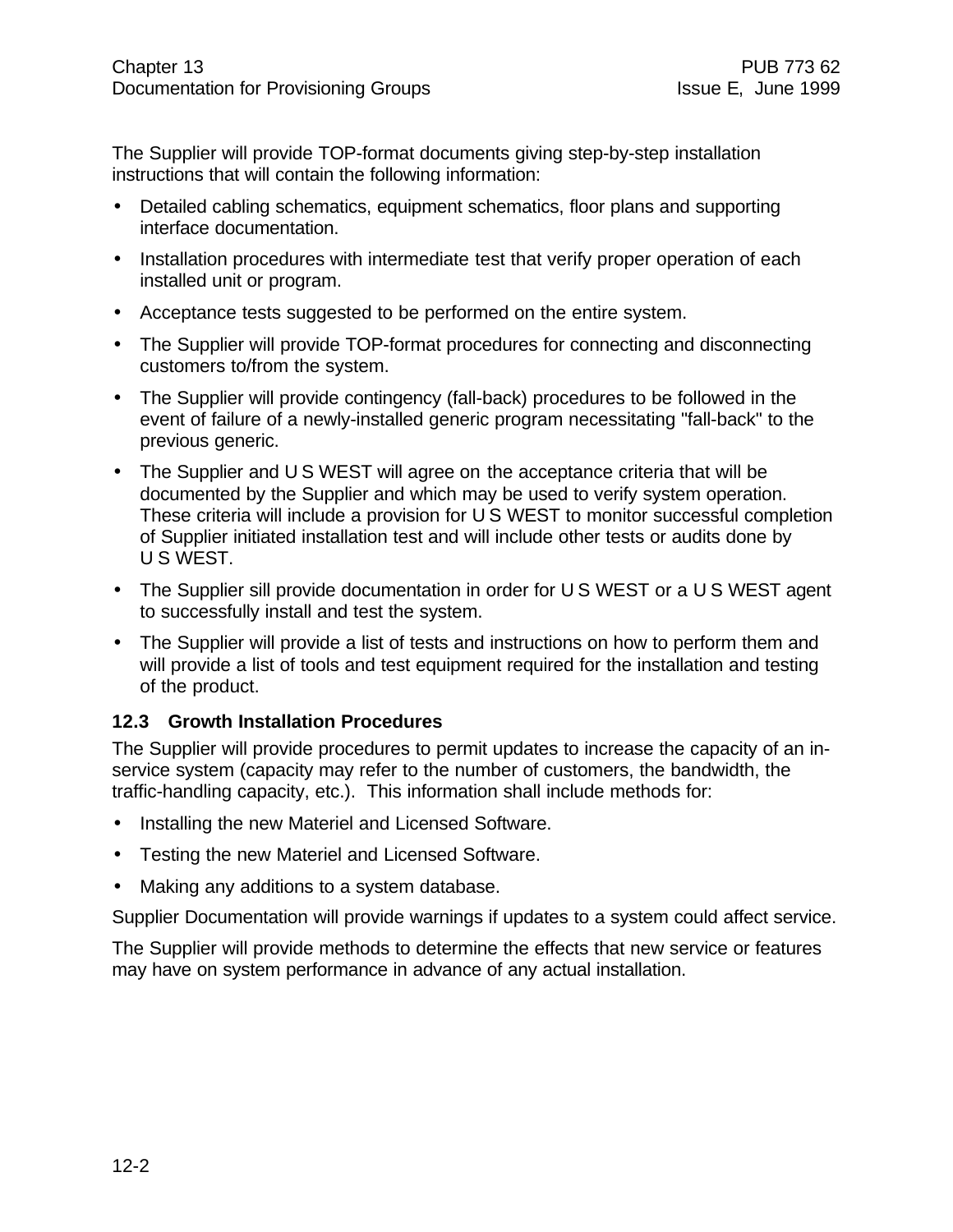#### **13. Documentation for Provisioning Groups**

#### **13.1 Provisioning Guide (Manual Applications)**

The Supplier will provide a Provisioning Guide which includes detailed pictures, drawings, or diagrams showing hardware settings and value indications.

For each provisional option, the Provisioning Guide will include the following:

- Recommended Applications
- Prescribed settings and default or "factory" settings
- Guidelines for selecting settings
- Examples of proper settings for particular applications

#### **13.2 Database Provisioning Guide**

The Database Provisioning Guide (Translation Guide) will include information about all data components of Supplier's product. These data components include the following:

- Subscribers and subscriber features
- Network interfaces
- Craft and OS interfaces
- Provisional internal service units
- Equipment Assignments
- Routing and charging characteristics
- Parameters that conditions the suppliers product to function in the network environment.

The Database Provisioning Guide will include, for each data item of the Suppliers product, the following information:

- Data format and range of valid data values.
- Maximum quantity allowed for each data item type, or maximum size of each data table. Where this maximum quantity is provisional, the guide will describe the permissible range and default quantity.
- Effects of the value of the data item on system or subsystem capacity of other major functionality.
- Representative examples of combination of data which can be used in practical applications.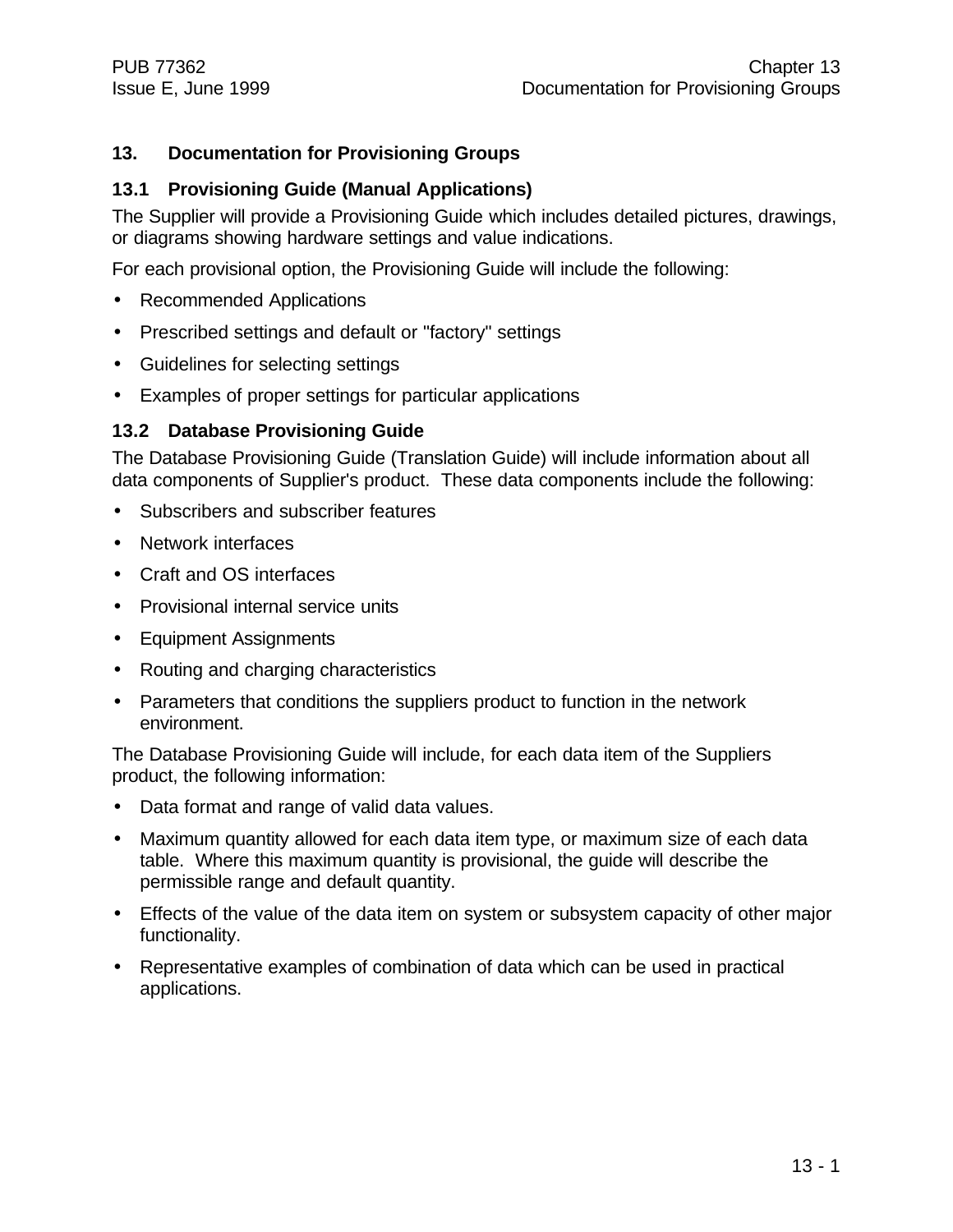The Database Provisioning Guide will include information and instructions for the creation, addition, verification, retrieval and alteration of this data or will include specific references to other Supplier Documentation that gives such information and instructions.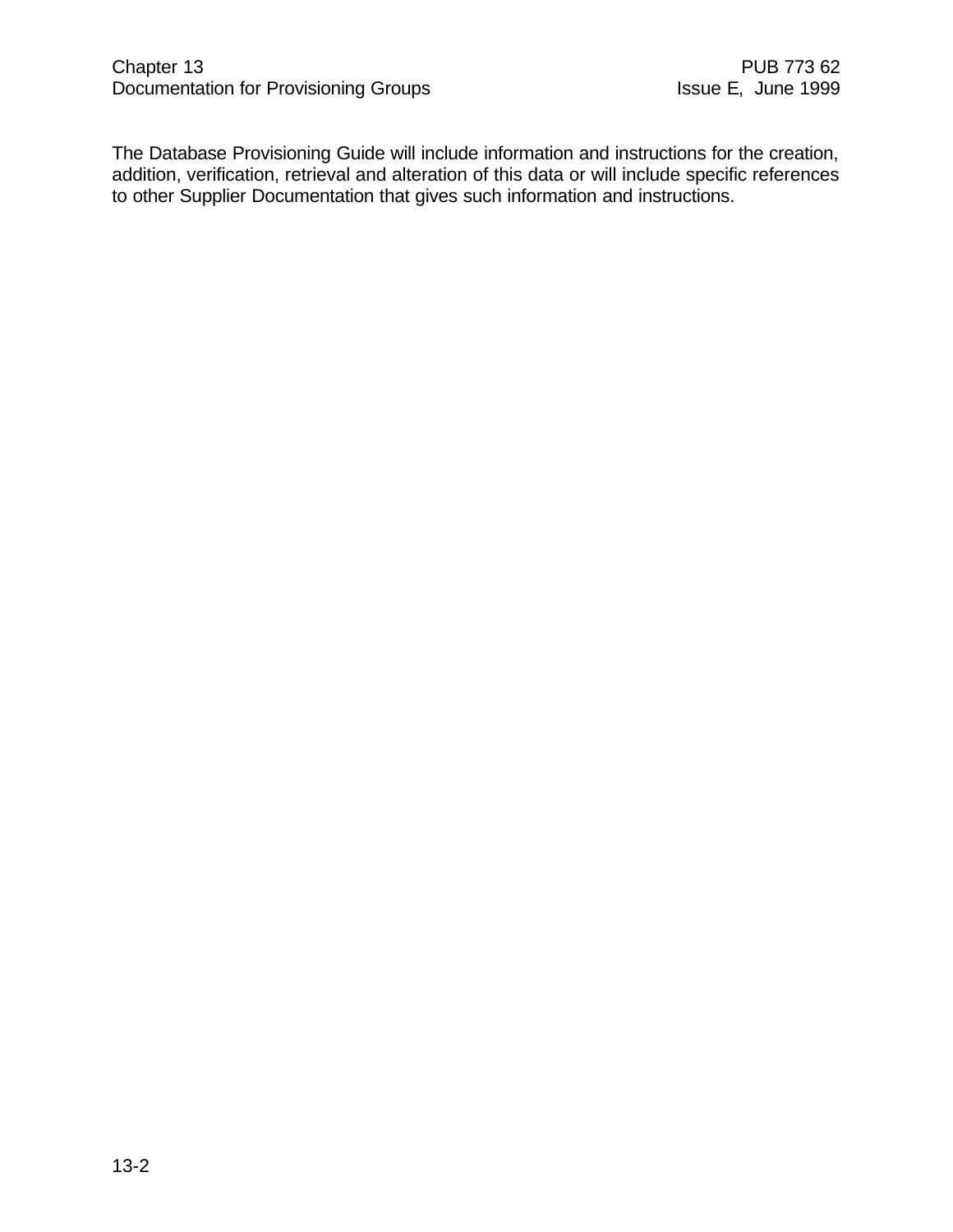#### **14. Documentation for Maintenance Groups**

#### **14.1 General**

The Supplier will develop, provide and maintain separate stand-alone documents for system maintenance, including:

- Maintenance Procedures
- Alarm and performance monitoring information
- System recovery procedures
- On-site field repair instructions
- Software documentation for maintenance
- Functional descriptions of each circuit board and schematic diagrams

Such documentation will be sufficiently complete to enable maintenance personnel engaged in an activity covered by one of the above documents to identify problem and repair a system without referring to another document, unless another activity is requested.

#### **14.2 Maintenance Procedures**

Maintenance Procedures will include the following:

- Operation and maintenance strategies for the system.
- Procedures and data for scheduled maintenance (preventive) and unscheduled maintenance (corrective).
- Expected frequency of maintenance actions, including the extent of conformance to published Bellcore criteria.
- Methods for testing and validating the performance of the System and its components.
- Identification of all tolls and instruments needed for all maintenance and testing.
- A list of all possible Materiel and Licensed Software error codes, with definitions and corrective actions agreed to between Supplier and U S WEST.
- Methods for using remote maintenance control functions (e.g., via Operations Systems).
- Procedures for the use of any auxiliary programs of equipment.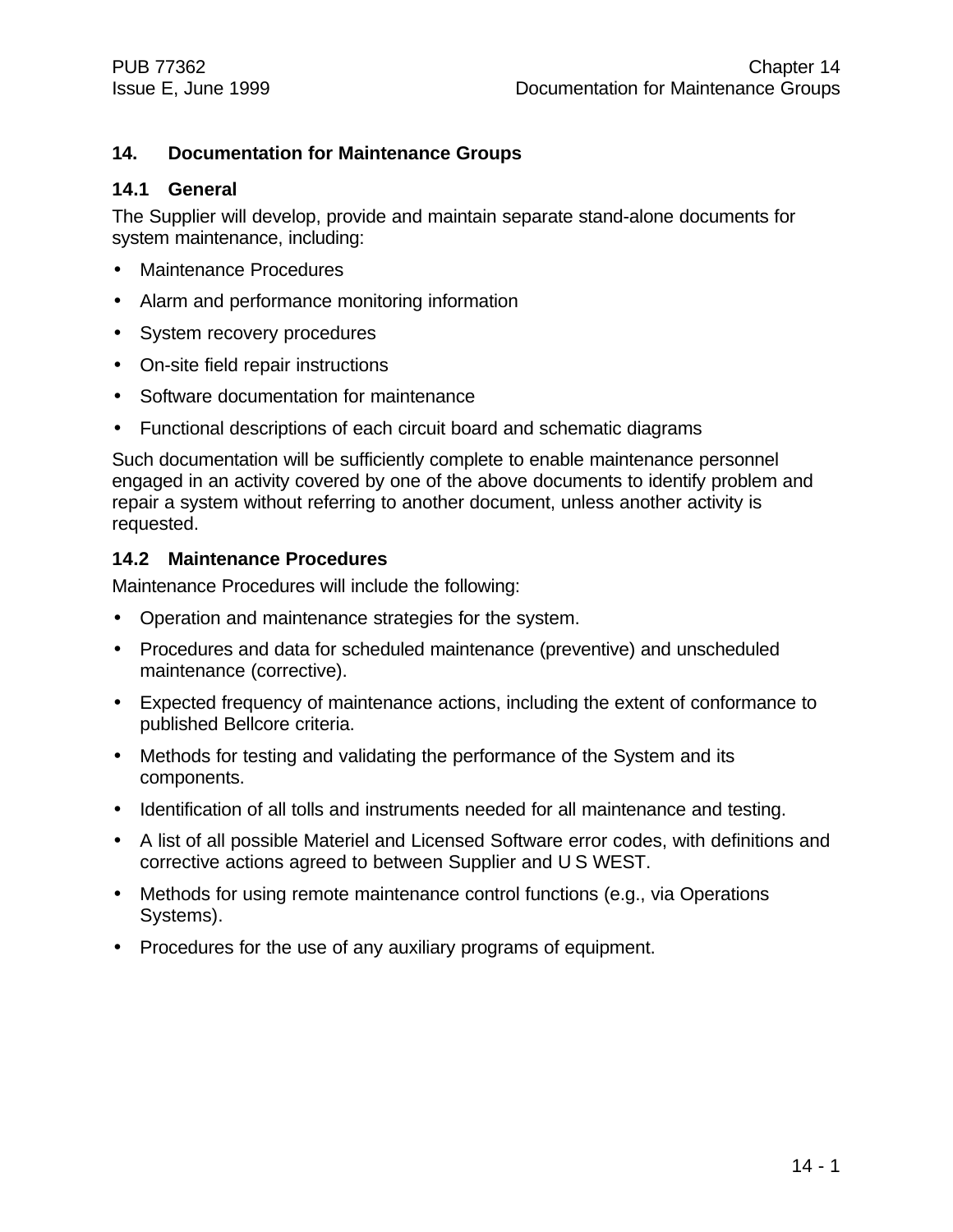- Safety instructions.
- Emergency 24-hour contact telephone numbers for field/technical assistance (preferable 800-type numbers).
- Emergency actions procedures for Materiel and Licensed Software problems.
- Supplier-recommended escalation procedures (for example, under what conditions should U S WEST contact the Supplier for assistance).

The Supplier will provide TOP-format (or equivalent), step-by-step corrective action procedures for all possible trouble conditions identifiable by Supplier. A TOP-format (or equivalent) document will also be provided for scheduled preventive maintenance.

The Supplier will conform to maintenance measurement requirements as stated in Section 8.2 of the OTGR. Also available separately as Bellcore Technical Reference TR-NWT-00478, "OTGR: Measurements and Data Generation, Section 8 (A Module of OTGR, FR-NWT-000439)".

Maintenance procedures will specify the methods used to measure actual maintenance values against recommended values, and intended compliance with the appropriate sections of Bellcore Technical Reference TR-TSY-000439, (see Reference Section) will be notes.

If the Materiel and Licensed Software allows U S WEST control, the Supplier will include expedited and speed maintenance procedures for the network provided and for U S WEST.

#### **14.3 Alarm and Performance Monitoring Information**

Supplier will provide a list of all known alarm conditions, and the types of alarms (critical, major, minor) will be given.

Supplier Documentation will indicate how alarms are generated, displayed, and administered, including whether the product generates the alarm or provides thresholds that can be set for generation of alarms by Operations Systems.

The Supplier Documentation will specify alarm "threshold" values beyond which Supplier recommends that Operations Systems generate alarms.

Supplier will describe all alarm features that apply to Materiel and Licensed Software.

The Supplier will specify all performances monitoring functions, along with instructions of their local use.

The Supplier will provide a list of performances parameters and how they are stored (locally) and retrieved (remotely and locally).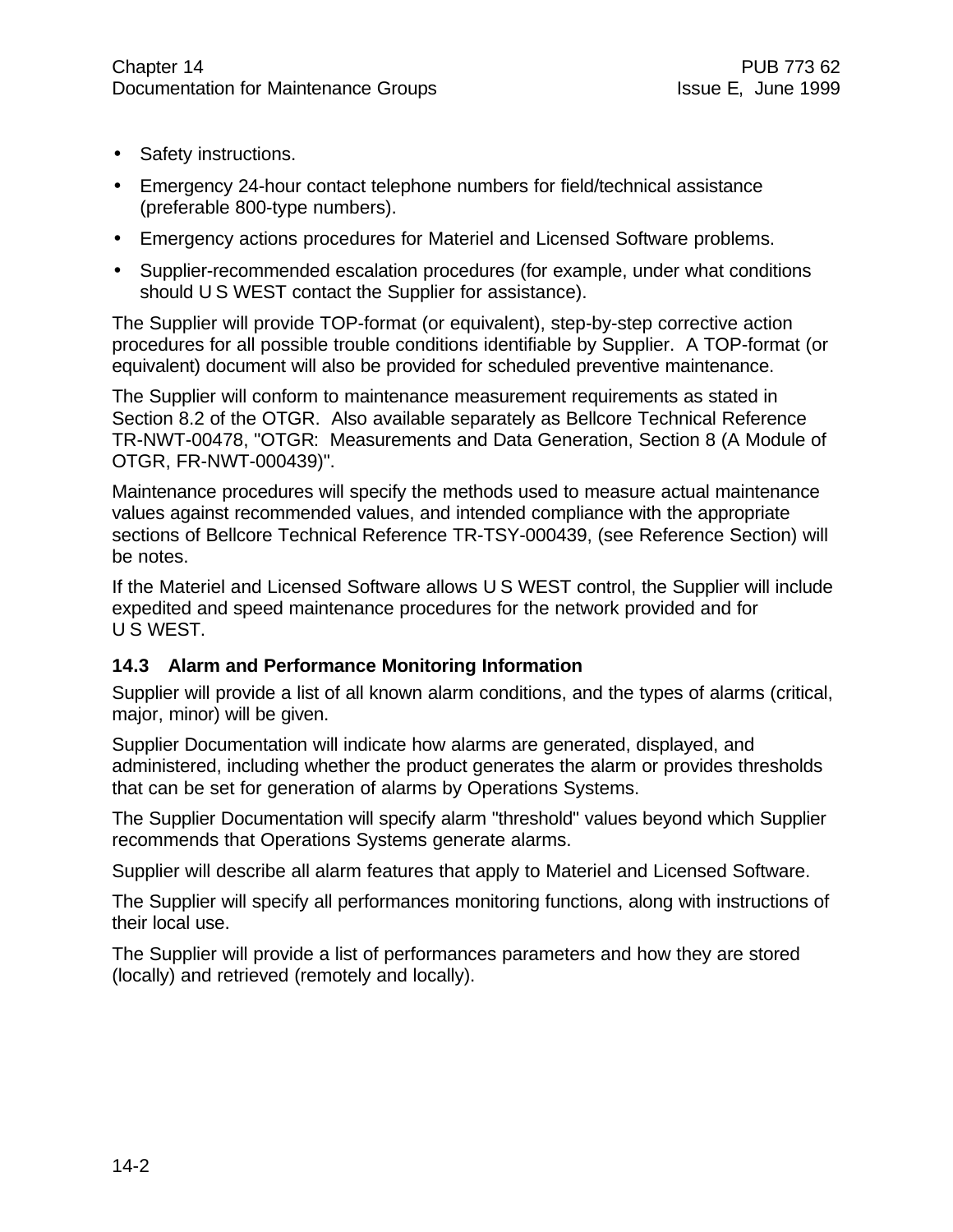The Supplier will provide details about interfaces to Operations Systems that include performance monitoring.

The Supplier will detail the effect of system resources of running performance monitoring programs during busy hours.

#### **14.4 System Recovery Procedures**

The Supplier will provide TOP-format (or equivalent) documentation containing system recovery procedures and task sequences used to restore the system to service when a Materiel and Licensed Software fault, human error, or other problems have caused major portions of the system to become inoperative. These procedures will be self-explanatory and usable at the system site and at a remote maintenance center.

The Supplier will ensure that all Materiel and Licensed Software error codes identified in the maintenance procedures are up-to-date and readily available to maintenance and support organizations.

As new error codes are identified, they will be included by Supplier in a re-issue of the maintenance procedures, or an agenda that may me conveniently added to the basic document.

#### **14.5 On-Site Field Repair Instructions**

When on-site field repair is supported (provided) by the Supplier, the Supplier will include the following in TOP-format (or equivalent) maintenance instructions:

- The series of steps that technicians follow to isolate the problem.
- Full specifications for tools and parts needed in the repair process.

#### **14.6 Software Documentation For Maintenance**

Supplier Documentation will provide methods to enable U S WEST to verify the accuracy of the input variables or variable of software records of each circuit, facility, or equipment that are in Supplier's System (this could be in the form of translations records in switches or provisioning setting in transmission equipment).

Software Documentation will be sufficient to allow U S WEST technician to step through process identified by Supplier as likely to be needed in the life of the Licensed Software.

The Supplier will provide a hard copy or on-line access to a current listing of all programs used and the method of reading the programs that reside in the equipment to allow customers to verify program integrity.

The Supplier will clearly identify output variables that are transmitted to other equipment.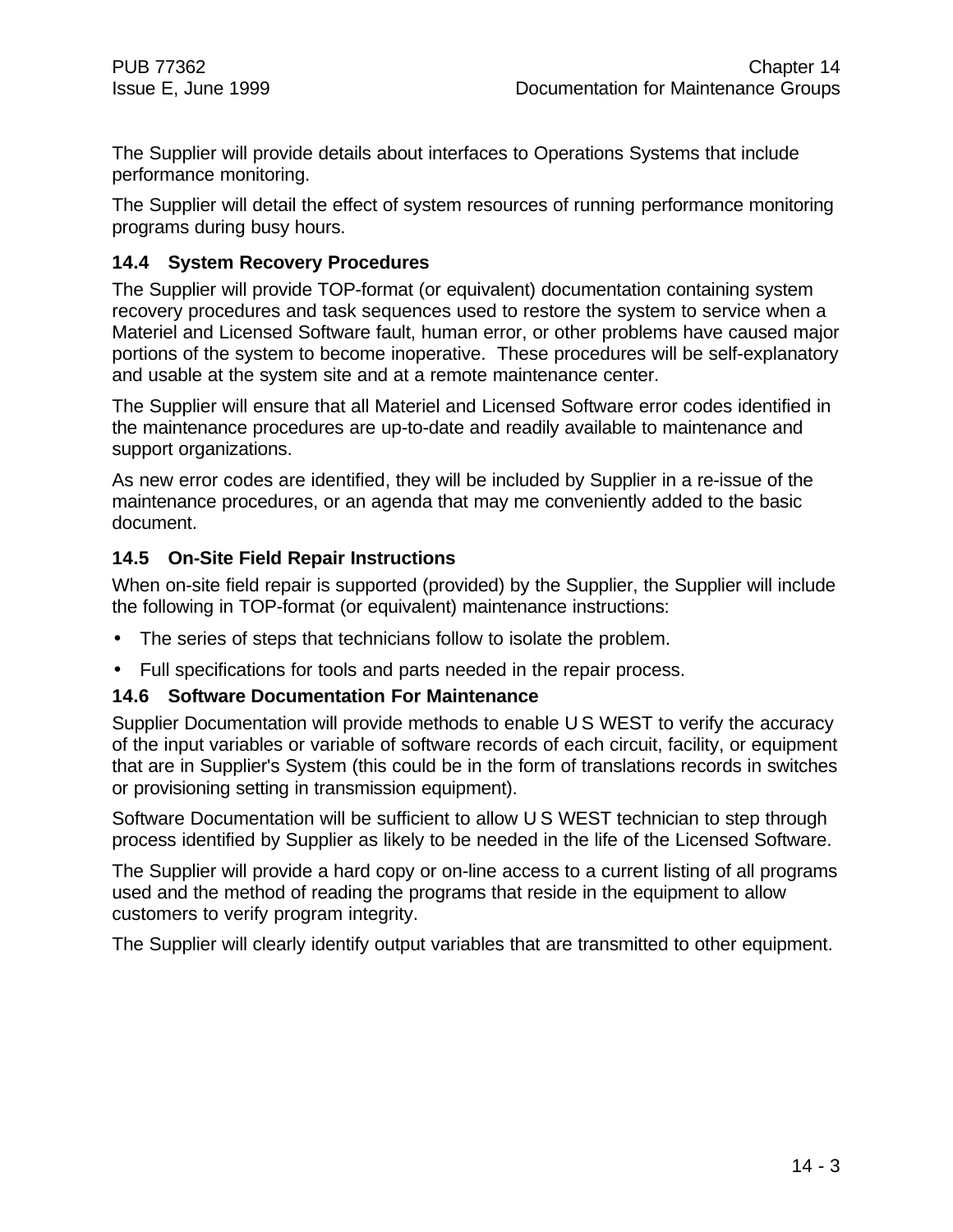Supplier's Documentation will assist U S WEST to find the places in the program listing where a variable is used or modified, should the integrity of a variable's value be questioned.

Inputs expected from other programs of Firmware shall also be clearly identified in the code. If the value is stored in memory, a method to verify the value shall be provided.

If a layered protocol is used and many variables are passed but not stored, Supplier Documentation will provide any necessary mapping that gives expected verifiable values that would be stored after such a transaction. For example, if a value of loss is passed across the interface and stored, its value would be in binary. The troubleshooter could then need a translation to the decibel (db) value.

If a layered protocol is used and a series of messages is to be sent to another system, Supplier Documentation will provide a method to verify the proper sequence of variables that are passed and identify the timing constraints and plus shape limitations at the interface.

The Supplier will provide easy-to-read program listings. For example, a flow diagram (including data flow) would be used, where each block is defined, input and output variables are identified, and main programs and sub-routines are clearly defined by functions. Code would also be needed to back up the flow diagrams. Another example is an expanded version of the code where each routing and subroutine is clearly labeled (and indexed) and each function defined.

The Supplier will provide a TOP-format (or equivalent) document for applying routine software corrections (patch) to in-service Systems Suppliers Documentation and shall include the following:

- A description of the patch
- An identification of the patch (by sequence number or other identifying code).
- Methods for determining what patches have been applied in a particular location.
- Identification of the problem corrected by the patch.
- Procedures for installing the patch.
- Procedures for removing the patch if it causes problems.
- Identification of all affected equipment.
- Diagnostic flow charts.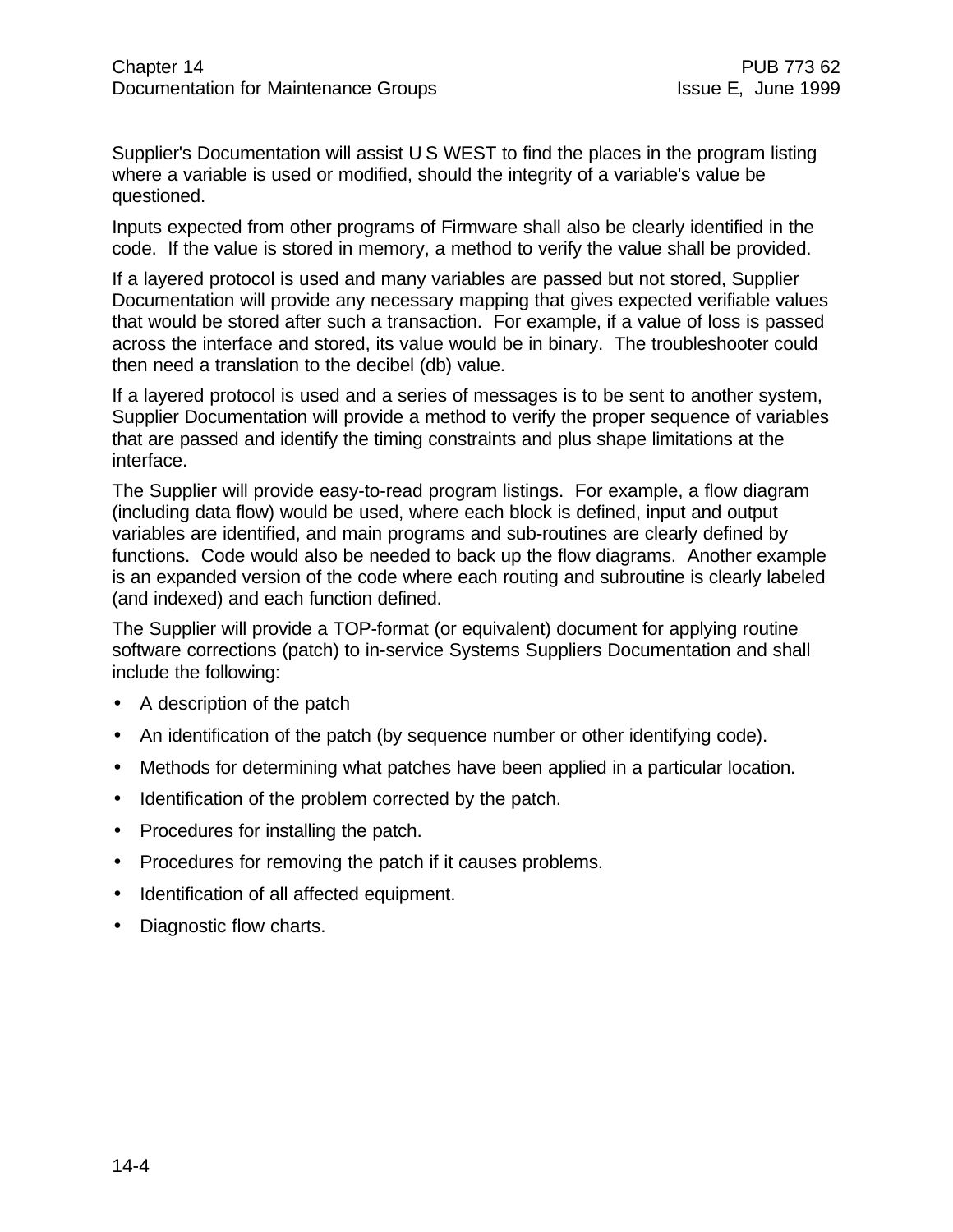The Supplier will provide advanced Software Maintenance Documentation for the use of expert-level U S WEST personnel. Such documentation will provide information or tools that are useful to expert level maintenance personnel in analyzing and resolving difficult problems, including, but not limited to, documentation provided to personnel in Supplier's assistance center (or equivalent) and normally not available to customer personnel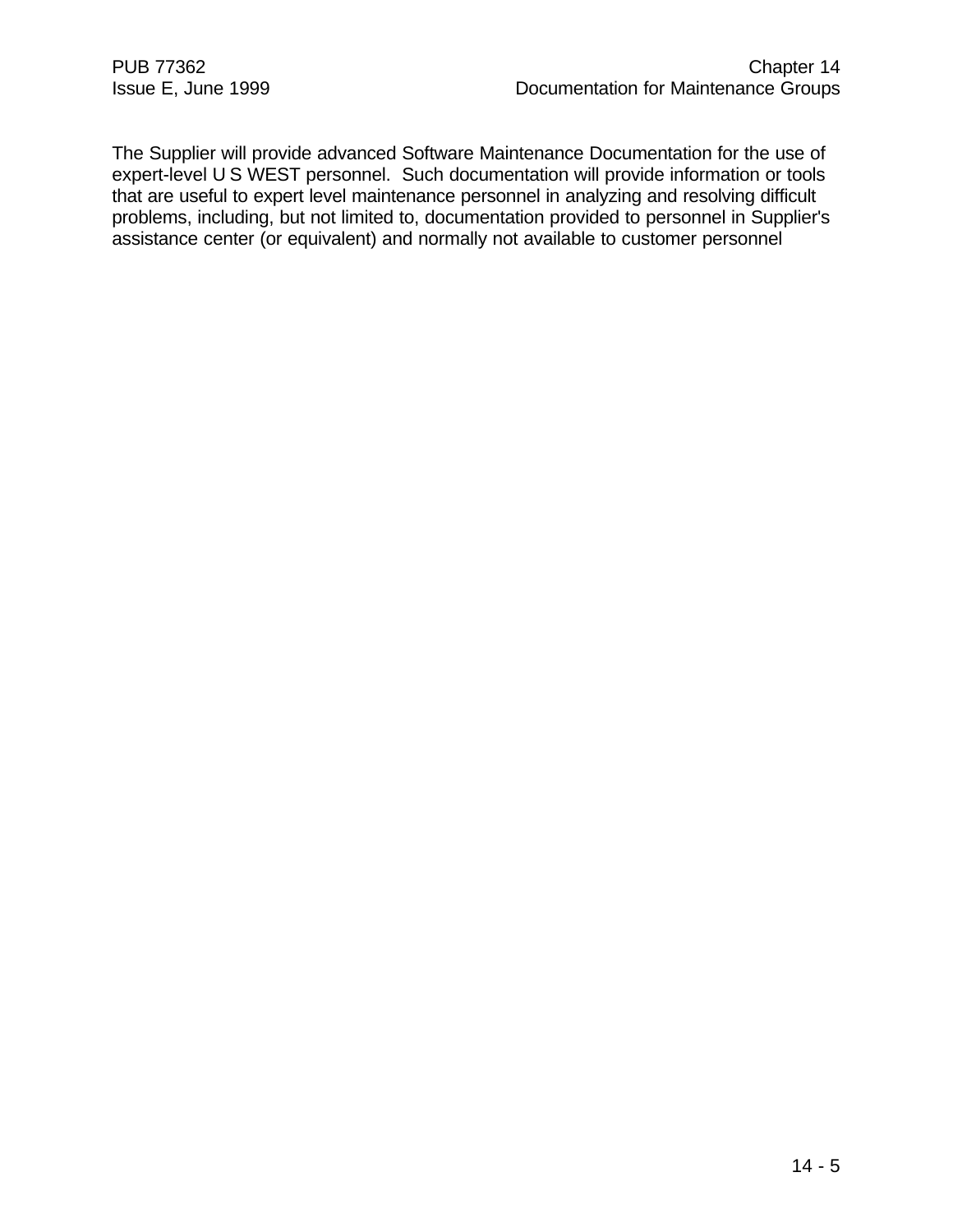#### **15. Documentation for Network Switch/Network Administration Center (NAC)**

#### **15.1 Database Administration Documentation**

The Supplier will provide NAC Documentation that gives detailed step-by-step procedures for the following:

- Deciding the data to be entered to meet particular service needs
- Formatting that data for entry into the system
- Verifying the values of the data in the system
- Activating the data for service
- Changing previously entered data

Software Documentation will describe the following generalized functions associated with memory administration and/or provisioning, as defined in Bellcore Technical Reference TR-TSY-000439, (see Reference Section) in TOP-format or computer "menu-driven" procedures:

- **Interrogating**
- Updating
- Adding data
- Changing data
- Deleting data
- Invoking pending command
- Beginning pending database update
- Ending pending database update
- Querying database
- Updating database
- Translating normal messages and error messages
- Deciphering the output messages as to what the output consists of. This would be accomplished through an output manual or reference guide.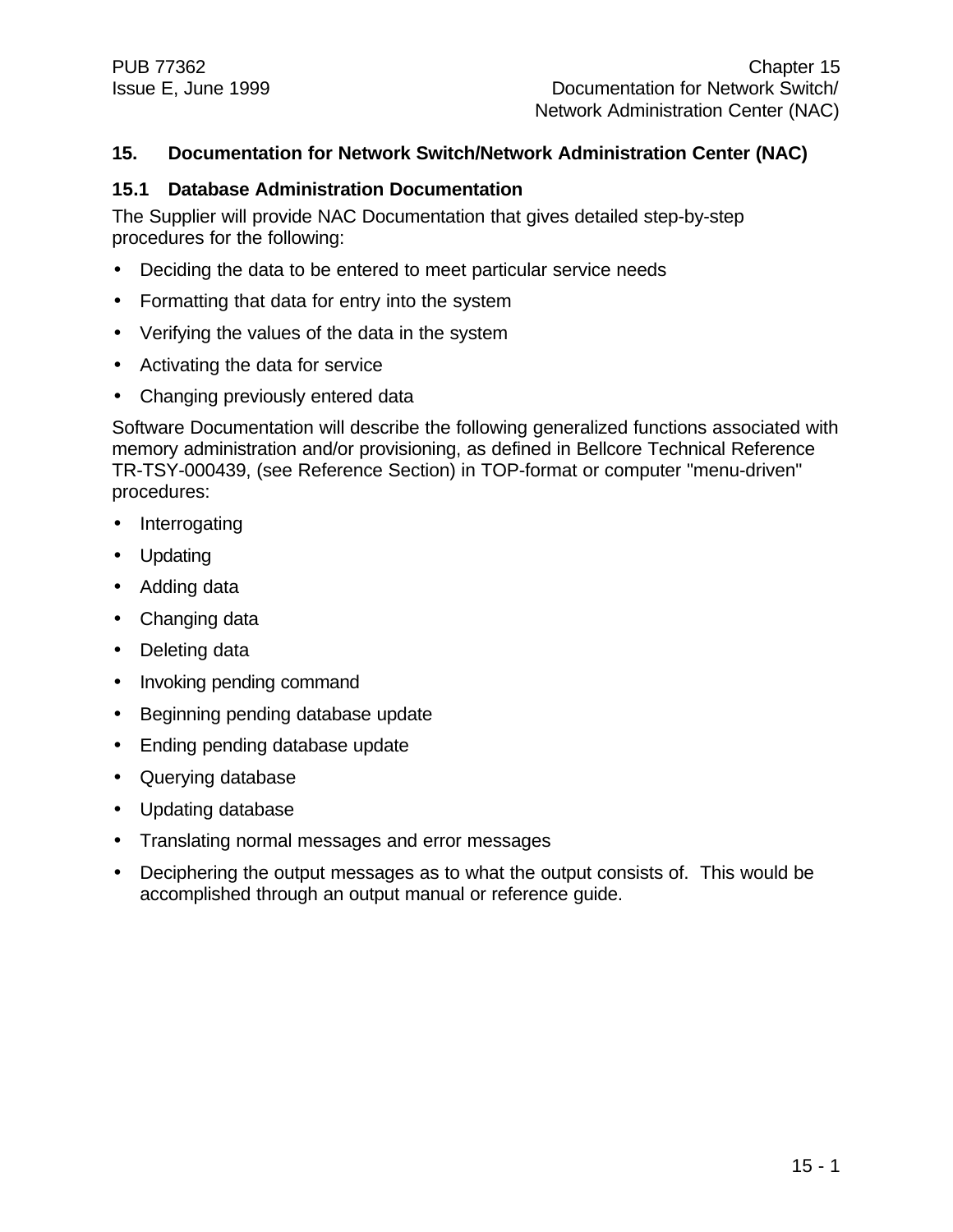#### **15.2 Traffic Administration Documentation**

The Supplier will provide Traffic Administration Documentation that gives complete procedures to be used by traffic administration personnel in performing the following functions:

- Gathering traffic data
- Validating traffic data
- Evaluating system performance and capacity
- Ensuring effective use and operation of the system
- Performing validation checks using Supplier provided data validation techniques
- Setting parameters based on Supplier provided recommendations and formulas
- Ensuring the availability of current documentation consistent with specific generic loads.

#### **15.3 Network Traffic Management Documentation**

The Supplier will provide documentation for Network Traffic Management that describes procedures for activating, de-activating, and monitoring any network management controls in Supplier's System.

Network Traffic Management Documentation will identify the following:

- Surveillance data collected from Supplier's System
- All controls the user has over the network or Supplier's System when using the product
- Interface specifications to a Network Operations System
- Any auxiliary capabilities

Network Traffic Management Documentation will provide information necessary for planning network operations and maintenance.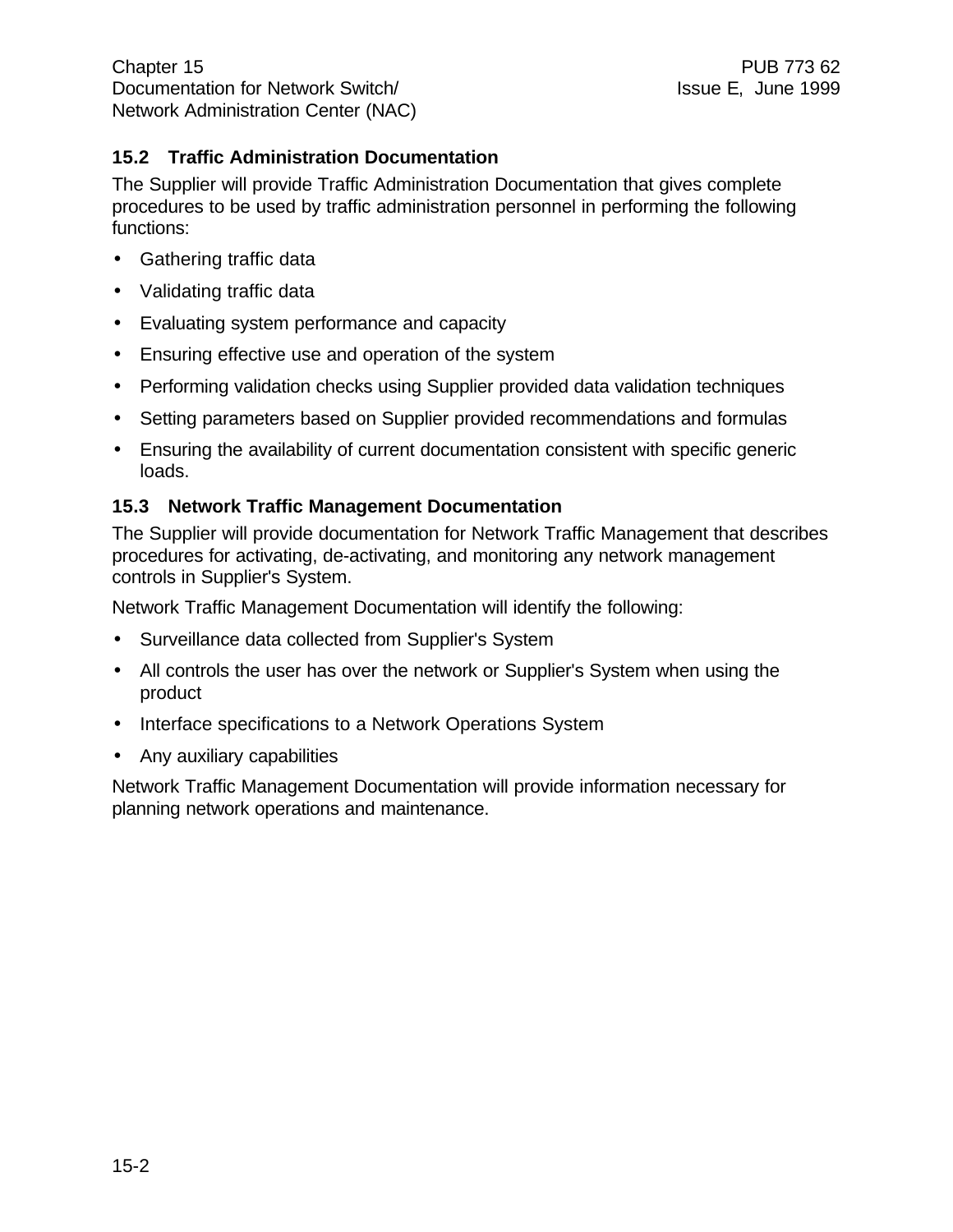#### **15.4 System Administration Documentation**

The Supplier will provide System Administration Documentation which includes the procedures and the supporting rationale for performing the following system administration functions:

- Security management and enforcement of security procedures for access to the system, including password administration and restriction of functions which can be performed from certain interface terminals.
- Scheduling of automatic functions. Information will be provided for establishing, alerting and verifying the schedules for automatic system functions, including, for example:
- Traffic, performance and maintenance measurement collection and reporting schedules
- Routing activity switchovers in duplicated units
- System diagnostic or maintenance routines
- Subscriber facility or network facility routine tests
- AMA routines, such as media switchovers or generation or tracer records
- Other site-dependent data administration
- Verification and management of data which can be changed other than by the action of U S WEST work groups. Examples are subscriber-originated data changes and data changes as a result of routine subscriber facility tests.
- Memory backup procedures and restoration of memory after system outage events.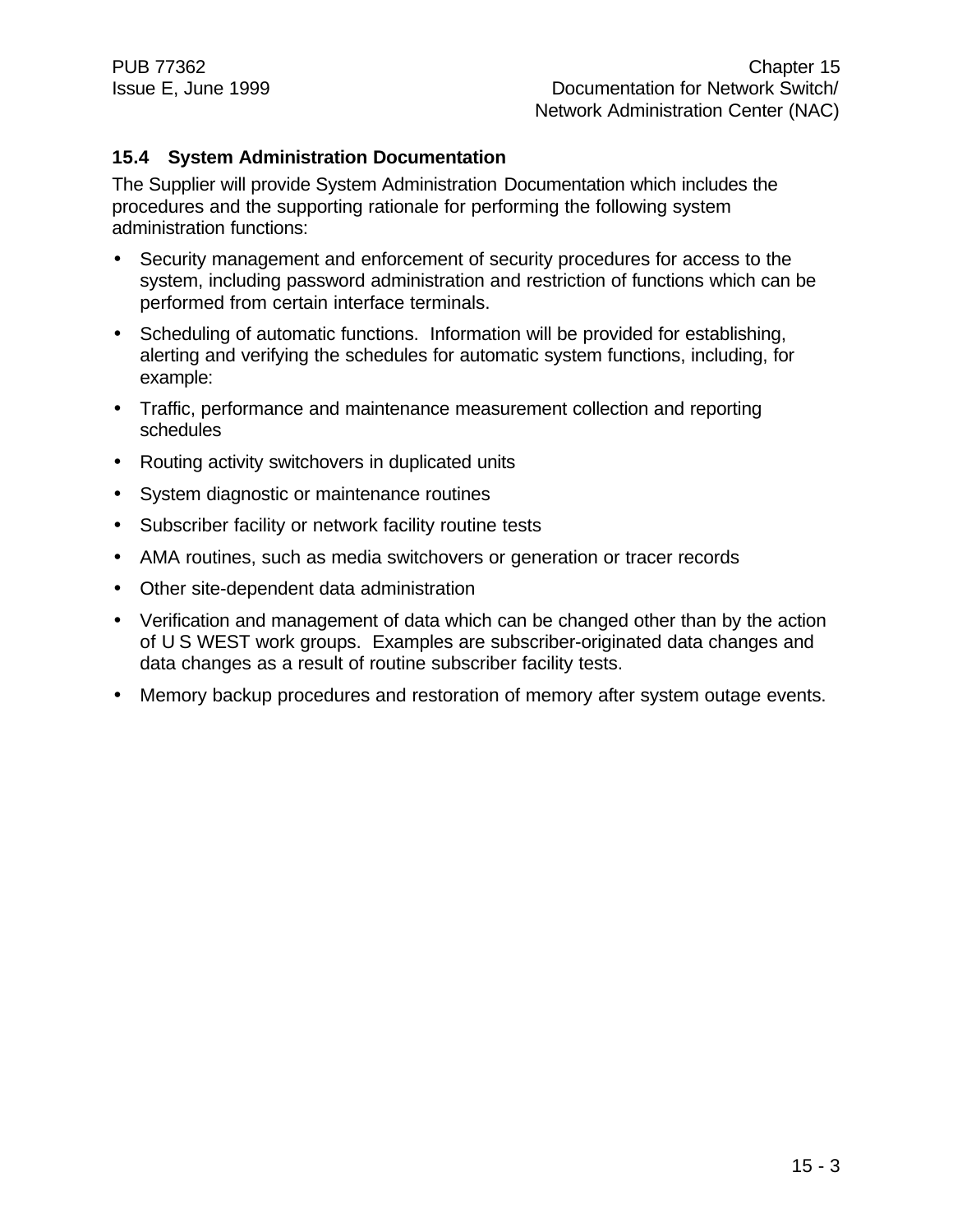#### **Documentation for Automatic Message Accounting Groups**

#### **16.1 General**

In response to the Request For Proposal (RFP), Supplier will provide U S WEST with a detailed list, including descriptions, of the supported AMA capabilities that the Materiel and Licensed Software offers.

- Supplier Documentation will clearly describe how to access, operate, control, and administer all supported AMA capabilities.
- Supplier Documentation will provide procedures to enable customer to set, change or inspect parameters employed in AMA operations.

In applications requiring test tapes an AMA interface, Supplier will provide supporting documentation that meets the requirements of Bellcore Technical Reference TR-TSY-000508, "LSSGR: Automatic Message Accounting, Section 8-8.1, (A Module of LSSGR, FR-NWT-000064)". Such documentation will include the following:

- A hexadecimal dump of the entire tape
- A list of all call types the switch/recording system can handle
- Written descriptions of each call (or recordable event) in the order they appear on the tape
- A definitive summary of new features on the tape
- A summary on intent (i.e., the order of records on the tape and the intent of records that are other then normal calls)
- A statistical summary document to accompany the test tape

In applications requiring a teleprocessing method of outputting AMA data from Supplier's System, the Supplier will comply with the requirements of Bellcore Technical Reference TR-TSY-000385, "Automatic Message Accounting Teleprocessing System (AMATPS) Generic Requirements".

The Supplier will clearly explain the intended conformance of their system to publish Bellcore and

U S WEST requirements for supported AMA functions and output media.

The Supplier will identify the equipment parameters that must be set to product all possible AMA Records (including tracer and statistical records).

The Supplier will provide TOP-format (or equivalent) document that identified procedures necessary to produce all AMA records.

The Supplier will update the information contained in AMA Documentation, to include all revisions that will have and impact on the AMA output media.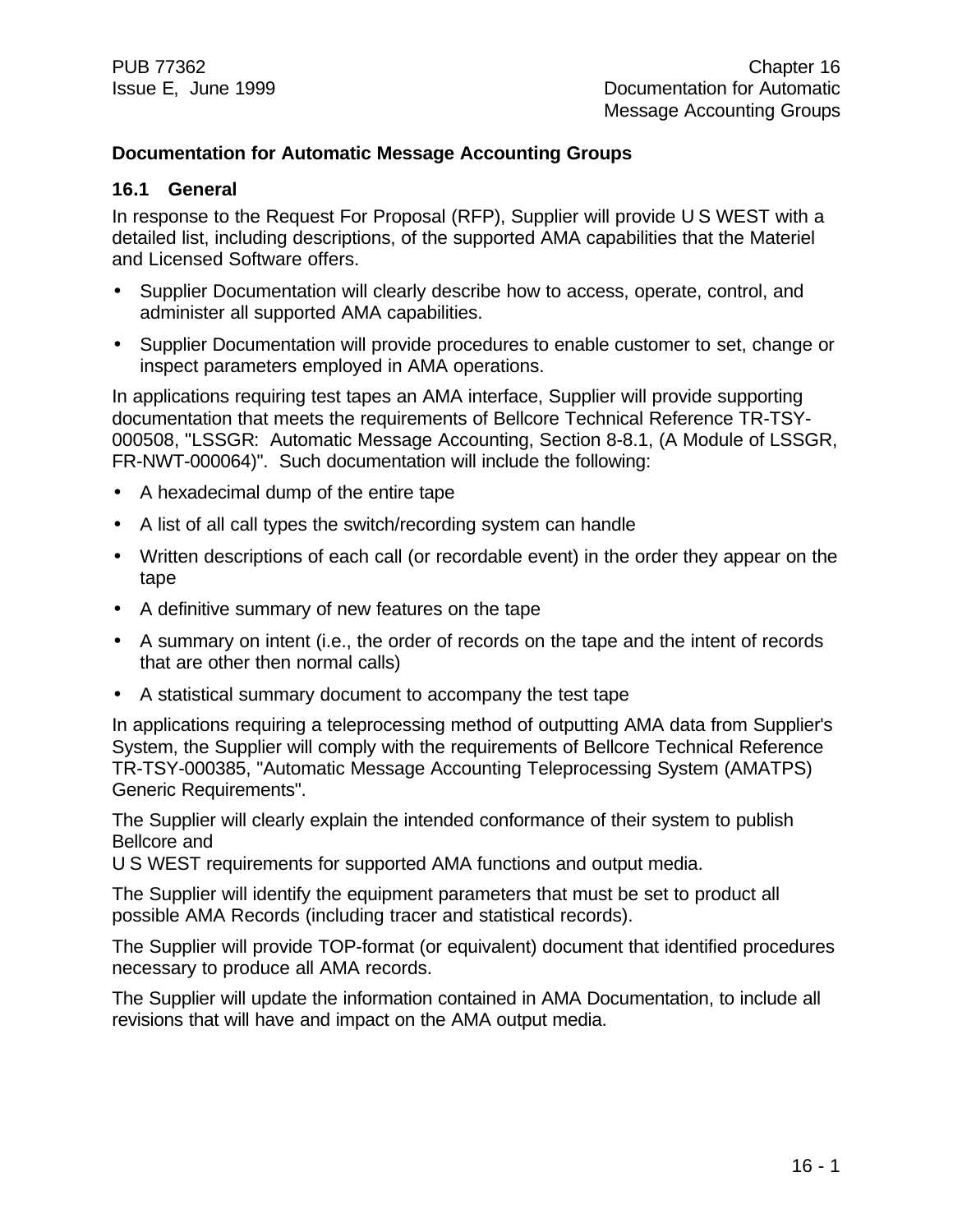PUB 77362<br>
Issue E, June 1999 Issue E, June 1999

#### **17. Definitions**

#### **17.1 Acronyms**

| <b>AMA</b>       | <b>Automatic Message Accounting</b>                            |
|------------------|----------------------------------------------------------------|
| <b>AMATPS</b>    | Automatic Message Accounting Teleprocessing System             |
| <b>ASCII</b>     | American Standards Code for Information Interchange            |
| <b>BER</b>       | <b>Bit Error Ratio</b>                                         |
| <b>CCITT</b>     | International Telegraph and Telephone Consultative Committee   |
| CD-ROM           | <b>Compact Disk Read-Only Memory</b>                           |
| <b>CID</b>       | <b>Craft Interface Device</b>                                  |
| CLEI™            | <b>COMMON LANGUAGE® Equipment Identification</b>               |
| <b>CPU/DPUs</b>  | <b>Customer's Central and/or Distributed Process Units</b>     |
| <b>DSOC</b>      | <b>Digital Service Operations Center</b>                       |
| <b>DTD</b>       | <b>Document Type Definition</b>                                |
| <b>EDIMS</b>     | Electronic Documentation Information Management System         |
| EFI              | Engineer, Furnish and Install                                  |
| <b>ESAC</b>      | <b>Electronic Switching Assistance Center</b>                  |
| P                | Information Products Interchange                               |
| <b>IRM</b>       | <b>Information Resource Management</b>                         |
| <b>LSSGR</b>     | <b>LATA Switching systems Generic Requirements</b>             |
| <b>NAC</b>       | <b>Network Administration Center</b>                           |
| <b>NEBS</b>      | <b>Network Equipment-Building Systems</b>                      |
| N <sub>l</sub>   | <b>Network Interface</b>                                       |
| <b>OTGR</b>      | <b>Operations Technology Generic Requirements</b>              |
| <b>PS</b>        | PostScript®                                                    |
| <b>R &amp; Q</b> | <b>Reliability and Quality</b>                                 |
| <b>RFP</b>       | <b>Request For Proposal</b>                                    |
| <b>RQGR</b>      | <b>Reliability and Quality Generic Requirements</b>            |
| <b>RQSSGR</b>    | Reliability and Quality Switching Systems Generic Requirements |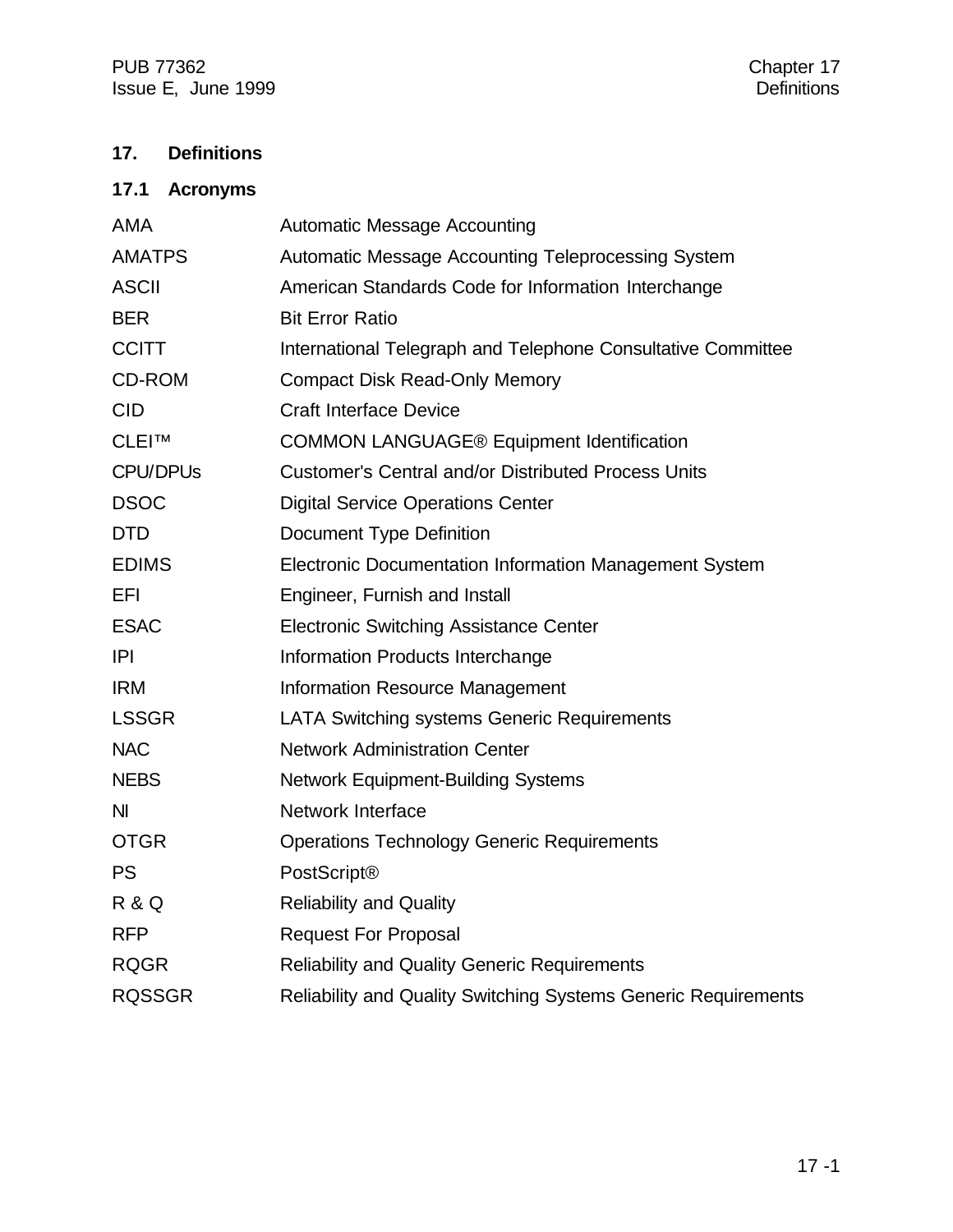| <b>SCC</b>  | <b>Switching Control Center</b>          |
|-------------|------------------------------------------|
| <b>SGML</b> | Standard Generalized Markup Language     |
| <b>SME</b>  | <b>Subject Matter Expert</b>             |
| <b>TCIF</b> | <b>Telecommunications Industry Forum</b> |
| <b>TIFF</b> | Tagged Image File Format                 |
| TOP         | <b>Task Oriented Practices</b>           |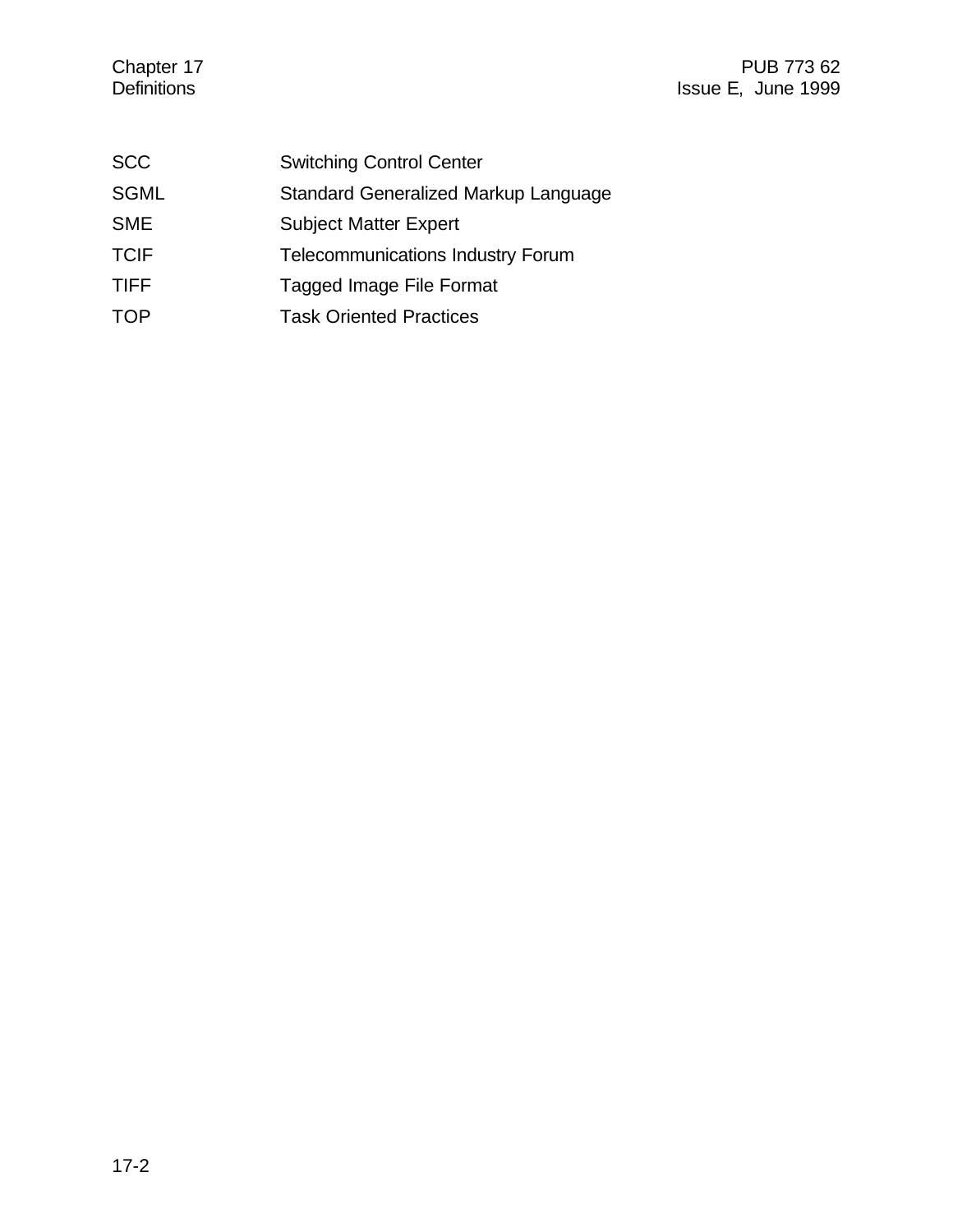#### **18. References**

#### **18.1 Bellcore Documents**

- TR-EOP-000063 Network Equipment-Building System (NEBS) Generic Equipment Requirements (A Module of LSSGR FR-NWT-000064 and of TSGR, FR-NWT-000440). Issue 3, March 1988
- FR-NWT-000064 LATA Switching Systems Generic Requirements, (LSSGR), 1993 Edition. Issue 92, February 1992.
- TR-NWT-000078 Generic Physical Design Requirement for Telecommunications Products and Equipment. Issue 3, December 1991.
- TR-TSY-000179 Software Quality Program Generic Requirements (SQPR), (A Module of RQGR, FR-NWT-000796). Issue 1, July 1989.
- TA-TSY-000228 Generic Human Factors Requirements for Network Terminal Equipment: Preliminary. Issue 1, February 1985.
- TR-NWT-000282 Software Reliability and Quality Acceptance Criteria (SRQAC), (A Module of RQGR, FR-NWT-000796). Issue 1, December 1986.
- TR-NWT-000284 Reliability and Quality Switching Systems Generic Requirements, (RQSSGR), (A Module of RQGR, FR-NWT-000796). Issue 2, October 1990.
- TR-ISD-000325 Equipment Information Required from Supplier for Operations Systems. Issue 1, September 1986.
- TR-NWT-000332 Reliability Prediction Procedure for Electronic Equipment, (A Module of RQGR, FR-NWT-000796).
- TR-TSY-000357 Component Reliability Assurance Requirements for Telecommunications Equipment, (A Module of RQGR, FR-NWT-000796). Issue 1, December 1987.
- TR-STS-000383 Generic Requirements for COMMON LANGUAGE® Bar Code Labels. Issue 5, January 1991.
- TR-TSY-000385 Automatic Message Accounting Teleprocessing System (AMATPS), Generic Requirements. Issue 1, July 1986; Rev. 1, February 1990.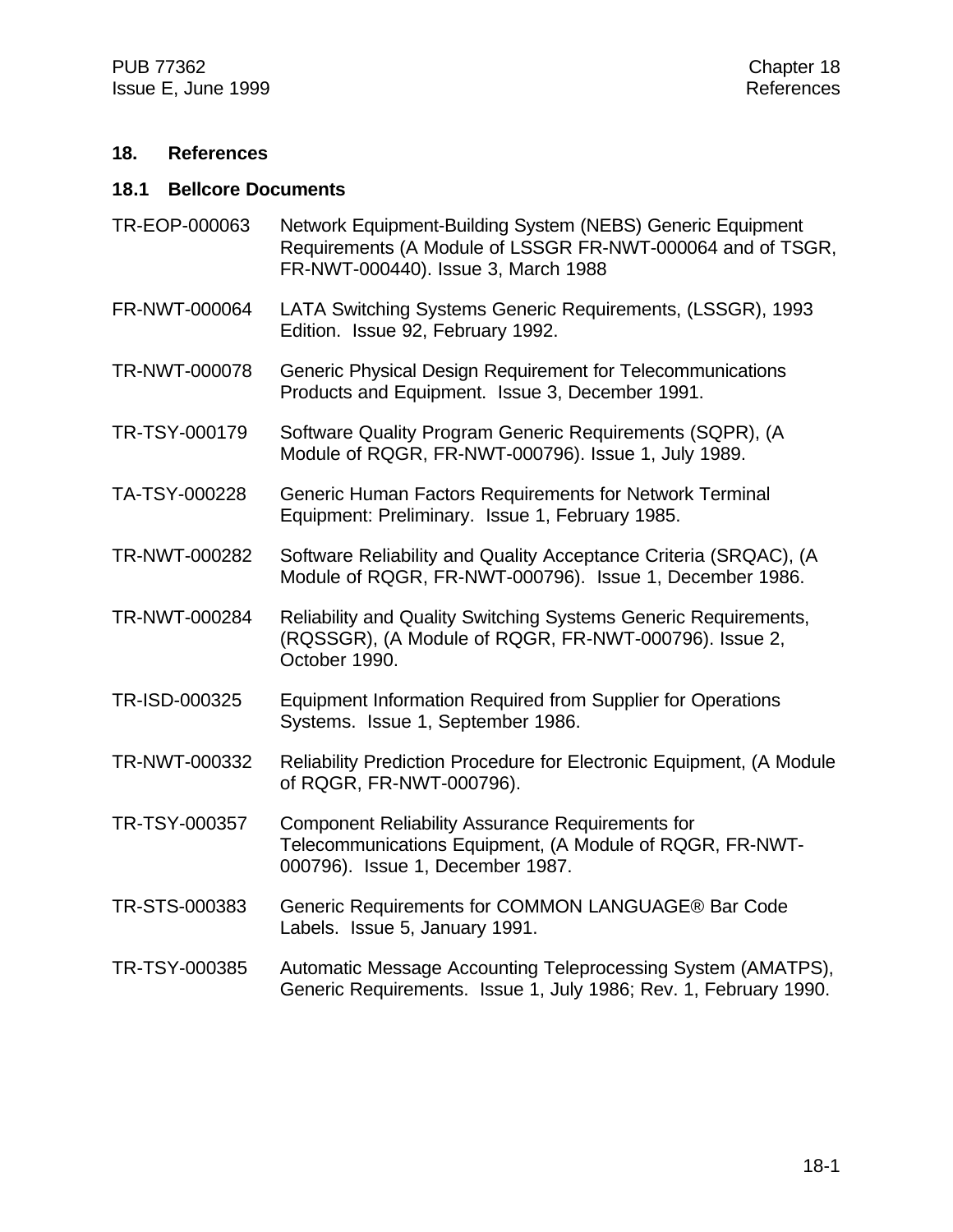| Chapter 18<br>References                      | PUB 773 62<br>Issue E, June 1999                                                                                                                |  |
|-----------------------------------------------|-------------------------------------------------------------------------------------------------------------------------------------------------|--|
| TR-TSY-000418                                 | Generic Reliability Assurance Requirements for Fiber Optic<br>Transport Systems (A Module of RQGR, FR-NWT-000796). Issue<br>1, May 1988.        |  |
| TR-TSY-000439                                 | Operations Technology Generic Requirements (OTGR). Issue 2,<br>February 1988.                                                                   |  |
| TR-NWT-000478                                 | OTGR: Measurements and Data Generation, Section 8 (A Module<br>of OTGR,<br>FR-NWT-000439). Issue 3, December 1990.                              |  |
| TR-TSY-000481                                 | OTGR: Generic Operations Interface-Overview and Directory,<br>Section 11, (A Module of OTGR, FR-NWT-000439). Issue 4, June<br>1990.             |  |
| FR-NWT-000482                                 | OTGR: Operations Applications Messages, 1992 Edition. Issue 92,<br>January 1992.                                                                |  |
| TR-TSY-000508                                 | LSSGR: Automatic Message Accounting, Section 8-8.1 (A Module<br>of LSSGR, FR-NWT-000064). Issue 2, July 1987. Rev 1, March<br>1990.             |  |
| TR-TSY-000824                                 | OTGR: User-System Interface-User System Access, Section 10.1<br>(A Module of OTGR, FR-NWT-000439). Issue 2, February 1988.                      |  |
| SR-TSY-000963                                 | Network Switching Element Outage Performance Monitoring<br>Procedures, (A Module of RQGR, FR-NWT-000796). Issue 1, April<br>1989.               |  |
| 18.2                                          | <b>Information Publications (Pre-Divestiture Documents)</b>                                                                                     |  |
| IP 10260                                      | Standards for Task Oriented Practice (TOP). 1977.                                                                                               |  |
| U S WEST, Inc. Technical Publications<br>18.3 |                                                                                                                                                 |  |
| <b>PUB 77351</b>                              | U S WEST Central Office Telecommunications Equipment<br>Engineering Standards. Module 1 Issue D, May 1998.                                      |  |
| <b>PUB 77352</b>                              | <b>Central Office Telecommunications Equipment Standard Drawing</b><br>Requirements. Issue A, April 1985.                                       |  |
| <b>PUB 77354</b>                              | Guidelines for Product Change Notices. Issue F, February 1999.                                                                                  |  |
| <b>PUB 77361</b>                              | <b>COMMON LANGUAGE® Equipment Classification and Bar Code</b><br>Labeling Requirements for Central Office Equipment. Issue B,<br>December 1989. |  |